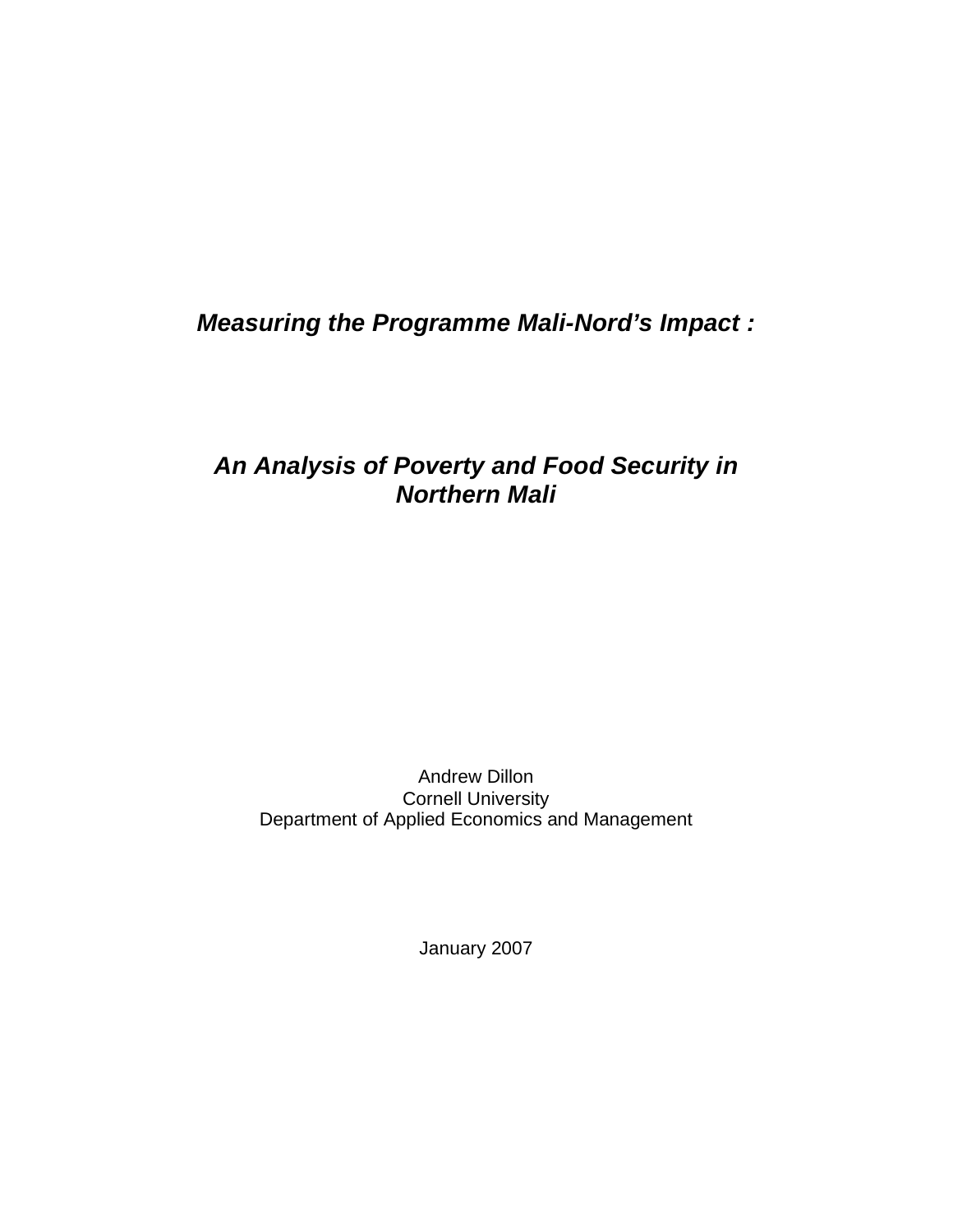### **Table of Contents**

| <b>List of Abbreviations</b> |                                                                                                                                                                                                                                                                                                                                                                           |                |
|------------------------------|---------------------------------------------------------------------------------------------------------------------------------------------------------------------------------------------------------------------------------------------------------------------------------------------------------------------------------------------------------------------------|----------------|
|                              | <b>Acknowledgements</b>                                                                                                                                                                                                                                                                                                                                                   | iv             |
|                              | <b>Executive Summary</b>                                                                                                                                                                                                                                                                                                                                                  | 1              |
| Map                          |                                                                                                                                                                                                                                                                                                                                                                           | 4              |
| 1.                           | Part I: measuring the Programme Mali-Nord's Impact                                                                                                                                                                                                                                                                                                                        | 5              |
| 1.1                          | Introduction                                                                                                                                                                                                                                                                                                                                                              | 5              |
| 1.2 <sub>2</sub>             | <b>Presentation of Project Zone</b>                                                                                                                                                                                                                                                                                                                                       | 6              |
|                              | 1.3 Survey Objectives and Research Methodology                                                                                                                                                                                                                                                                                                                            | $\overline{7}$ |
| 1.4                          | Principles of Project Impact Evaluation                                                                                                                                                                                                                                                                                                                                   | 9              |
| 1.5                          | Analysis and Quantitative Program Evaluation Results<br><b>Descriptive Statistics:</b><br>- Poverty and Agricultural Production Across Northern Mali<br>Program Evaluation: Matching<br>- Effects of interventions on consumption per capita<br>- Effects of interventions on poverty<br>Program Evaluation: Differencing (1998-2006)<br>- Changes in Poverty due to PIVs | 11             |
| 1.6                          | Conclusions                                                                                                                                                                                                                                                                                                                                                               | 15             |
|                              | 1.7 Technical Appendix: Regression Results                                                                                                                                                                                                                                                                                                                                | 16             |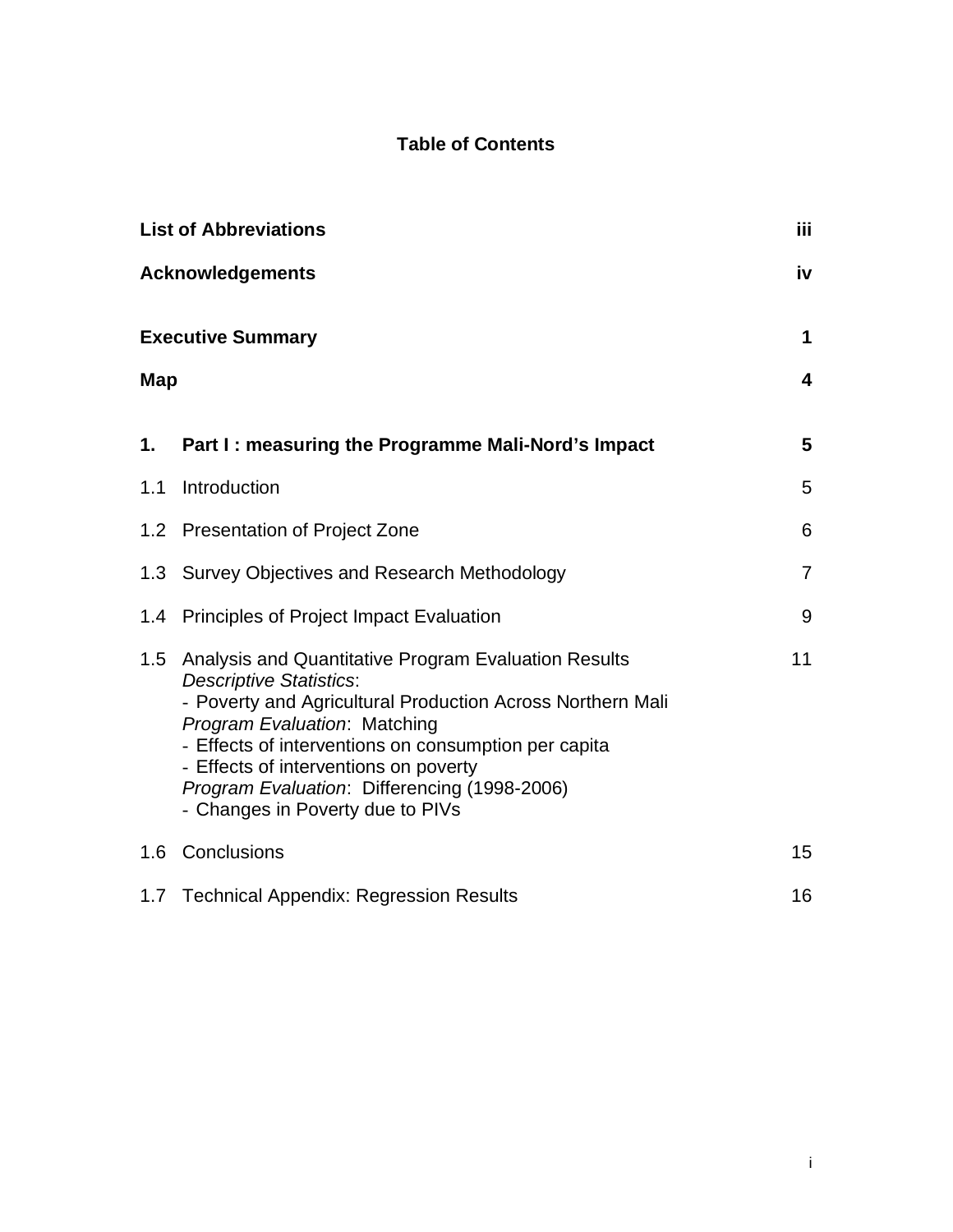| <b>Part II: Methodology and Descriptives Statistics</b>                                                                                                                                                                     | 19 |
|-----------------------------------------------------------------------------------------------------------------------------------------------------------------------------------------------------------------------------|----|
| Introduction                                                                                                                                                                                                                | 19 |
| Methodology<br><b>Survey Objectives</b><br>Survey Area Description : Niafunké, Goundam, Diré,<br>Tombouctou, Rharous, Bourem, Kidal<br><b>Survey Design and Sample Selection</b><br>Survey Implementation<br>Data Collected | 20 |
| 2.3 Household Statistics                                                                                                                                                                                                    | 31 |
| 2.4 Production and Livelihood Statistics                                                                                                                                                                                    | 33 |
| 2.5 Poverty Analysis                                                                                                                                                                                                        | 35 |
| Conclusions                                                                                                                                                                                                                 | 37 |
| <b>Technical Appendix</b><br>Appendix 1: Questionnaire Organization<br>Appendix 2: Decomposition of the Sample<br>Appendix 3: Construction of the Consumption Aggregate                                                     | 38 |
|                                                                                                                                                                                                                             |    |

## **Bibliography 44**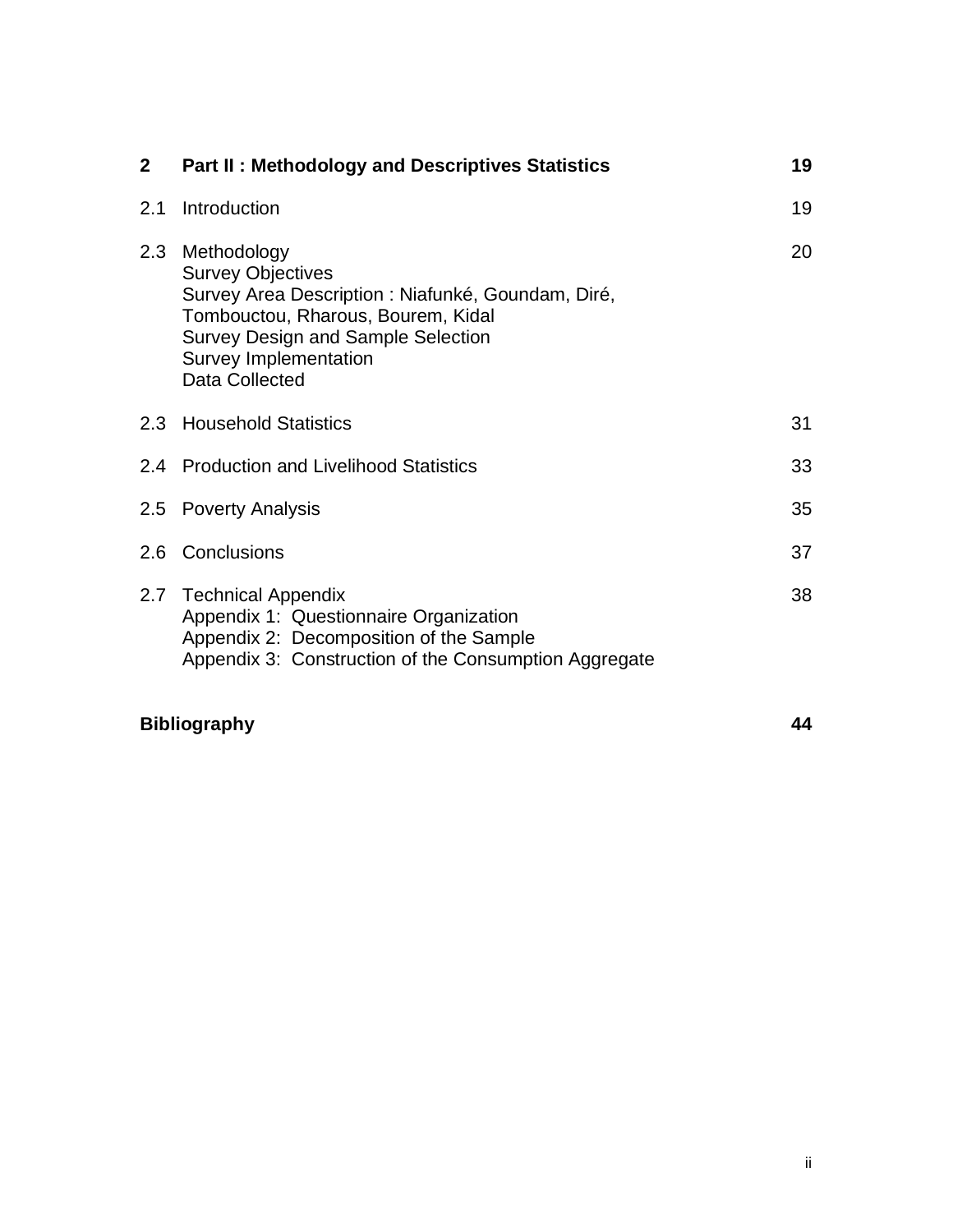### **List of Abbreviations**

| <b>CSCOM</b><br><b>CSLP</b> | Centre de Santé Communautaire (Community Health Center)<br>Cadre Stratégique de Lutte contre la Pauvreté |  |  |  |  |
|-----------------------------|----------------------------------------------------------------------------------------------------------|--|--|--|--|
| <b>FAO</b>                  | Food and Agricultural Organisation                                                                       |  |  |  |  |
| <b>FCFA</b>                 | Franc de la Communauté Financière Africaine                                                              |  |  |  |  |
| GTZ                         | Deutsche Gesellschaft für Technische Zusammenarbeit                                                      |  |  |  |  |
| IFAD/FIDA                   | International Fund for Agricultural Development<br>Fonds<br>$\sqrt{ }$                                   |  |  |  |  |
|                             | International pour le Développement Agricole                                                             |  |  |  |  |
| <b>IFPRI</b>                | <b>International Food Policy Research Institute</b>                                                      |  |  |  |  |
| <b>IIRPA</b>                | Institut International de Recherche sur la Politique Alimentaire                                         |  |  |  |  |
| <b>KfW</b>                  | Kreditanstalt für Wiederbau                                                                              |  |  |  |  |
| <b>PDZL II</b>              | Projet de Développement Zone Lacustre - Phase II                                                         |  |  |  |  |
| <b>PIV</b>                  | Périmètre Irrigué Villageois (Village Irrigation Project)                                                |  |  |  |  |
| <b>PMN</b>                  | Programme Mali-Nord                                                                                      |  |  |  |  |
| <b>RNDH</b>                 | Rapport National 2003 sur le développement humain durable au                                             |  |  |  |  |
|                             | Mali                                                                                                     |  |  |  |  |
| <b>SAGA</b>                 | Strategies and Analysis for Growth and Access                                                            |  |  |  |  |
| <b>USAID</b>                | United States Agency for International Development                                                       |  |  |  |  |
|                             |                                                                                                          |  |  |  |  |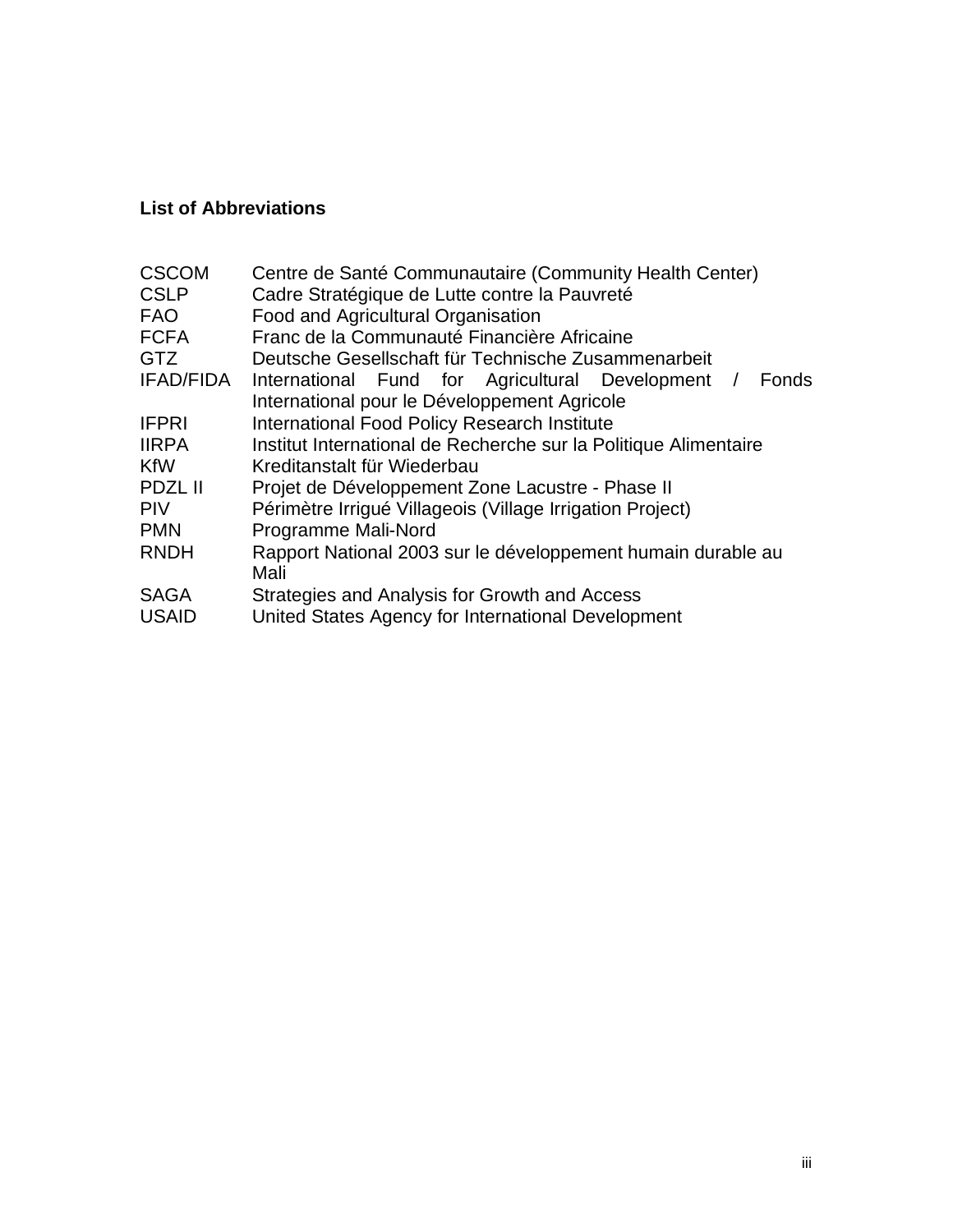#### *Acknowledgements*

The program of research was funded by the Programme Mali-Nord (GTZ/KFW), the International Fund for Agricultural Development's project in Niafunké, the Projet de Developpement Zone Lacustre-Phase II (PDZL-II), SAGA (Strategies and Analysis for Growth and Access) in collaboration with GREAT (Groupe de Recherche Economique Appliquée et Théorique), and the Einaudi Center at Cornell University. A related feasibility study conducted in February and March 2005 was funded by the International Food Policy Research Institute and the Einaudi Center at Cornell University.

Collaboration with these institutions throughout the research process was greatly facilitated by Henner Papendieck, Barbara Rocksloh, Yehia Ag Mohamed Ali, Nadine Gbossa, Mahamadou Nadio, Hamzata Diallo, Synali Traoré, John Hoddinott, Massa Coulibaly and David Sahn. Field agents from the Programme Mali-Nord provided helpful collaboration and local knowledge throughout the data collection process including Ali Coulibaly, El Kassim Ag Hadé, Pierre Guirou, Boubacar Maïga, and Nouhou Maïga. The advice and encouragement of David Sahn, Kaushik Basu, and Christopher Barrett at Cornell University and John Hoddinott at the International Food Policy Research Institute are gratefully acknowledged. Excellent research assistance was provided by Karin Dillon and Abdourhamane Maïga.

A team of motivated survey enumerators conducted the survey often under difficult conditions. The family of Nouhou Maïga welcomed my wife and I warmly as members of their own family for the past year which endowed us with a comfortable work and home life. Lastly, but most importantly, the people of Northern Mali gave generous amounts of patience, time and hospitality in responding to our survey questions.

All errors remain the exclusive responsibility of the author and do not necessarily reflect the opinions of the funding organizations or any of the above mentioned people.

Andrew Dillon – january 2007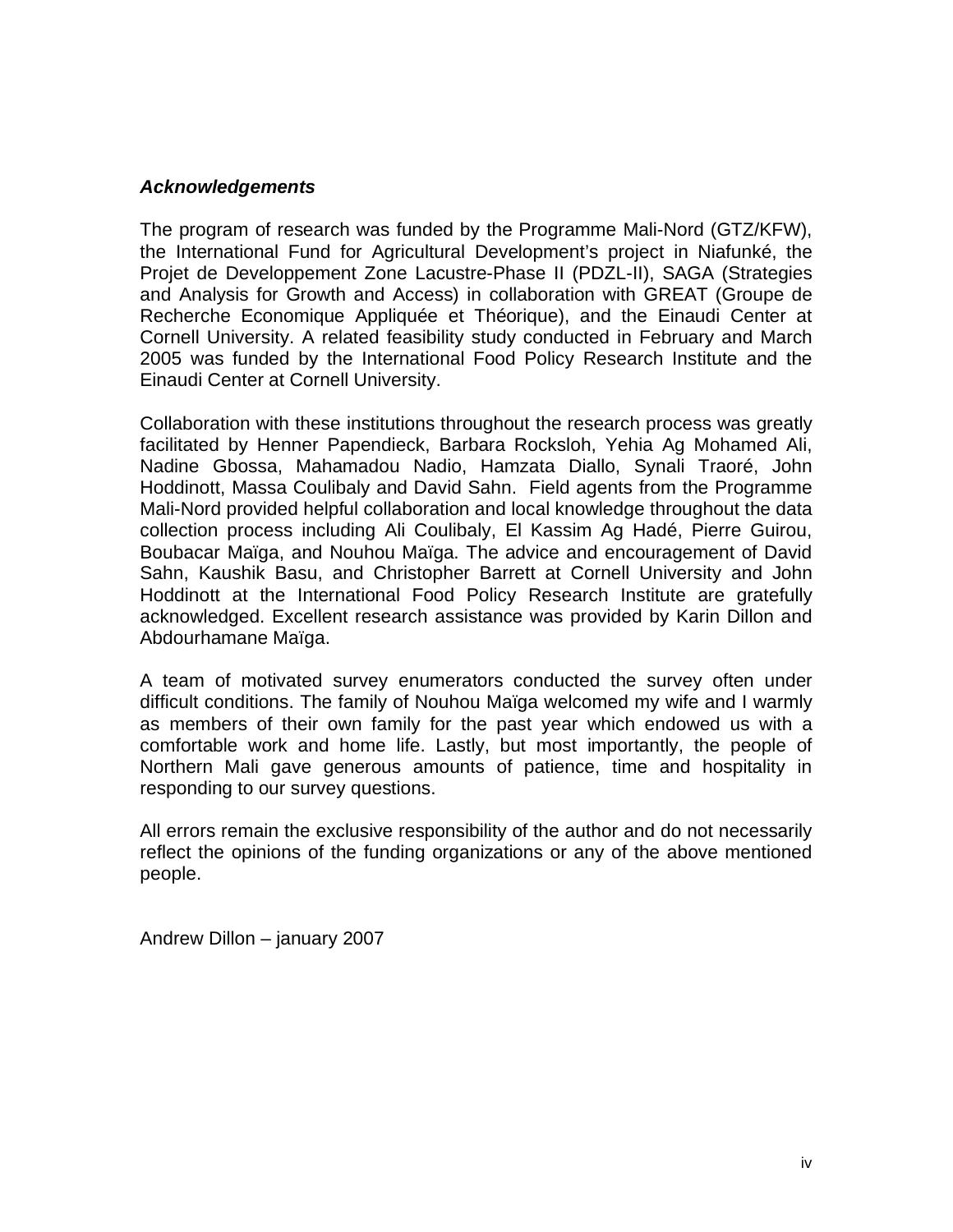#### **Executive Summary**

1. This report uses a household economic survey to evaluate the impact of the Programme Mali-Nord's interventions on poverty reduction and agricultural production. The "Etude sur la Pauvreté et la Sécurité Alimentaire au Nord Mali 2006" interviewed men and women from households across northern Mali in 151 villages from February 2006 to October 2006 in seven cercles (Niafunké, Goundam, Diré, Tombouctou, Rharous, Bourem, and Kidal). The communes in the full sample include Kidal city in the cercle of Kidal ; Bourem, Bamba and Temera in the cercle of Bourem; Séréré, Rharous, Hamzakona, and Banikane in the cercle of Gourma Rharous; Lafia, Bourem-Inaly, Ber, Tombouctou city and Alafia in the cercle of Tombouctou; Tonka, Hangabera, M'Bouna, Essakane, Douékiré, Bintagoungou and Goundam city in the cercle of Goundam ; Arham, Binga, Bourem Sidi Amar, Dangha, Diré city, Garbakoïra, Haïbongo, Kondi, Sareyamou, and Tienkour in the cercle of Diré; and Soboundou, Léré, Banikane Narhawa, Dianké, Fittouga, Koumaïra, N'Gorkou, and Soumpi in the cercle of Niafunké. Of the 2 658 households in the sample, 245 households in the commune of Soboundou, Niafunké that were originally surveyed in a similar study conducted in 1997-98, were resurveyed twice in 2006.

2. The objective of the 1997-98 survey was to understand and develop food security indicators for the International Fund for Agricultural Development (IFAD) by implementing a four round household survey in 10 villages of the commune of Soboundou in the Niafunké district (*cercle*). This 1997-98 survey was collaboration among the International Food Policy Research Institute (IFPRI), IFAD, and the United States Agency for International Development (USAID) and Cornell University to develop food security indicators.

3. The Programme initially became interested in this study after the survey began and preliminary results from the initial stage of data collection were presented at a March 2006 meeting. Capitalizing on the ongoing study, the Programme Mali-Nord and the study explored together the possibility of expanding the survey area to the full Programme Mali-Nord intervention zone and undertaking a thorough evaluation of irrigation interventions on agricultural production and poverty reduction. The number of Programme Mali-Nord households in the survey is 243, which compose about 11% of the full sample.

4. The specific research objectives of the study responded to the funders' interest in a study that could inform them on the impact of their investments. These included the study objectives to:

 $\Diamond$  Measure changes in household welfare with poverty and food security indicators that are attributable to household participation in the Programme Mali-Nord's development interventions using the evaluation technique of propensity score matching.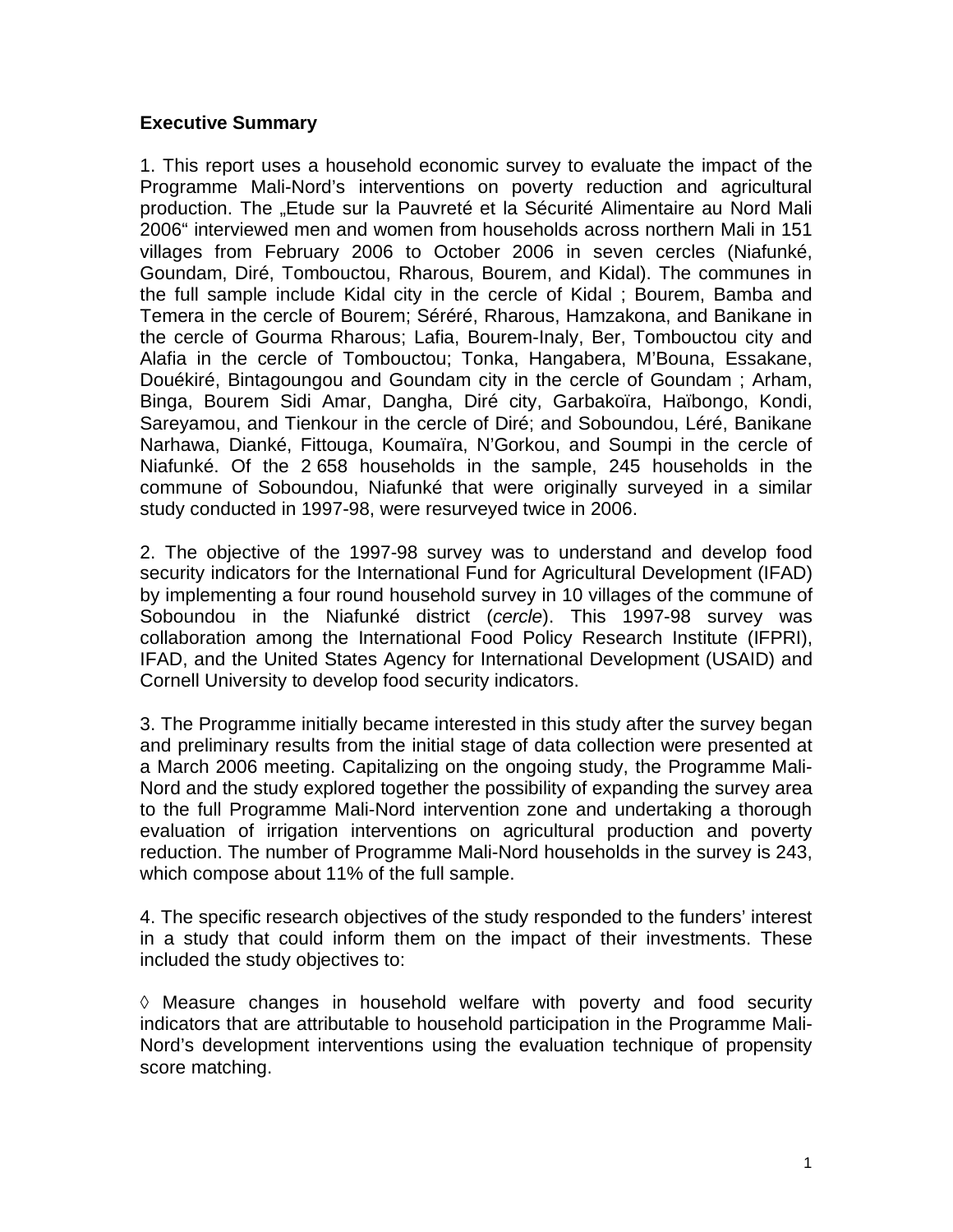$\Diamond$  Measure the direct effects of irrigation investments (PIVs) and lake barrage systems in increasing mean agricultural production and reducing the variance of agricultural returns.

 $\Diamond$  Analyze the dynamics of poverty and food security over the past nine years in the Zone Lacustre regions using comparisons from the 1997 data with the newly collected 2006 data. Why have some households improved and others declined or remained in poverty?

5. To implement this economic survey in the entire survey area described in the first paragraph, coordination of all data collection activities were assured by the Coordinator, a Research Assistant and a Field Supervisor/Trainer. 28 survey enumerators administered the survey throughout the different cercles by working in two person teams. Field work to collect this data was conducted from February to October 2006.

6. Descriptive statistics from the survey indicate that the mean number of people in the households surveyed was 6.24 persons. Rural households have .5 more persons than urban households. 31% of the households in the sample come from urban areas while 69% of the households are from rural areas. Men composed 50.55% of those surveyed, while women made up the other 49.45%. Mean weekly food expenditures were 18 671 FCFA with more than a 5 000 FCFA increase in food expenditures among urban than rural households. These figures roughly correspond to a daily expenditure of a little less than 3 000 FCFA per day. Mean values of durable assets between men and women differ by almost 85 000 FCFA with men owning more durable assets then women.

7. The mean consumption per capita per year for households in the survey is 340 318 FCFA. In the urban sector, the mean consumption per capita per year is 443 141 FCFA. In the rural sector, mean consumption per capita per year is 272 937 FCFA. Mean consumption per capita per year statistics differ between rural and urban sectors with a difference of 170 204 FCFA per capita per year. Poverty measures for the full sample indicate about 39% of the population are considered poor using a one Euro per person per day poverty line. However, using this same standard, almost 53 % of the rural population is considered poor. These statistics reflect the stark underdevelopment of rural populations in northern Mali.

8. Agriculture remains a dominant livelihood system in northern Mali. The composition of crops planted remains predominantly cereals when compared with the 1997-98 period. However, the number of farmers planting irrigated rice has greatly increased with smaller reductions in the number of households planting millet and sorghum. The composition of crops planted by farmers has changed when compared to the 1997-98 agricultural season. This is primarily caused by agricultural investment which has increased the availability of irrigation. 29.6% of households have switched to irrigation since 1997 in the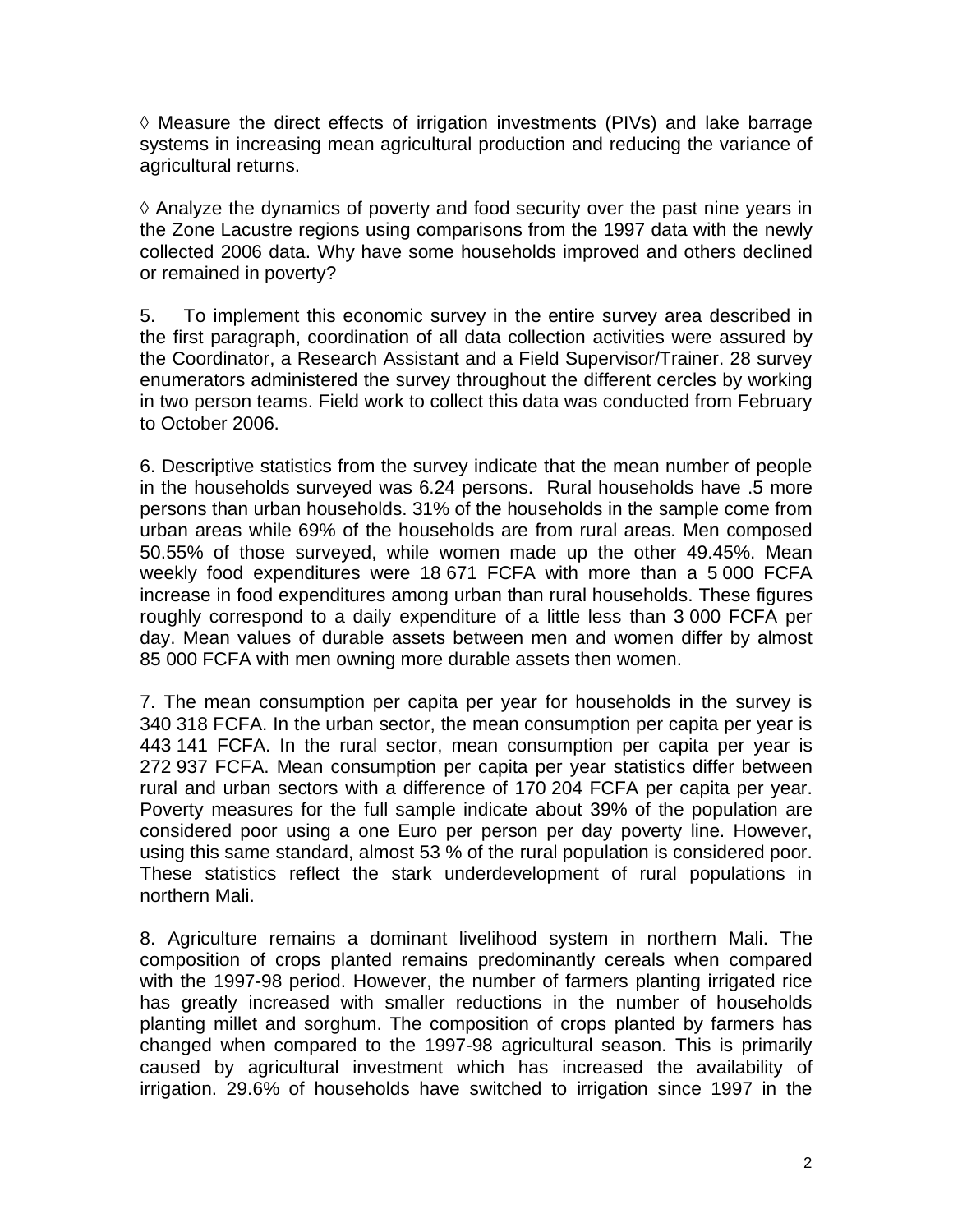commune of Soboundou, Niafunké. Overall, the percentage of households who have access to irrigation is 21.7% in the full sample of data from 2006. Households with access to Programme Mali-Nord irrigation compose 17% of the population in the cercle of Niafunké, 7% in cercle of Goundam, 21% in the cercle of Diré, 1% in the cercle of Tombouctou, and 11% in the cercle of Rharous.

9. Production per hectare has increased by 3.8 tons in the past 8 years. Households continue to hold multiple plots farming multiple types of crops. The mean household area cultivated is 1.55 hectares. Estimates of production per hectare across the districts (*cercles*) for 2006 range from the highest estimates of 2.5 tons per hectare in Diré and Niafunké to 1.3 tons per hectare in Rharous and Bourem. In addition to finding significant returns to irrigation investment overall, we find an approximately fourfold difference between small and large irrigation projects with smaller irrigation projects contributing 2.8 additional tons to production per hectare, while larger irrigation projects contribute 0.7 additional tons of production per hectare.

10. After analysis of the data, we find that the significant program evaluation results include:

 $\Diamond$  Households that have access to the Programme Mali-Nord's irrigation investments (PIVs) add 2.4 additional tons of agricultural production per hectare than households that do not have access to these interventions.

 $\Diamond$  Per capita consumption per year is higher in households that participate in the Programme Mali-Nord's programs by 47 778 FCFA than households who do not.

 There is a reduction of poverty of 14% linked to the Programme Mali-Nord's interventions after controlling for other factors that also reduce or increase poverty.

11. In summary, this report details the economic survey and methodology through which we have come to the above program evaluation conclusions. The Programme Mali-Nord has had a significant impact on rural farmers in their intervention zone. Our study clearly illustrates the stark differences between rural and urban residents. Hence, efforts to increase access to irrigation for rural farmers using strategies developed by the Programme Mali-Nord are likely to have impacts such as those measured in this report.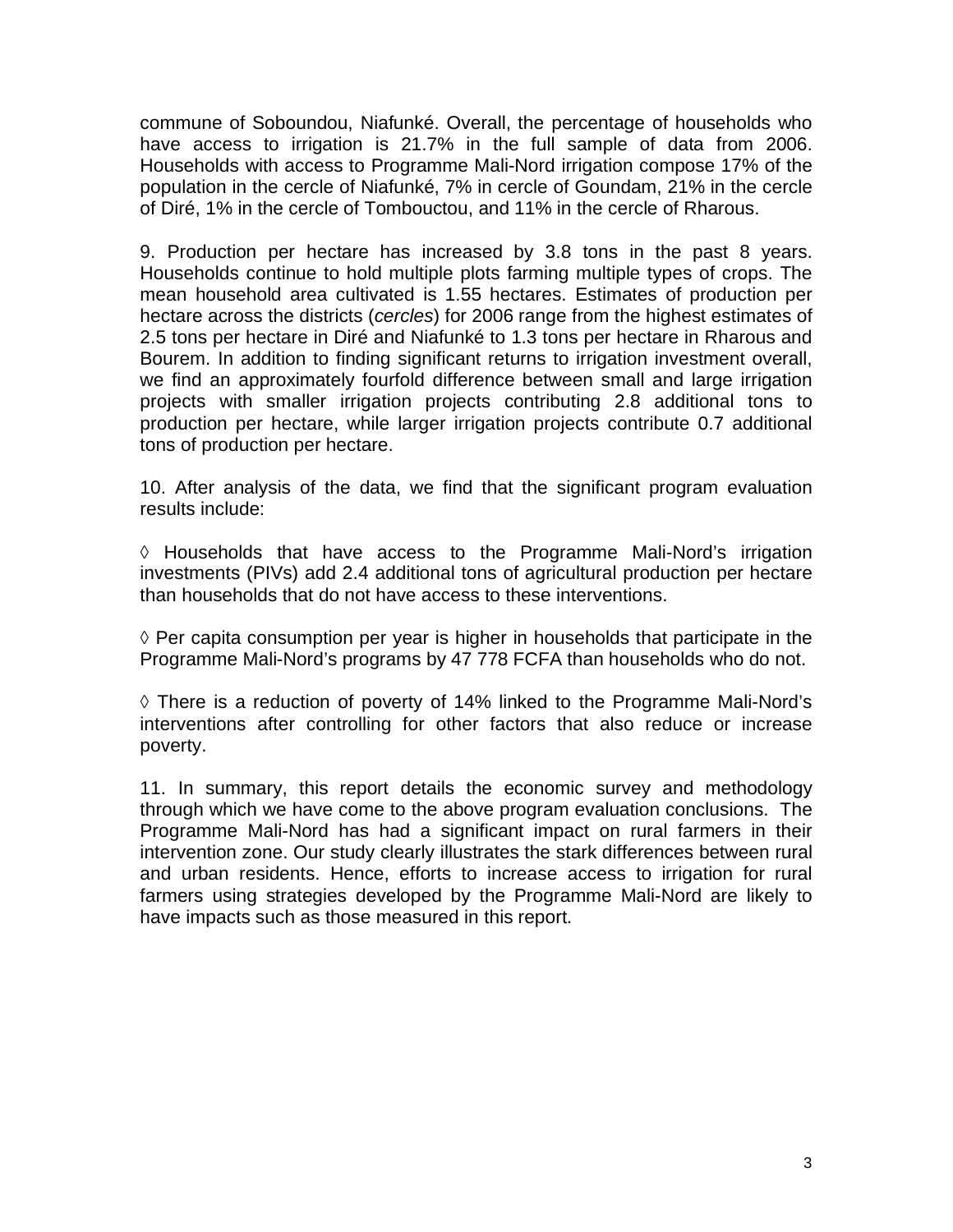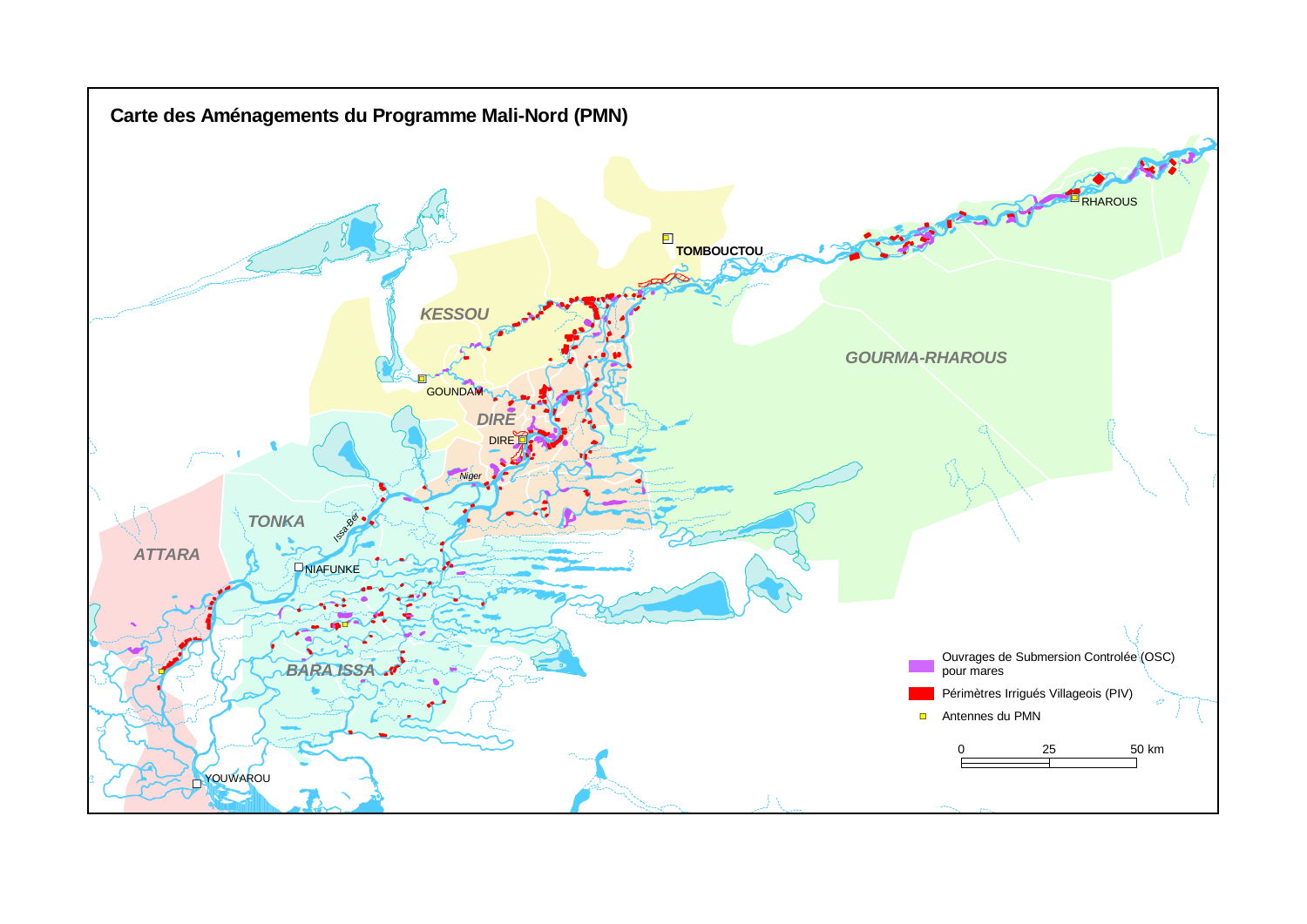#### **1.** *Part I : measuring the Programme Mali-Nord's Impact*

#### *1.1 Introduction*

The purpose of this report is to evaluate the impact of the Programme Mali-Nord's development interventions, specifically small scale (20-40 hectare), village level irrigation projects (Périmètres Irrigués Villageois), on household welfare in its intervention zone. To quantify the impact of the Programme Mali-Nord's interventions, a representative household survey, the *Etude sur la Pauvreté et la Sécurité Alimentaire au Nord Mali 2006,* was undertaken to link welfare indicators to households who both benefited and did not benefit directly from the project. Differences between these two groups are examined using statistical evaluation techniques. If development interventions are effective in their targeting and implementation, there should be measurable reductions in poverty and measurable increases in food security and agricultural production.

Theoretically and empirically, there are many reasons to believe that irrigation projects have positive impacts on agricultural production and the reduction of poverty. Access to irrigation provides farmers a reliable water source at critical times in the crop's life cycle, removing the dependence and inherent uncertainty of rain-fed and lake based agricultural systems. This reduction in risk faced by farmers is likely not only to increase mean agricultural returns, but also reduce the variability of these returns. This is important not only because farmers produce more on average, but their production is also more certain. When farmers have sources of revenue that are more certain, households that farm have more consistent and less variable consumption, which allows them to build asset bases to move out of poverty. When basic consumption needs are not met, households are often forced to sell off assets to avoid poverty and malnutrition.

However, there are important debates concerning agricultural investment and village level irrigation projects in Mali. Access to irrigation is not without increased cost for the farmer, community and donors who finance the projects. Do these increased costs outweigh the benefits of the investment? The debate about the effectiveness of irrigation projects focuses primarily on the optimal scale of investment and the sustainability of these investments over time. Large scale (over 100 hectares), larger budget irrigation projects (upwards of 7 million FCFA per hectare) differ from small scale (30-50 hectares), reduced cost village level projects (1 million FCFA per hectare) in cost, size, management costs, community coordination, lifetime of the motor pump, and the quality of the principal and secondary canals that bring water to each parcel. Given these differences in project design, is there a statistical difference in rates of poverty reduction for larger, more expensive investments than smaller, less expensive investments? Critics of village irrigation projects (PIVs) also question the sustainability of village-based management systems, the emergence of a rice monoculture on dietary diversity, and the technical knowledge of farmers to use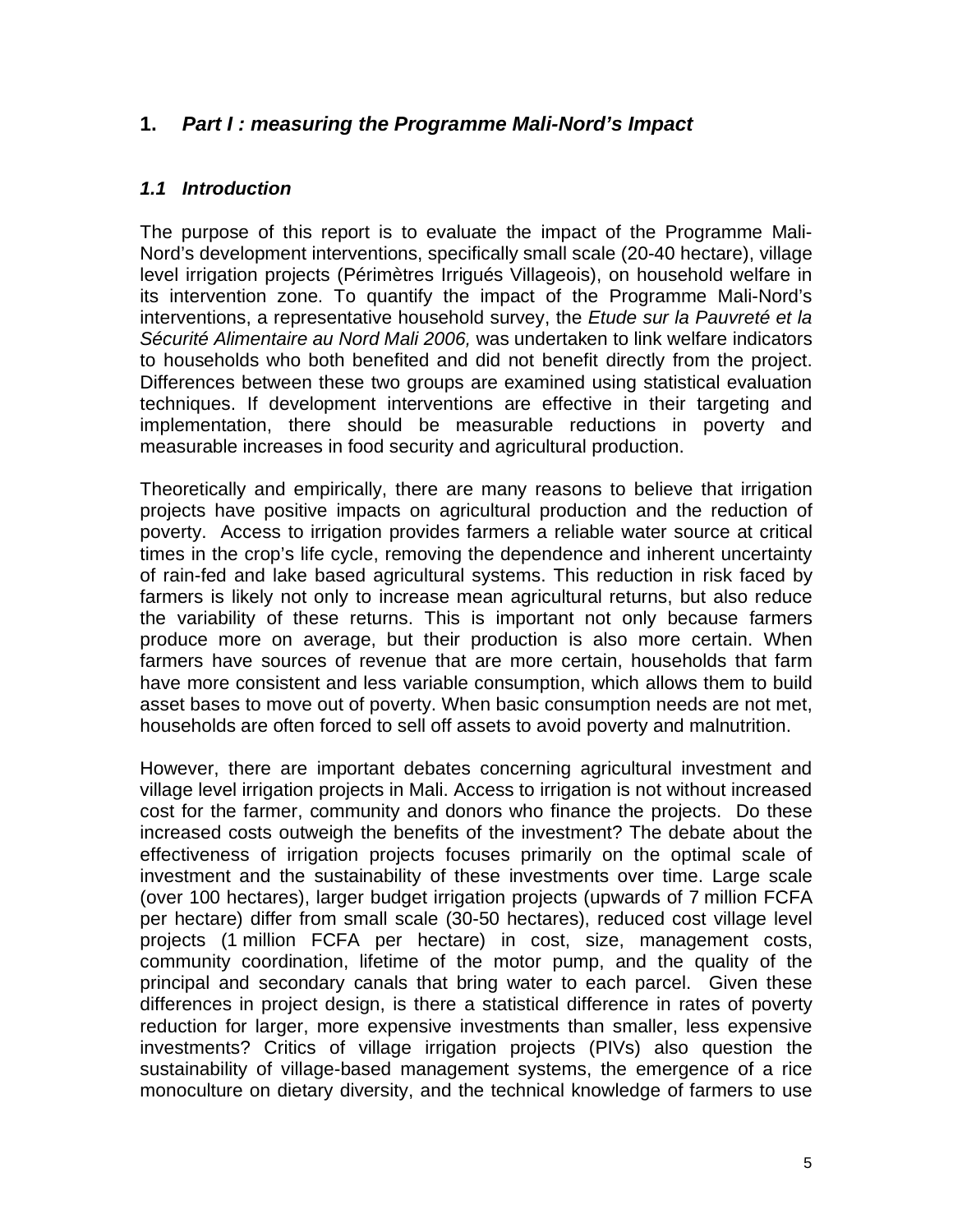and gain access to complementary inputs such as fertilizer to increase production<sup>1</sup>. Are these valid critiques of the village level irrigation investments?

This report attempts to respond to these questions using rigorous statistical analysis to measure the differences in household welfare and agricultural production between households with and without irrigation. The objective is not simply to provide descriptive statistics of agricultural production and household welfare, but to establish causality between the welfare indicators and access to irrigation using statistical regression techniques. This methodology allows the estimation of the effect of having access to irrigation on poverty. To establish if the Programme Mali-Nord's interventions reduce poverty, we analyze households that do and do not have access to irrigation from a representative household economic survey conducted in northern Mali from February to October 2006. This survey interviewed 2.675 households in the *cercles* of Niafunké, Goundam, Diré, Tombouctou, Rharous, Bourem and Kidal. The geographic breadth and sample size of the survey allow for two distinct sub-samples of households with varying characteristics that have access and do not have access to irrigation.

The report is organized as follows: the second section presents the Programme Mali-Nord's intervention zone, the third section briefly describes our research methodology and the survey's objectives<sup>2</sup>, the fourth section describes the principles of program evaluation that the report uses to measure the impact of the Programme Mali-Nord's interventions, the fifth section provides general economic comparisons between the Programme Mali-Nord's zones of concentration and other zones, as well as the results of the statistical analysis with interpretation and the last section provides conclusions and recommendations of the report. A Bibliography and Technical Appendix are also included.

#### *1.2 Presentation of Project Zone*

<u>.</u>

The Programme Mali-Nord has intervened in northern Mali since 1994 by providing humanitarian and development assistance after the civil conflict that began in 1990. Interventions by the program focused on resettlement of refugees after the conflict, reconstruction of schools and public infrastructure destroyed during the conflict, and agricultural investment in PIVs to support the return of peace and economic development. The project zone covers the *cercles* of Niafunké, Goundam, Diré, and four *communes* located along the Niger River in the *cercle* of Rharous. Village level irrigation interventions began formally in 1995 with two PIVs in the villages of Dofana and Tin Telout. The objective of village level irrigation projects in the post conflict environment of northern Mali was to

 $<sup>1</sup>$  A recent study by Kouyaté and Haidara (2006) summarize some of these arguments.</sup>

 $2$  A more complete and extensive description of the research project is contained in Vol. 1 of this report which includes basic summary statistics of the data.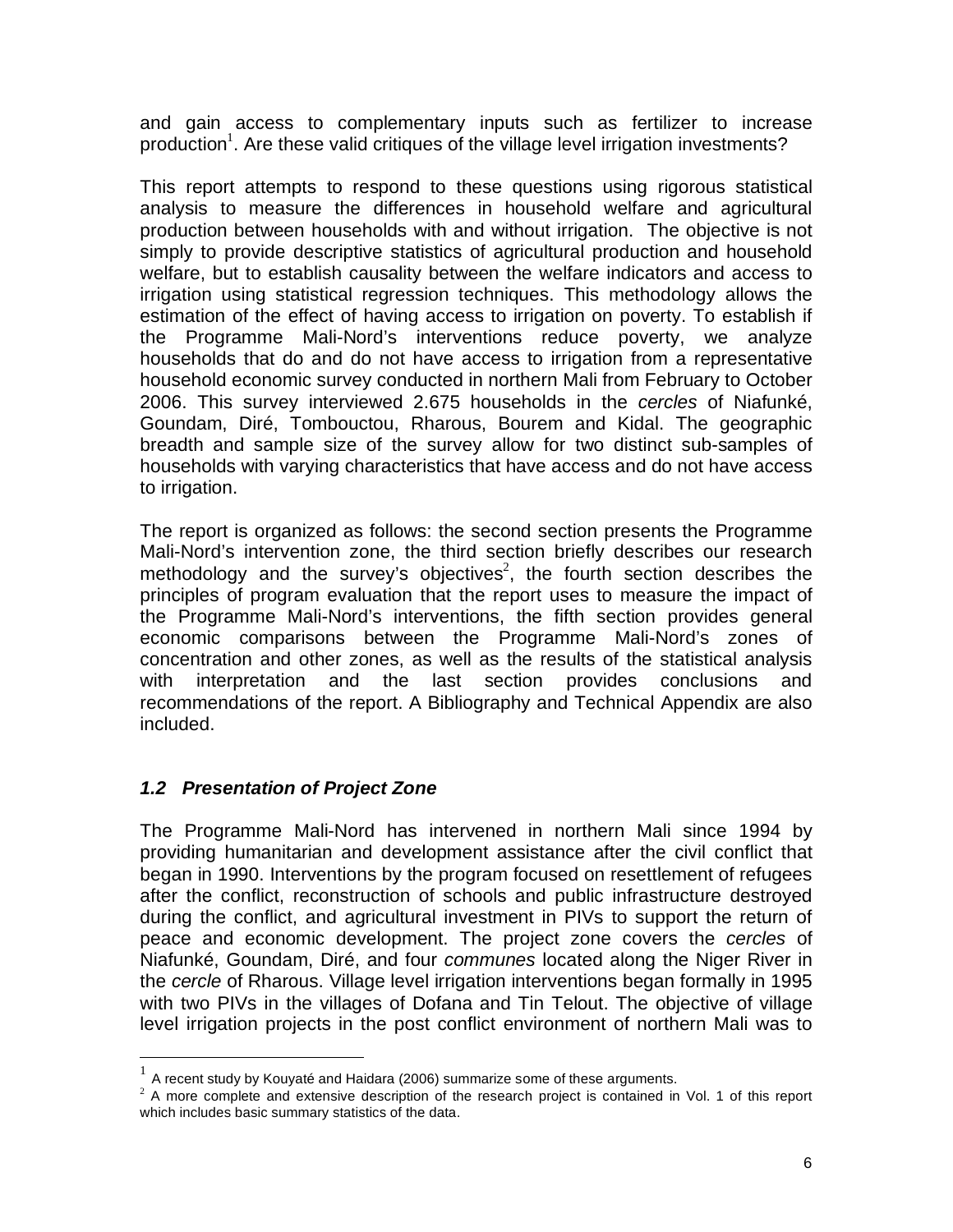assure displaced populations that the economic needs of their families could be assured upon their return and promote general economic development in the north, the primary grievance of the conflict.

The survey area of the *Etude sur la Pauvreté et la Sécurité Alimentaire au Nord Mali 2006* is composed of 3 regions (Tombouctou, Gao, Kidal) from which 151 villages, nomadic *fractions* or towns in 7 *cercles* (Niafunké, Goundam, Diré, Tombouctou, Rharous, Bourem and Kidal) were randomly selected to participate in the study. Northern Mali has an estimated population of 809.111 people that live in an area bordered to the north by the Sahara Desert (Cartographie du Mali 2001). The Saharan zone (desert or arid region) receives less than 150 mm of rainfall par annum. This varies starkly with the Sahelien zone (grassland or semiarid region) which receives 200-600 mm par annum and the south of Mali which can receive between 600-1200 mm par annum (FIDA 1996). The dominant ecological resource in the region is the Niger River that serves as a source of water for agriculture and animal husbandry. The inner Niger Delta is a rich agricultural resource in which flooding from the Niger augments water levels in temporary and permanent lakes and ponds, as well as smaller streams and tributaries. This diversity of water resources is harnessed by farmers through motorized pump irrigation, water-recession agriculture around the lakes and streams and in the Niger River itself. Rain-fed agriculture which does not depend on the water levels of the Niger River is also extensively practiced. Herders benefit greatly from the temporary and permanent lakes, which provide water and pasture land for cattle and sheep. Fishing is also an important economic activity that capitalizes on the Niger River and its tributaries to supplement the income and diets of households along its banks.

Capitalizing on the vast potential of the Niger River, which flows through Northern Mali and floods a multitude of streams, lakes and ponds in the inner Niger delta, the Programme Mali-Nord has invested in approximately 350 irrigated perimeters and 100 lakes and ponds by improving water control through small dams.

#### *1.3 Survey Objectives and Research Methodology*

The primary goal of this research program is to establish a representative economic survey of households to investigate poverty and food security in northern Mali. This data set will have multiple uses enabling a comprehensive understanding of the economics of households in northern Mali, the economic mechanisms through which project interventions work to improve household welfare, and an understanding of poverty dynamics and economic development since 1997. To achieve these goals, specific objectives include :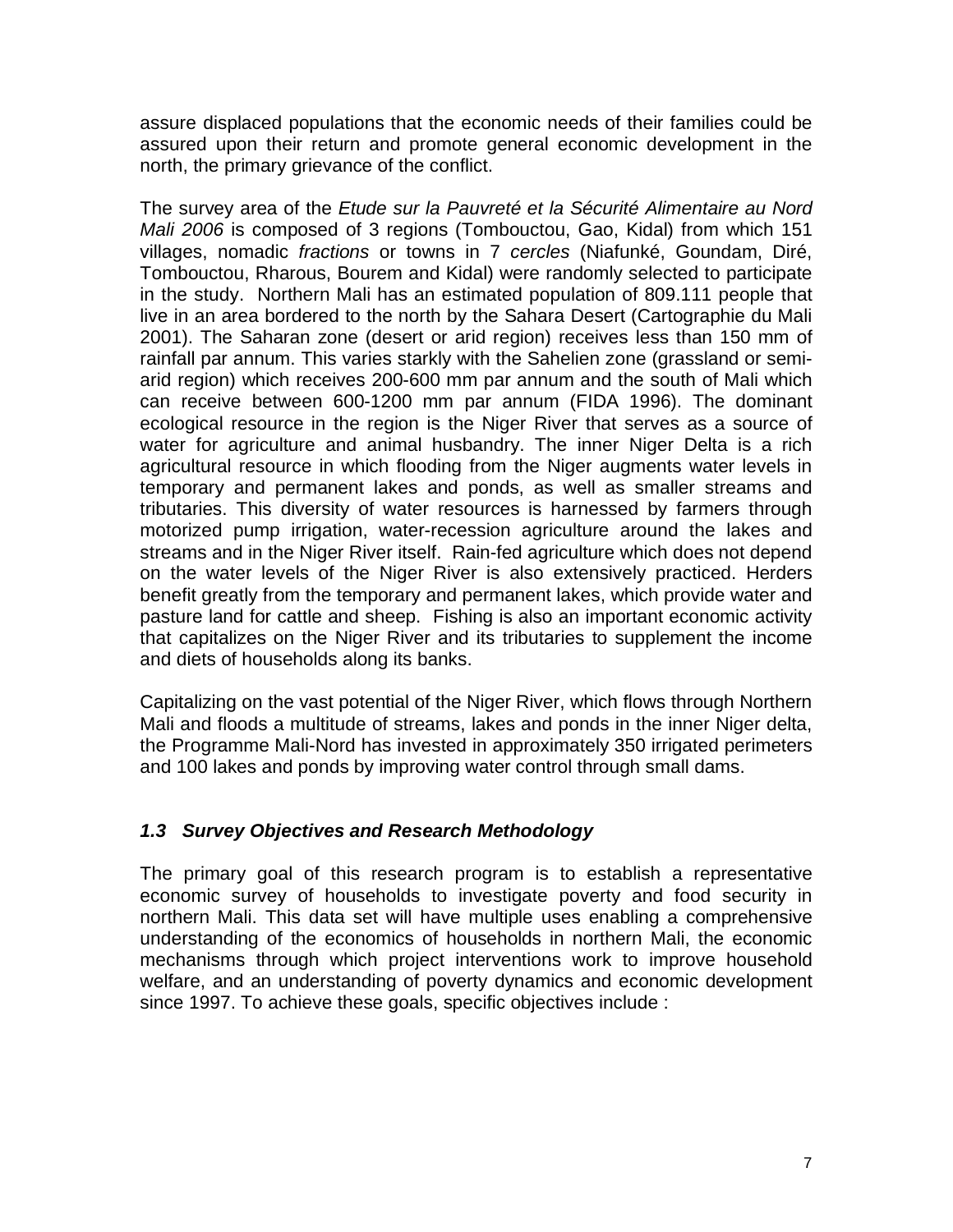- Measure changes in household welfare with poverty and food security indicators that are attributable to household participation in the Programme Mali-Nord's development interventions using the evaluation technique of propensity score matching.
- Measure the direct effects of PIVs and lake barrage systems in increasing mean agricultural production and reducing the variance of agricultural returns.
- Analyze the dynamics of poverty and food security over the past nine years in the Zone Lacustre regions using comparisons from the 1997 data with the newly collected 2006 data. Why have some households improved and others declined or remained in poverty?

The survey is designed as a representative two-stage cluster sample of households in the *cercles* of Niafunké, Goundam, Diré, Tombouctou, Rharous, Bourem and Kidal. Villages, in the rural strata, or quartiers in the urban strata (the clusters) of the sample were randomly selected in the first stage and their population fully enumerated based on households actually residing in the village or quartier during the period of enumeration. The second stage used the lists generated from the first stage to randomly select a list of households to be interviewed. This sample design is commonly used in household surveys and is fully described in Deaton (1997).

In addition to producing a large data set of households across northern Mali, a second objective of the study was to follow up with households originally surveyed in 1997-98 by IFAD, IFPRI, Cornell University and USAID/Mali. The objective of that survey was to understand and develop food security indicators for IFAD by implementing a four round household survey in 10 villages of the Commune of Soboundou in the Niafunké *cercle*. Christiaensen (1998) provides a full description of the sample design and selection of households from the 1997- 98 data. By resurveying these 245 households found in 2006 from the 1997-98 survey, a better understanding of regional change and poverty dynamics is possible. Information regarding sample attrition and the feasibility study undertaken to conduct this resurvey project is found in Dillon (2005).

The data set is composed of a village questionnaire and a household questionnaire. The village questionnaire was administered to the village leaders in each village or town concerned by the study. The household questionnaire is decomposed into men's, women's and children's sections and was addressed to the head of household, the head of household's wife and children.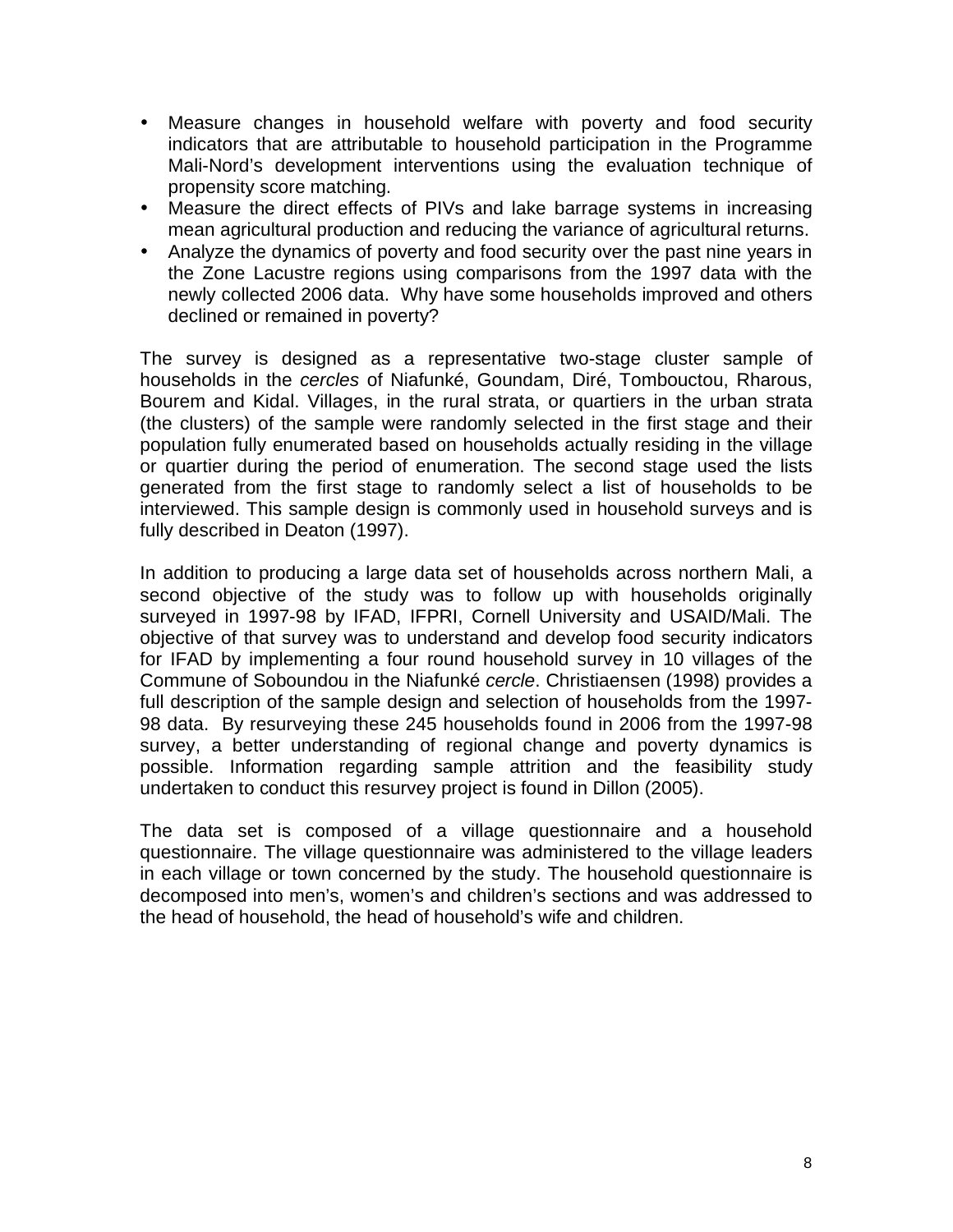#### *1.4 Principles of Project Impact Evaluation*

The idea of project evaluation is simple enough : do certain development interventions help to increase the welfare of the targeted groups ? Can we isolate from all other factors influencing household welfare (i.e.differences in macroeconomic growth or shocks across regions, differences in household composition, regional rainfall differences, etc.) a project effect on household welfare? The basic problem seeks to compare differences in outcome indicators between households with identical characteristics who have access to the project (the treatment group) and those who do not (the control group). However, is simply comparing different indicators across the two groups good practice?

To make a valid comparison between treatment and control groups, ideally we would like to observe identical households with and without access to the program intervention. Practically, this is impossible because households either have access or they do not. The data for the state in which we do not observe the household is missing, i.e. if a household has irrigation, we cannot observe the outcome indicators for the same household who does not have irrigation. A simple comparison of outcome indicators between participants and non participants in the project requires the assumption that participants arrived in their groups completely at random. Otherwise, there may be factors that affect the selection of certain participants to their respective groups and simultaneously the program impact. For most programs, random selection of participants is untenable because development interventions are often explicitly or implicitly targeted and participation is usually voluntary. If this is the case, then the mean outcome indicators between the two groups may already be biased in favor of one of the groups for reasons unrelated to the program's impact.

This can cause gross under or over-estimation of the effects of the program. For example, if programs are targeted at the poor than the treatment group will automatically be less well-off than the control group to begin with. Any gains in welfare caused by the program will be underestimated relative to the control group because the treatment group will have to, in effect, "catch-up" to the control group who started off better. To the contrary, program effects can also be overestimated. If those with more resources, education or motivation are able to better attract interventions to their communities, these groups are likely to be better off to begin with. Additionally, they can better utilize program interventions because they learn how to use new technologies or assimilate new ideas more quickly. For these reasons, it is not sufficient to assert a positive program effect simply by observing that certain indicators are of larger magnitude in program villages than those in non-program villages<sup>3</sup>. There may be causes unrelated to the program that explain the correlation, such as those noted above.

1

<sup>3</sup> Several papers that demonstrate evidence of these reversals in program impact estimates include Behrman and Hoddinott 2005, Wooldridge (2002), and Strauss and Thomas (1995).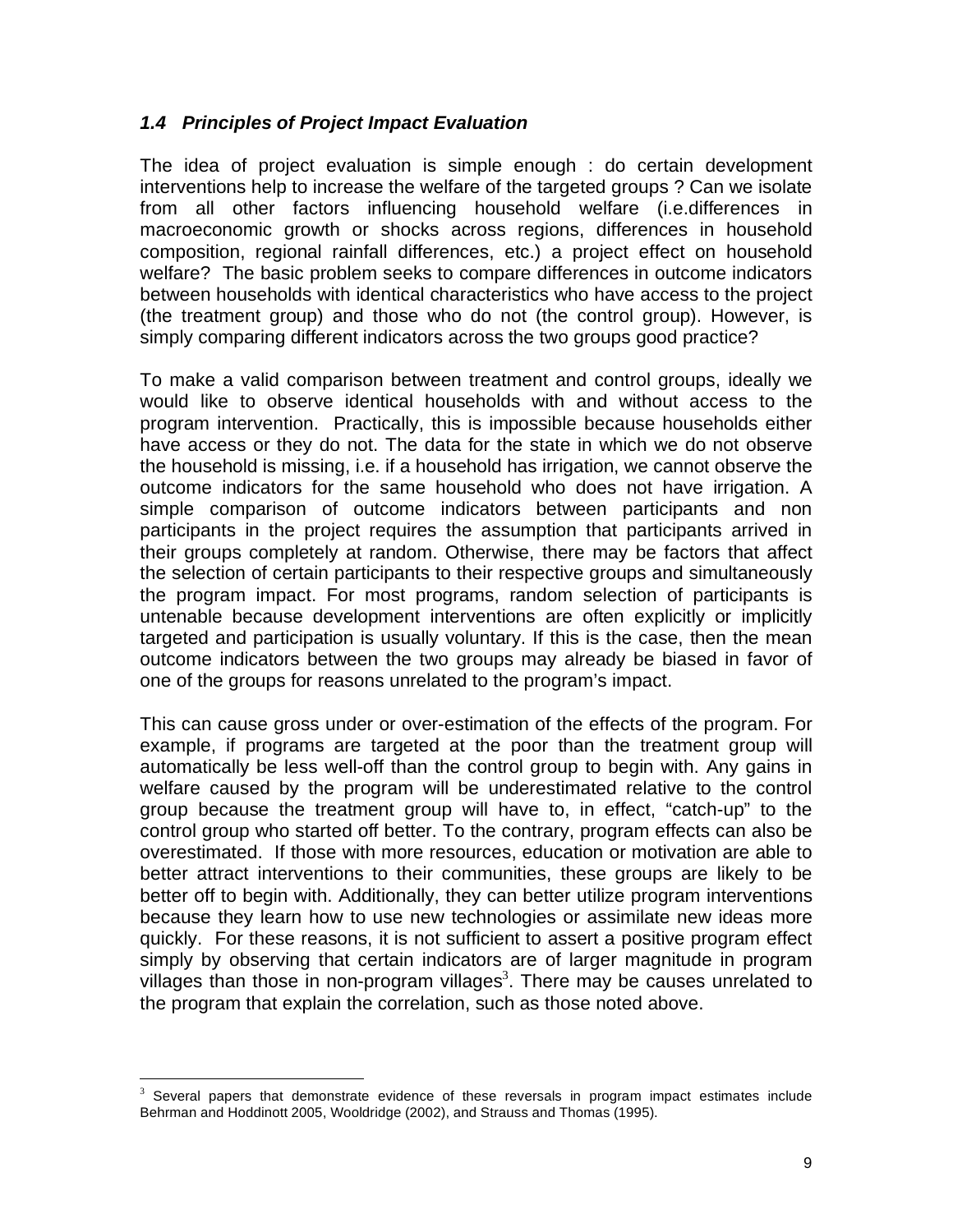There are several statistical methods to overcome this fundamental problem that participants and non-participants are not randomly assigned to their respective groups. The first method, propensity score matching<sup>4</sup>, first estimates the probability that a household will be allocated to either the treatment or control groups. This estimation is based on observable household and village characteristics. Then this estimate is used to control in the regression for the differences across households of being in either of the two groups before estimating the program impact. This serves to "correct" for the non-random allocation of participants to the treatment and control groups.

The second technique, differencing, uses panel data<sup>5</sup> to compare households before and after program interventions. This method measures the change in outcome indicators over the course of a specified time period between treatment and control groups. If households in the treatment group indicate larger increases in welfare than those increases in the control group, the changes between the participants and non-participants can be attributed to the program.

Given the data available and the implementation of the Programme Mali-Nord's interventions, using propensity score matching and differencing are the most rigorous statistical methods available to measure program impact. However, each of these methods is founded on assumptions that can be criticized. The benefits of propensity score matching include the possibility to overcome the significant bias of non-random program access. It also has the advantage of being feasible to implement even when a baseline survey of the program intervention zone is not available. However, propensity score matching is based on the assumption that differences between treatment and control groups are solely due to observable characteristics that are measurable. If unobservable characteristics of villages or individuals influence differences in the control and treatment groups, then our estimates will equally be biased. The technique also requires a large sample size, which for our purposes does not pose an immediate problem, but does require investments by organizations in data collection projects.

Differencing assumes that trends between treatment and control groups over time are the same. That is that one group does not change at a different rate than the other. It also requires a baseline survey and a follow up survey that require resources and planning from program inception. In our case, we have benefited from a survey conducted in 1997-98 in the Zone Lacustre to provide some comparisons between villages with and without access to PIVs. However, the villages that were resurveyed are not located within the Programme Mali-Nord's intervention zone. The estimates of the impact of irrigation in these villages can be used to better understand the evolution of welfare in the region

<u>.</u>

<sup>4</sup> For the theoretical formulation of this technique, the seminal articles include Rosenblum and Rubin (1986) and Heckman et al. (1995)

 $5$  Panel data is data that has repeated observations on the same household over several periods of time.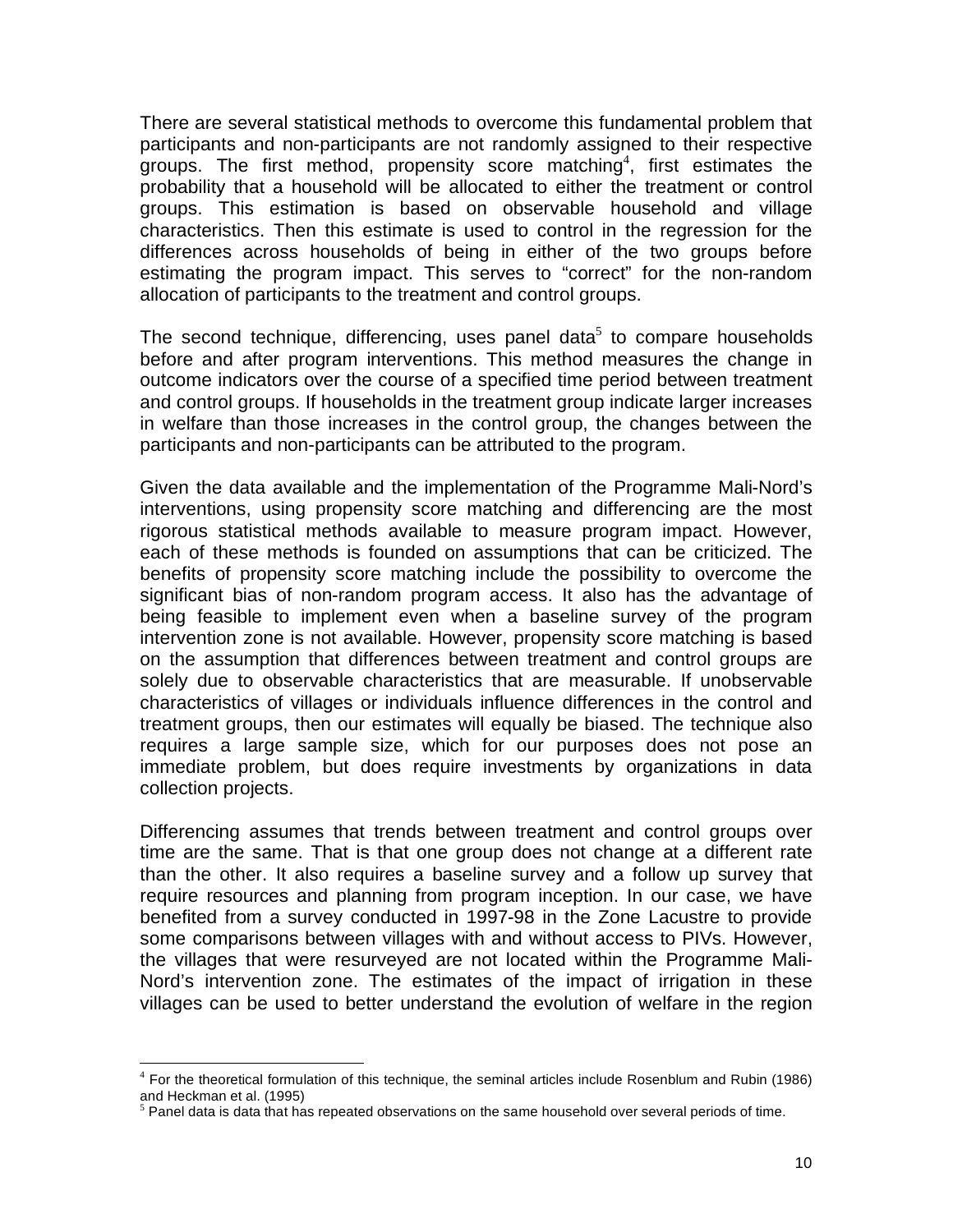generally and can provide an alternate methodology to verify the results from impact estimates based on propensity score matching.

This report uses these two different evaluation methodologies, matching and differencing, to ensure that regardless of methodology, we can be confident of the significance of program impacts and their magnitudes. It is important to remember that no methodology is without faults, but that the benefits of using a variety of well-established methodologies allows us to measure potential biases and evaluate whether the results merit confidence.

#### *1.5 Analysis and Quantitative Program Evaluation Results*

Despite persistent poverty, it is important to note that the agricultural sector has not remained static over the past 10 years. It is this poverty that inhibits farmers from investing in agricultural technology and capital that could increase their returns. As a result, production is highly labor intensive with low levels of agricultural capital available to households. Mean agricultural capital is approximately 65 000 FCFA per household. The factors that the farmer can control that contribute to higher agricultural productivity are the supply of labor (which partly explains high household size), crop and plot choice. One of the most important plot characteristics is how the farmer controls water to his or her crops. Table 1 shows the different water control systems used by farmers in northern Mali and how the agricultural sector has shifted towards irrigated agriculture since 1997<sup>6</sup>. These data come from a subsample of 10 villages and approximately 245 households in the *cercle* of Niafunké.

|                     |             | 2005   |
|---------------------|-------------|--------|
|                     | 1997 - 1998 | 2006   |
| Irrigation          | 0.4%        | 30%    |
| Lake                | 6.8%        | 18.50% |
| Rain-fed            | 35.0%       | 33%    |
| Irrigation+Lake     | 0.0%        | 1%     |
| Irrigation+Rain-fed | 9.4%        | 10%    |
| Lake+Rain-fed       | 41.9%       | 6%     |
| Irrigation+Lake+    |             |        |
| Rain-fed            | 6.4%        | 2%     |

| Table 1: Utilization of Different Agricultural Production Systems <sup>7</sup> |  |
|--------------------------------------------------------------------------------|--|
| (% of farmers who use the different systems)                                   |  |

Due to this fundamental shift in production systems, agricultural productivity has also increased. Table 2 illustrates that in productivity measured by production per hectare has increased by 3.8 tons in the past 8 years. This is surely in part due to the resettlement of the population after the civil conflict from 1990-1996, but is

 6 Description of the survey methodology is contained in Volume 1 of this report.

 $^7$  The different agricultural systems are defined relative to the system that the farmer uses to water his plot. These include a strictly irrigated system, a lake system, rain-fed agriculture and combinations between these three.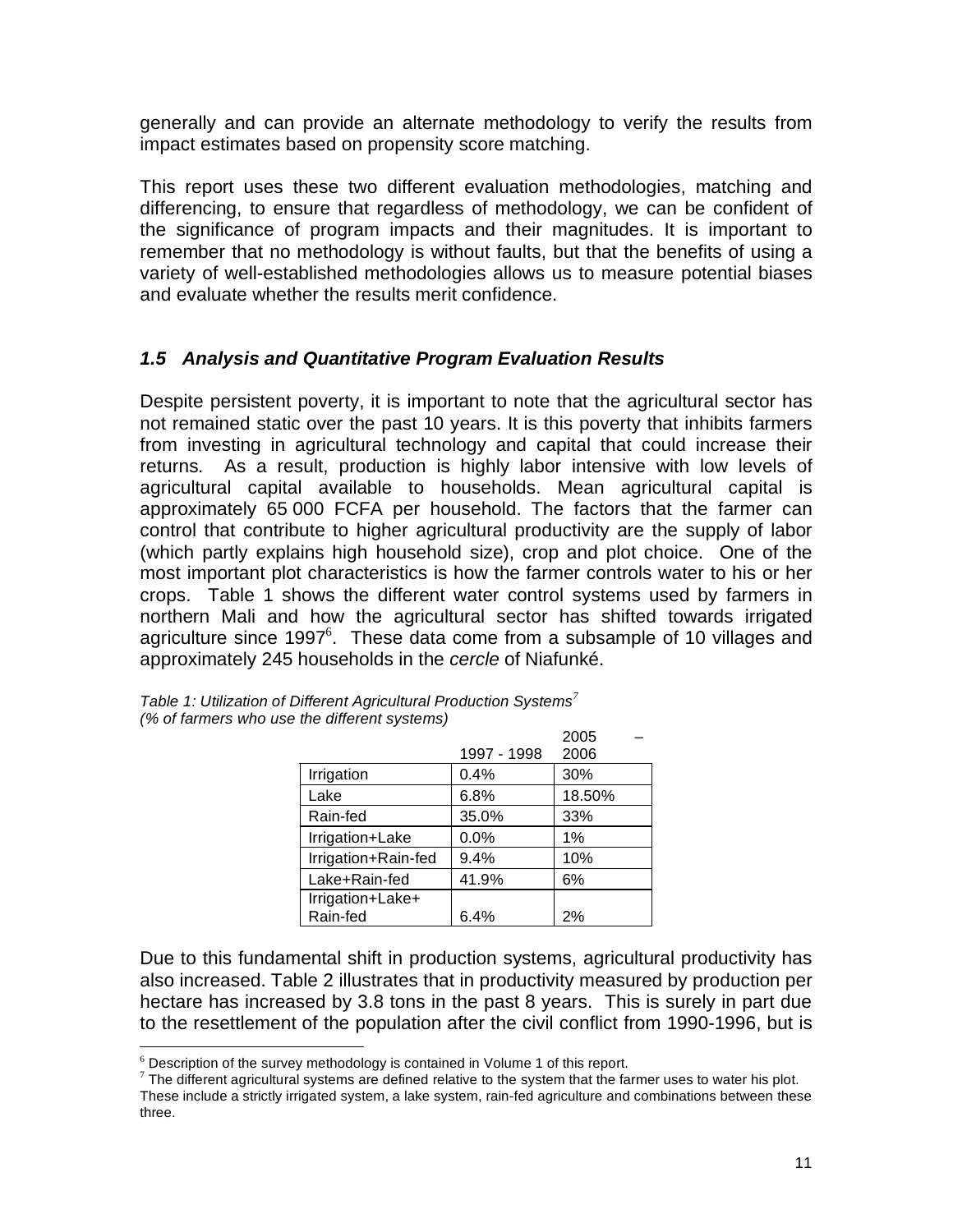also partly attributable to the change in agricultural technology available to households.

|                               | $1997 - 1998$ |       |           | $2005 - 2006$ |       |           | Change |        |           |
|-------------------------------|---------------|-------|-----------|---------------|-------|-----------|--------|--------|-----------|
|                               | Men           | Women | Household | Men           | Women | Household | Men    | Women  | Household |
| Surface Cultivated (ha)       | 2.0           | 0.2   | 2.2       | 1.1           | 0.1   | 1.2       | $-0.9$ | $-0.1$ | $-1.0$    |
| Total Production (kg)         | 112           | વ     | 115       | 806           | 24    | 830       | 693.7  | $-0.1$ | 715.0     |
| <b>Production per Hectare</b> |               |       |           |               |       |           |        |        |           |
| (kg/ha)                       |               |       | 201       |               |       | 4045      |        |        | 3844.1    |

Increases in agricultural production have been coupled with increases in consumption since 1997. Table 3 displays total consumption and consumption per capita statistics for the 10 villages subsample in the *cercle* of Niafunké<sup>8</sup>. Both total consumption and per capita consumption have greatly increased in the past eight years by 842 520 FCFA and 161 796 FCFA respectively.

*Table 3: Consumption*

|                                    | 1998<br>(Value<br>FCFA) | 2006<br>(Value)<br>FCFA) | Change in<br>Total<br>Value<br>(FCFA) | % Change |
|------------------------------------|-------------------------|--------------------------|---------------------------------------|----------|
| <b>Total Household Consumption</b> | 467698                  | 1310219                  | 842520                                | 180%     |
| <b>Consumption per Capita</b>      | 87097                   | 248893                   | 161796                                | 186%     |

Though there seems to be a correlation between irrigation and consumption, does irrigation explain these welfare differences over time and across households who have access to irrigation? To answer this question, we begin by looking at data from the 2006 round of the *Etude sur la Pauvreté et la Sécurité Alimentaire au Nord Mali 2006*. Table 4 illustrates the urban and rural breakdown of households included in the sample. The number of Programme Mali-Nord households compose about 11% of the sample. Reference to Volume 1 of this report describes the sampling procedure to create a sample representative of the population of northern Mali.

*Table 4: Sample Decomposition* 

 $\overline{a}$ 

| Urban Sub-sample                                | 664  |
|-------------------------------------------------|------|
| Rural Sub-sample                                | 1504 |
| <b>Total Cross Section</b>                      | 2168 |
| Programme Mali-Nord Households in Cross Section | 243  |

We first note the productivity differences across the *cercles.* Niafunké and Diré have agricultural yields which near 2.5 tons per hectare. Tombouctou and

 $8$  Nominal consumption values have been adjusted with a Paasche price index based on cereal prices to account for price changes over the period. This allows for real, as opposed to nominal, comparisons between the two periods.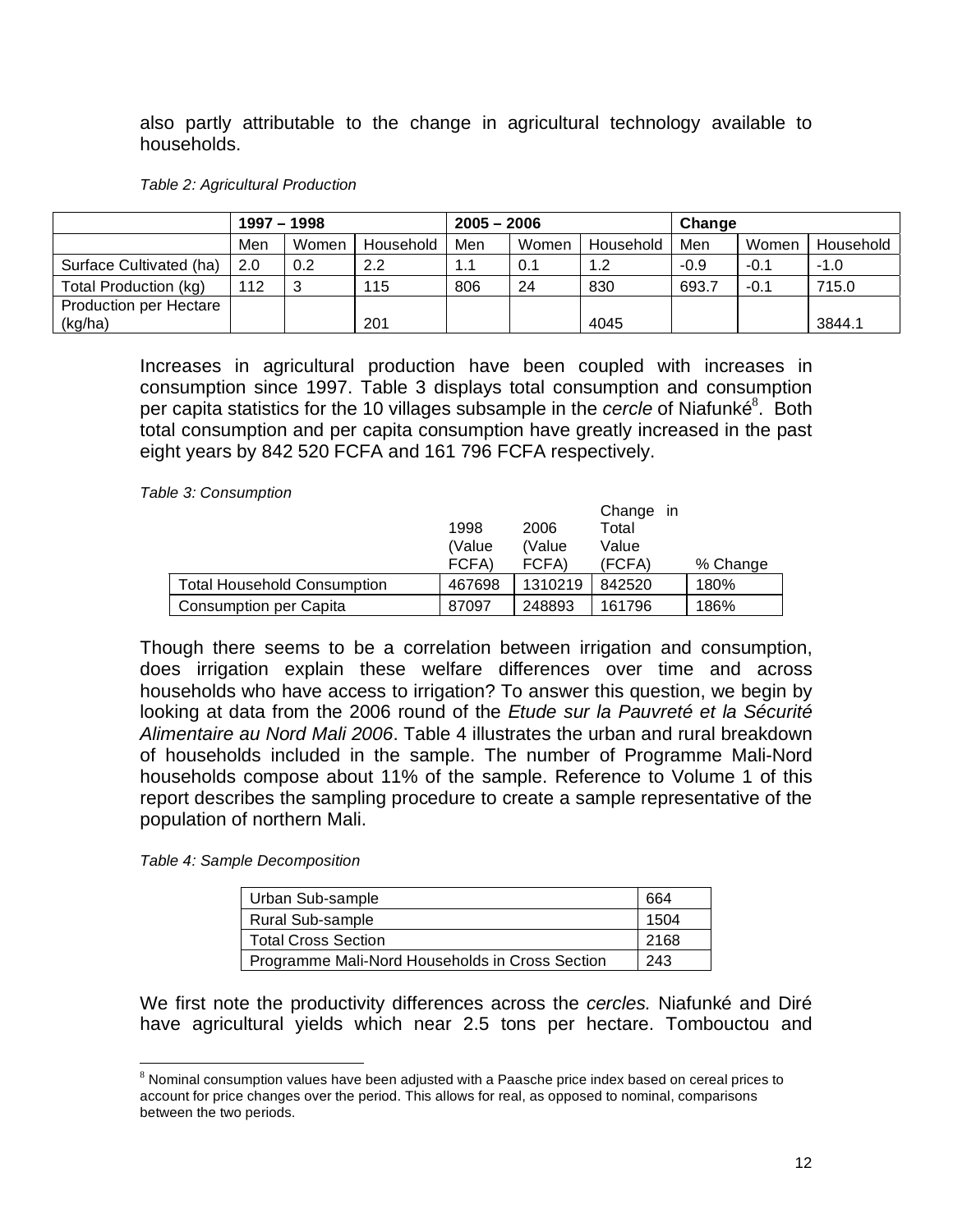Goundam exhibit yields around 2 tons per hectare, while Rharous and Bourem have mean yields of 1.3 tons per hectare. There are a variety of reasons for these regional patterns. Soil quality decreases as the geographic location of the *cercle* moves north away from the inner Niger delta and into more arid areas. Poor soil quality decreases yields. In addition, project interventions are located primarily in the *cercle*s in the inner Niger delta, so these farmers have more technical assistance and better soil quality. Lastly, poverty is more extreme in the *cercles* of Rharous and Bourem which limits disposable agricultural investment capital and limits the markets available to farmers in which to sell their products.

| Table 5.1: Mean Agricultural Production (Kg per Hectare) by Cercle |  |  |  |
|--------------------------------------------------------------------|--|--|--|
|                                                                    |  |  |  |

|       |      |           | Niafunké   Goundam   Diré   Tombouctou   Rharous   Bourem |      |      |
|-------|------|-----------|-----------------------------------------------------------|------|------|
| 12504 | 1907 | 2538 1999 |                                                           | 1374 | 1360 |

When we look at a subsample of the data composed only of Programme Mali-Nord households (Table 5), we find significant differences between the agricultural production of Programme Mali-Nord investments across *cercles*. Taking the data from Table 4 and Table 5, we find that the difference in agricultural production within the *cercle* between Programme Mali-Nord households and other households is approximately 2.1 tons in Niafunké, in Diré approximately 1.4 tons, and in Rharous .9 tons. Though the mean agricultural production between the two *cercles* of Niafunké and Diré are essentially the same, there is a larger increase in mean production in the *cercle* of Niafunké than in Diré within the subsample of Programme Mali-Nord households.

*Table 5.2: Mean Agricultural Production in Programme Mali-Nord households across Cercles (Kg per hectare)*

| Niafunké | Diré | Rharous |
|----------|------|---------|
| 1613     |      | ۵4      |

Table 6 presents data that confirms that at least one of the reasons that there are significant productivity differences is due to access to irrigation through the Programme Mali-Nord's investments. There is a difference in mean productivity between Programme Mali-Nord farmers and other farmers of almost 2.3 tons per hectare when we simply compare mean productivity statistics.

*Table 6: Mean Production Differences between Programme Mali-Nord farmers and other farmers (Kg per Hectare)* 

| Programme Mali-Nord | <b>Other Farmers</b> |
|---------------------|----------------------|
|                     | 2071                 |

To estimate the returns to irrigation and specifically the Programme Mali-Nord's interventions, we need to determine, controlling for other factors (soil quality, labor supply, fertilizer usage, etc.) how much of this difference in mean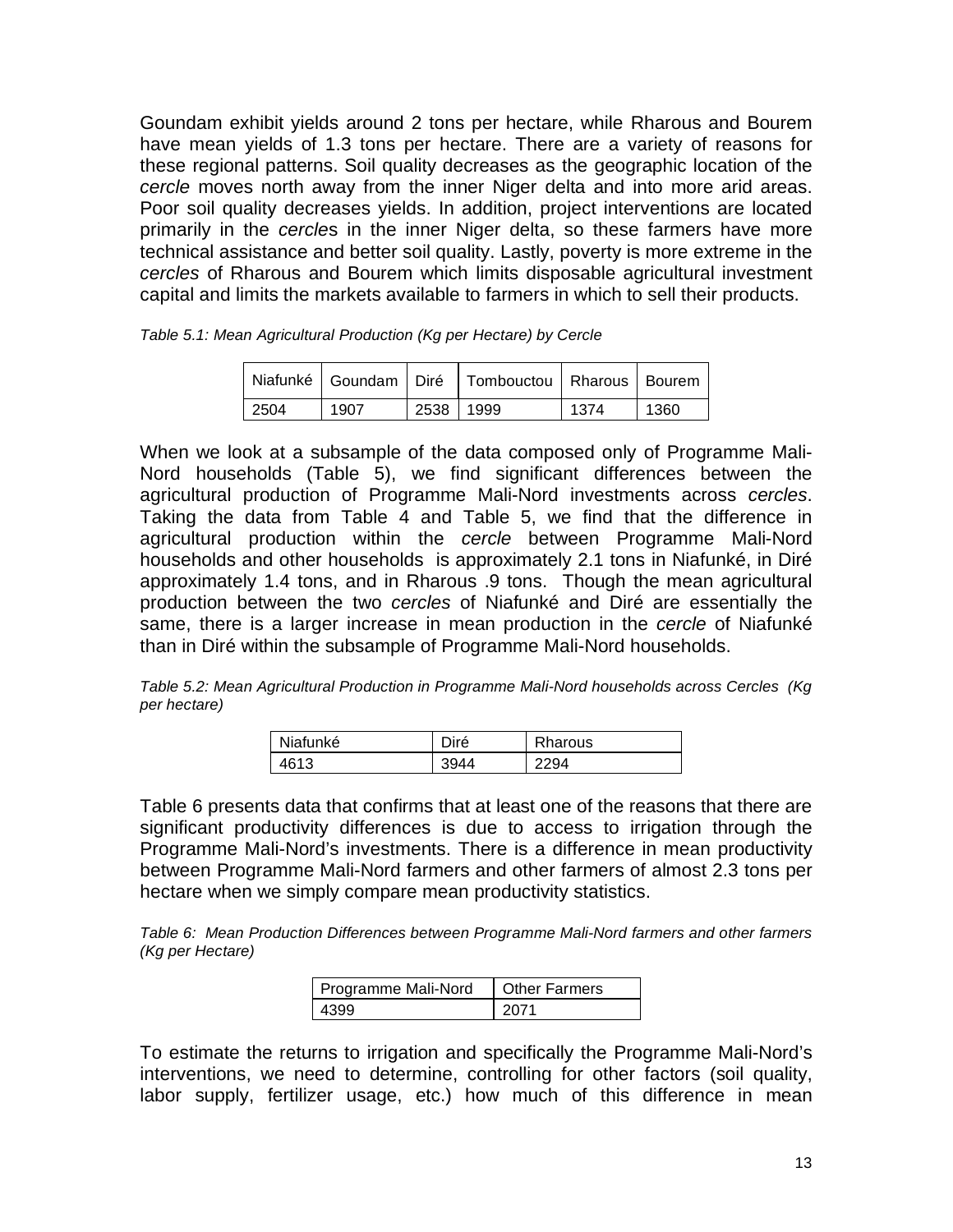productivity is due to access to irrigation. To answer this question, we estimate two agricultural production functions. The first production function measures the overall returns to irrigation on mean agricultural productivity of all farmers who use irrigation. The second production function estimates the returns to the Programme Mali-Nord's irrigation interventions on agricultural production. The results of these regressions are displayed in Appendix 1.

We find that access to irrigation increases mean agricultural production by approximately 2 tons per hectare. This result is statistically significant which indicates that the trend in the data is strong. Equally important in increasing mean agricultural production are the number of days the farmer spends in his field and fertilizer usage. For each additional day of labor supplied in the field, mean agricultural production increases by 3.7 kilograms per hectare. In comparison, a day of additional non family labor on the plot only increases mean production by 2.3 kilograms per hectare. For each additional 1 000 FCFA of fertilizer purchased, mean agricultural production increases by 4.8 kilograms per hectare.

When we estimate the agricultural production function focusing on the returns to the Programme Mali-Nord's beneficiaries, we find that these interventions yield higher returns with a 2.4 ton per hectare increase in mean productivity for the farmer. The returns to fertilizer usage are also more pronounced with a return of 7.6 kilograms per hectare per 1 000 FCFA used.

The last agricultural production function that we consider estimates the difference in returns from large-sized irrigation projects and smaller-sized irrigation projects. Table 7 summarizes the estimates of the returns to irrigation projects. We find an approximately fourfold difference between small and large irrigation projects with smaller irrigation projects contributing 2.8 additional tons to production per hectare, while larger irrigation projects contribute 0.7 additional tons of production per hectare.

*Table 7: Returns to Irrigation (Kg per Hectare)*

| $\mathbf{w}$ $\mathbf{w}$ $\mathbf{w}$ $\mathbf{w}$ $\mathbf{w}$ $\mathbf{w}$ $\mathbf{w}$ |      |
|--------------------------------------------------------------------------------------------|------|
| All Irrigation Projects                                                                    | 1987 |
| Large Irrigation                                                                           | 716  |
| Small Irrigation                                                                           | 2806 |

While there are significant increases in agricultural production tied to access to irrigation, do these increases in production lead to changes in increased consumption and poverty reduction? To answer these questions, we employ the statistical technique of propensity score matching to evaluate the impact of the Programme Mali-Nord on consumption per capita and poverty reduction. Table 8 presents the results of propensity score matching. Controlling for selection between program and non-program participants was critical in obtaining accurate assessments of the Programme Mali-Nord impact. This is because Programme Mali-Nord interventions are targeted in primarily rural areas where poverty is high and consumption per capita is low. After controlling for selection into a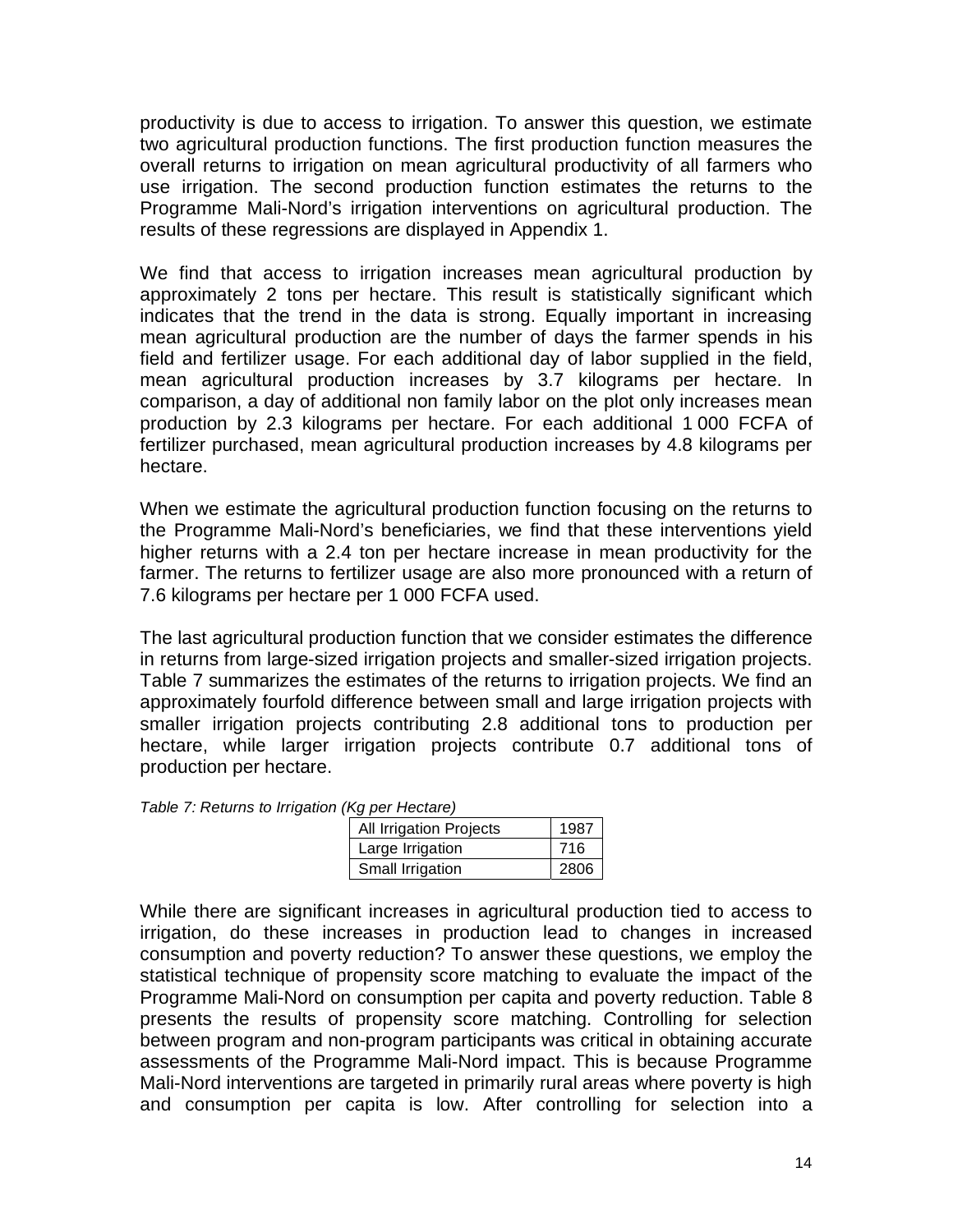Programme Mali-Nord irrigation project, we find that differences in per capita consumption that are attributable to the irrigation intervention are 47 778 FCFA. Each member is better off by approximately this amount because of access to irrigation.

| Table 8: The Programme Mali-Nord Impact on Consumption per Capita and Poverty |  |  |  |
|-------------------------------------------------------------------------------|--|--|--|
|                                                                               |  |  |  |

| Consumption per capita (FCFA)    | 47 778    |
|----------------------------------|-----------|
| <b>Headcount Poverty Measure</b> | $-14.41%$ |

In addition to increases in consumption per capita, there are also significant decreases in poverty. There is approximately 14.4% less poverty between the Programme Mali-Nord group and the control group that is explained by access to irrigation. With the results of the agricultural production functions, it is clear that the increases in agricultural production induced by irrigation are causing increases in consumption per capita and reductions in poverty.

To confirm these tendencies, we present evidence from the sub-sample of 10 villages outside of the intervention zone of the Programme Mali-Nord for which we have tracked 245 households since 1998. Using the technique of differencing, we estimate the percentage of changes in consumption since 1998 due to access to irrigation. These regressions results are reported in Appendix 1. Households that have access to irrigation have had increases in real total consumption of 340 725 FCFA. Considering the total change in real total consumption since 1998, approximately 40% of the change in consumption is attributable to access to irrigation. This confirms the tendencies found in the data using the methodology of propensity score matching.

#### *1.6 Conclusions*

The Programme Mali-Nord has invested in northern Mali through irrigation projects since 1995. These investments have provided a significant increase in the welfare of households who have had access to these interventions in terms of increased agricultural production and consumption per capita, as well as reductions in the numbers of households who fall below the poverty line. The estimates presented in this report have attempted to control for additional influences on mean agricultural production and household per capita consumption, so that the estimates of the Programme Mali-Nord's effect on its beneficiaries can be precisely measured. Our estimates also indicate that there are significant differences between small and large-scale irrigation interventions. Small scale irrigation projects provide households in northern Mali with access to an agricultural technology that not only significantly increases production per hectare, but increases consumption per capita reducing poverty.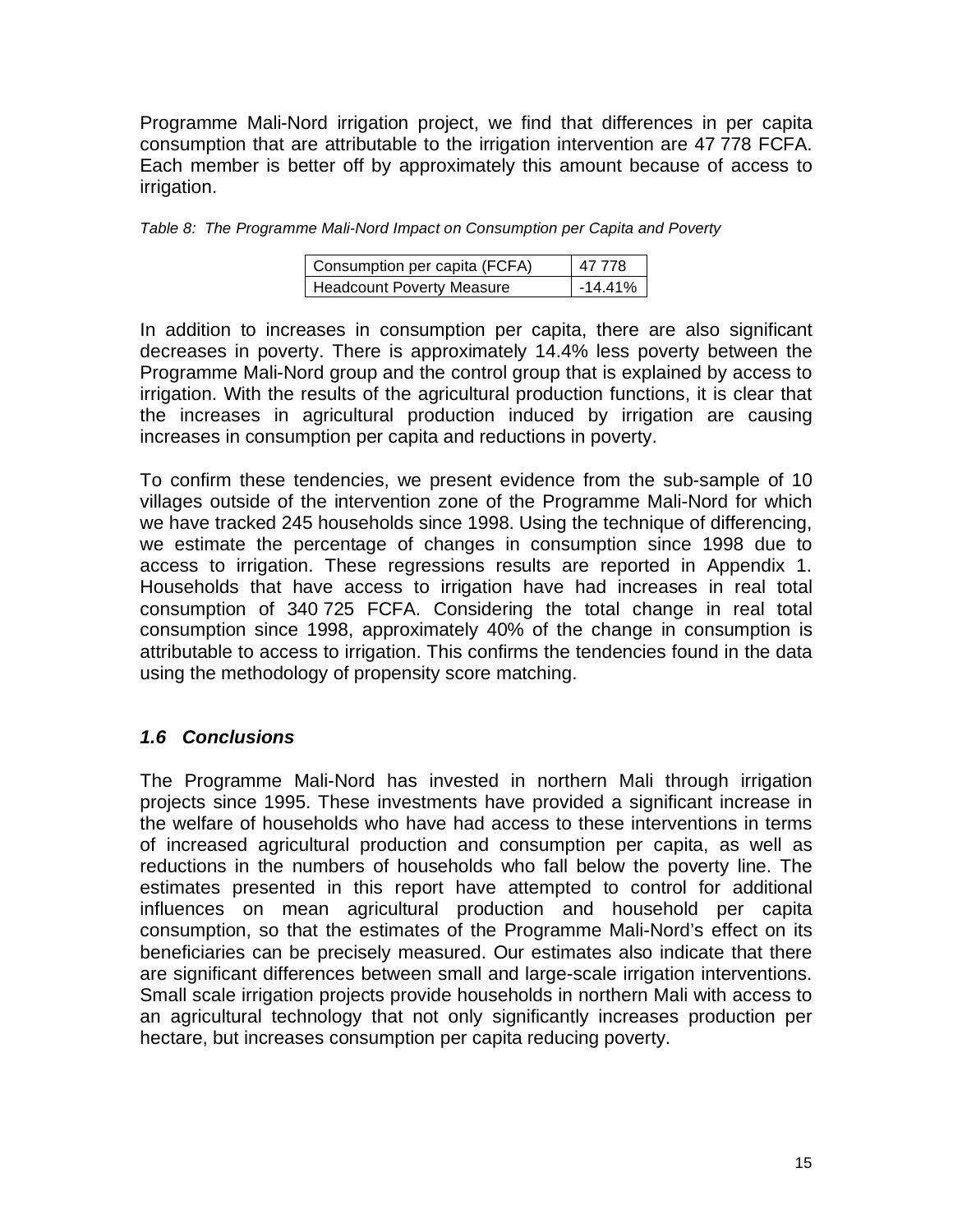# *1.7 Technical Appendix: Regression Results*

# *Agricultural production functions*

| agprod_men | Coef.      | Std.     | $\mathsf T$ | P >  t         | 95% Conf.  | Interval  |              |        |
|------------|------------|----------|-------------|----------------|------------|-----------|--------------|--------|
|            |            |          |             |                |            |           |              |        |
| Irrigation | 1987.646   | 92.42396 | 21.51       | $\mathbf 0$    | 1806.391   | 2168.9    |              |        |
| Fpivv      | 0.005693   | 0.001227 | 4.64        | $\overline{0}$ | 0.003288   | 0.008099  |              |        |
| Fov        | 0.000252   | 0.010942 | 0.02        | 0.982          | $-0.02121$ | 0.02171   |              |        |
| Pestv      | $-0.01317$ | 0.061443 | $-0.21$     | 0.83           | $-0.13366$ | 0.107331  |              |        |
|            |            |          |             |                |            |           | Number of    |        |
| Engv       | 0.004838   | 0.001214 | 3.99        | $\pmb{0}$      | 0.002457   | 0.007219  | observations | 2071   |
| htravh1    | 3.717912   | 0.519378 | 7.16        | $\overline{0}$ | 2.699351   | 4.736473  | $F =$        | 67.55  |
| Ftravh1    | $-1.83521$ | 0.969342 | $-1.89$     | 0.058          | $-3.7362$  | 0.065784  |              |        |
| etravh1    | $-0.06266$ | 0.802639 | $-0.08$     | 0.938          | $-1.63673$ | 1.511408  | R-squared    | .2826  |
| auttravh1  | 2.289014   | 1.227392 | 1.86        | 0.062          | $-0.11805$ | 4.696074  |              |        |
| Exph1      | 0.90252    | 0.317338 | 2.84        | 0.004          | 0.280184   | 1.524857  |              |        |
| attpredh1  | $-0.69141$ | 1.208086 | $-0.57$     | 0.567          | $-3.06061$ | 1.677785  |              |        |
| Ferth1     | 26.06866   | 53.41625 | 0.49        | 0.626          | -78.6869   | 130.8242  |              |        |
| cons       | 433.801    | 97.73915 | 4.44        | $\mathbf 0$    | 242.1231   | 625.479   |              |        |
|            |            |          |             |                |            |           |              |        |
| agprod_men | Coef.      | Std.     | Err.        | t              | P> t       | 95% Conf. | Interval     |        |
|            |            |          |             |                |            |           |              |        |
| Programme  |            |          |             |                |            |           |              |        |
| Mali-Nord  | 2448.238   | 131.0096 | 18.69       | $\pmb{0}$      | 2191.313   | 2705.163  |              |        |
| Fpivv      | 0.00613    | 0.001255 | 4.88        | $\mathbf 0$    | 0.003669   | 0.008592  |              |        |
|            |            |          |             |                |            |           | Observations |        |
| Fov        | 0.003278   | 0.011192 | 0.29        | 0.77           | $-0.01867$ | 0.025227  | $=$          | 2071   |
| Pestv      | $-0.07292$ | 0.062711 | $-1.16$     | 0.245          | $-0.1959$  | 0.050064  | $F =$        | 56.8   |
| Engv       | 0.007562   | 0.001221 | 6.19        | $\mathbf 0$    | 0.005168   | 0.009956  | R-squared    | 0.2444 |
| htravh1    | 3.472816   | 0.531051 | 6.54        | $\mathbf 0$    | 2.431363   | 4.514268  |              |        |
| ftravh1    | $-0.84451$ | 0.991786 | $-0.85$     | 0.395          | $-2.78952$ | 1.100495  |              |        |
| etravh1    | $-0.0892$  | 0.821638 | $-0.11$     | 0.914          | $-1.70053$ | 1.522129  |              |        |
| auttravh1  | 6.17073    | 1.255267 | 4.92        | $\mathbf 0$    | 3.709005   | 8.632456  |              |        |
| Exph1      | 0.697497   | 0.325292 | 2.14        | 0.032          | 0.059562   | 1.335433  |              |        |
| attpredh1  | $-1.06923$ | 1.235893 | $-0.87$     | 0.387          | $-3.49296$ | 1.3545    |              |        |
| Ferth1     | $-46.175$  | 54.32175 | $-0.85$     | 0.395          | $-152.706$ | 60.35628  |              |        |
| cons       | 785.2053   | 95.84787 | 8.19        | $\mathbf 0$    | 597.2364   | 973.1742  |              |        |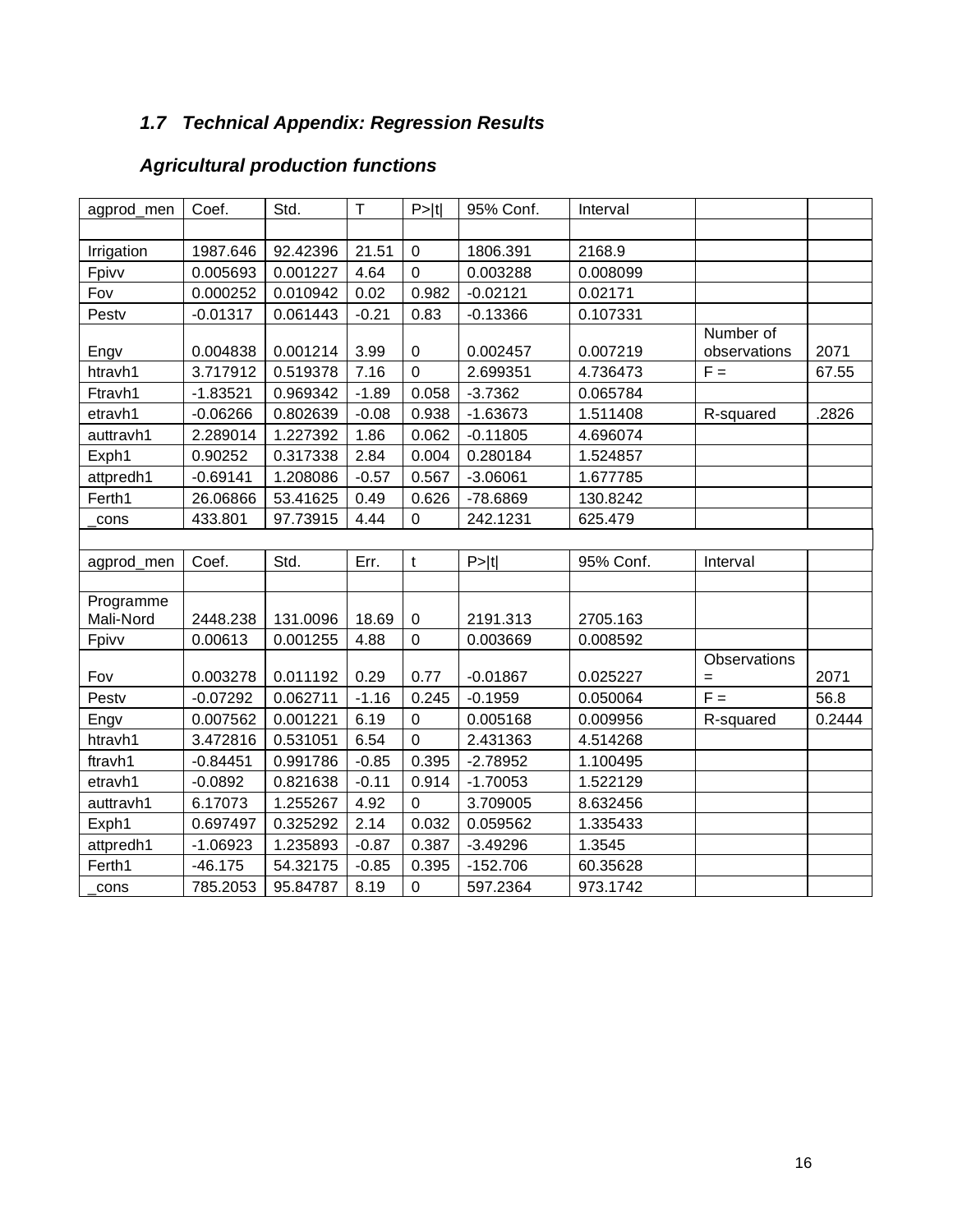| Source     | SS           | Df        | <b>MS</b>  | Number of $obs =$ | 2071         |           |
|------------|--------------|-----------|------------|-------------------|--------------|-----------|
|            |              |           |            |                   |              |           |
| Model      | 2.24E+09     | 13        | 172279662  | Prob > F          | $\mathbf{0}$ |           |
| Residual   | 6.96E+09     | 2057      | 3381599.74 | R-squared         | 0.2436       |           |
| Total      | $9.20E + 09$ | 2070      | 4442312.21 | Root MSE          | 1838.9       |           |
|            |              |           |            |                   |              |           |
| agprod_men | Coef.        | Std.      | t          | P> t              | [95%         | Conf.     |
|            |              |           |            |                   |              |           |
| Small      | 2806.138     | 155.3036  | 18.07      | 0                 | 2501.57      | 3110.707  |
| <b>Big</b> | 715.678      | 169.0517  | 4.23       | 0                 | 384.1477     | 1047.208  |
| Fpivv      | 0.0052532    | 0.0012707 | 4.13       | $\mathbf 0$       | 0.002761     | 0.0077452 |
| Fov        | $-0.0017855$ | 0.0112528 | $-0.16$    | 0.874             | $-0.02385$   | 0.0202824 |
| Pestv      | $-0.0743093$ | 0.063001  | $-1.18$    | 0.238             | $-0.19786$   | 0.0492431 |
| Engv       | 0.0076189    | 0.0012279 | 6.2        | 0                 | 0.005211     | 0.0100269 |
| htravh1    | 3.51696      | 0.5333179 | 6.59       | $\mathbf 0$       | 2.471061     | 4.562859  |
| ftravh1    | 0.2890745    | 0.9989327 | 0.29       | 0.772             | $-1.66995$   | 2.248099  |
| etravh1    | $-0.438661$  | 0.826337  | $-0.53$    | 0.596             | $-2.05921$   | 1.181883  |
| auttravh1  | 6.06286      | 1.260363  | 4.81       | $\Omega$          | 3.59114      | 8.534581  |
| exph1      | 0.5666004    | 0.3274338 | 1.73       | 0.084             | $-0.07554$   | 1.208737  |
| attpredh1  | $-1.225179$  | 1.24076   | $-0.99$    | 0.324             | $-3.65846$   | 1.208098  |
| ferth1     | -40.65585    | 54.63717  | $-0.74$    | 0.457             | $-147.806$   | 66.49409  |
| cons       | 769.9739     | 97.46175  | 7.9        | 0                 | 578.8399     | 961.1079  |

## *Agricultural production functions continued*

## *Matching*

## *First Stage Results: Estimating the propensity score*

|             |            |          | obs            | 2005   |            |            |                  |
|-------------|------------|----------|----------------|--------|------------|------------|------------------|
|             |            |          | R <sub>2</sub> | 0.1286 |            |            |                  |
| Programme   |            |          |                |        |            |            |                  |
| Mali-Nord   | Coef.      | Std.     | z              | P >  z | [95%       | Conf.      | <b>Intervall</b> |
|             |            |          |                |        |            |            |                  |
| Consag      | 7.34E-08   | 2.78E-08 | 2.64           | 0.008  | 1.89E-08   | 1.28E-07   |                  |
| Hhsize      | 0.0171     | 0.009431 | 1.81           | 0.07   | $-0.00138$ | 0.035584   |                  |
| Niaf        | 4.529789   | 0.149988 | 30.2           | 0      | 4.235819   | 4.82376    |                  |
| Goun        | 3.532759   | 0.204265 | 17.29          | 0      | 3.132407   | 3.93311    |                  |
| Diré        | 3.928009   | 0.193818 | 20.27          | 0      | 3.548133   | 4.307885   |                  |
| Rhar        | 4.335311   | 0.197441 | 21.96          | 0      | 3.948333   | 4.722289   |                  |
| Songrai     | 0.651632   | 0.105403 | 6.18           | 0      | 0.445047   | 0.858217   |                  |
| Tamasheq    | 0.710796   | 0.162627 | 4.37           | 0      | 0.392053   | 1.02954    |                  |
| Peulh       | 0.479791   | 0.130133 | 3.69           | 0      | 0.224735   | 0.734848   |                  |
| <b>Bozo</b> | 0.533973   | 0.318057 | 1.68           | 0.093  | $-0.08941$ | 1.157353   |                  |
| Bambara     | $-0.05187$ | 0.183005 | $-0.28$        | 0.777  | $-0.41056$ | 0.306811   |                  |
| Agehh       | $-0.00355$ | 0.002294 | $-1.55$        | 0.122  | $-0.00804$ | 0.00095    |                  |
| rural_urban | $-1.2865$  | 0.157486 | $-8.17$        | 0      | $-1.59517$ | $-0.97784$ |                  |
| cons        | $-5.60357$ |          |                |        |            |            |                  |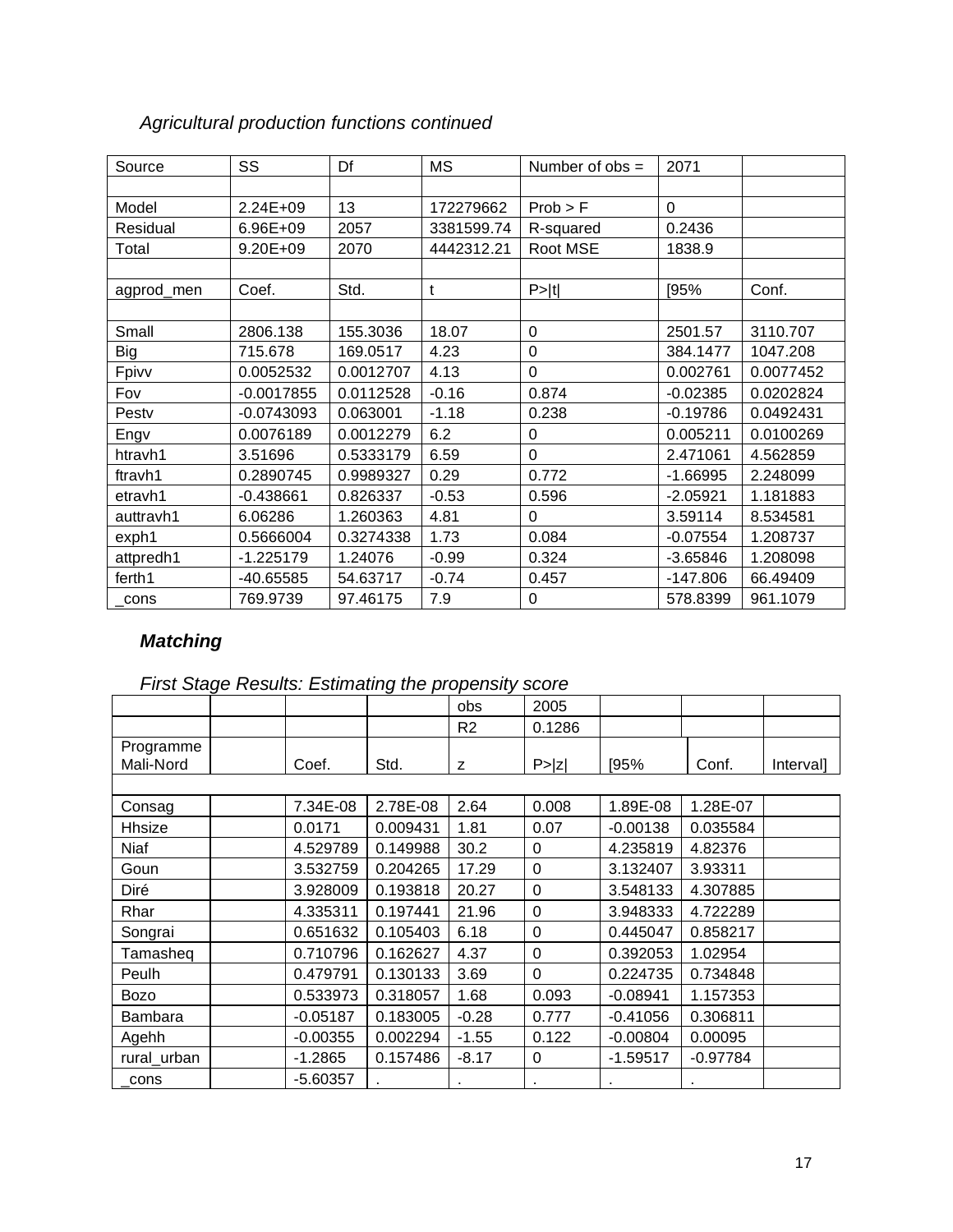#### *Second Stage Results: Impact of Program Participation on Household Consumption per Capita*

|              |  |          |          |         |          | <b>Observations</b> | 871       |           |
|--------------|--|----------|----------|---------|----------|---------------------|-----------|-----------|
|              |  |          |          |         |          | F                   | 22.61     |           |
|              |  |          |          |         |          | R-squared           | 0.0495    |           |
|              |  |          |          |         |          |                     |           |           |
| consagperc~a |  | Coef.    | Std.     |         | P >  t   | [95%                | Conf.     | Interval] |
|              |  |          |          |         |          |                     |           |           |
| Programme    |  |          |          |         |          |                     |           |           |
| Mali-Nord    |  | 47778.06 | 21969.27 | 2.17    | 0.03     | 4658.969            | 90897.16  |           |
| propscore    |  | -298039  | 44332.5  | $-6.72$ | $\Omega$ | -385050             | $-211027$ |           |
| cons         |  | 38440.32 | 30023.81 | 1.28    | 0.201    | $-20487.4$          | 97368.08  |           |

### *Impact of Program Participation on the Headcount Poverty Measure*

|             |  |            |          |         |        | <b>Observations</b> | 871        |           |
|-------------|--|------------|----------|---------|--------|---------------------|------------|-----------|
|             |  |            |          |         |        |                     | 20.57      |           |
|             |  |            |          |         |        | R-squared           | 0.0453     |           |
|             |  |            |          |         |        |                     |            |           |
| headcount06 |  | Coef.      | Std.     |         | P >  t | [95%                | Conf.      | Interval] |
|             |  |            |          |         |        |                     |            |           |
| Programme   |  |            |          |         |        |                     |            |           |
| Mali-Nord   |  | $-0.14406$ | 0.037052 | $-3.89$ | 0      | $-0.21678$          | $-0.07134$ |           |
| propscore   |  | 0.451235   | 0.074769 | 6.04    | 0      | 0.304487            | 0.597983   |           |
| cons        |  | 0.980635   | 0.050636 | 19.37   | 0      | 0.881251            | 1.080019   |           |

### *Differencing*

*Impact of Access to Irrigation on Changes in Consumption between 1998 and 2006* 

|                        |                |          |       |        | [95%       |           |
|------------------------|----------------|----------|-------|--------|------------|-----------|
| <b>Ch Consommation</b> | Coef.          | Std.     |       | P >  t | Conf.      | Intervall |
|                        |                |          |       |        |            |           |
| ChMigRemit             | 1.291717       | 0.495695 | 2.61  | 0.01   | 0.315055   | 2.268378  |
| chMembresMénage        | 29971.93       | 20523.29 | 1.46  | 0.146  | $-10464.8$ | 70408.69  |
| ChRevHom               | 1.296843       | 0.701786 | 1.85  | 0.066  | $-0.08588$ | 2.679562  |
| ChRevFem               | 4.4246         | 1.196912 | 3.7   | 0      | 2.066341   | 6.782859  |
| Chlrrigation           | 340725         | 162670.9 | 2.09  | 0.037  | 20216.69   | 661233.3  |
| cons                   | 806761.6       | 79536.49 | 10.14 | 0      | 650051.9   | 963471.3  |
|                        |                |          |       |        |            |           |
|                        | N              | 237      |       |        |            |           |
|                        | F              | 8.7      |       |        |            |           |
|                        | R <sub>2</sub> | 0.158    |       |        |            |           |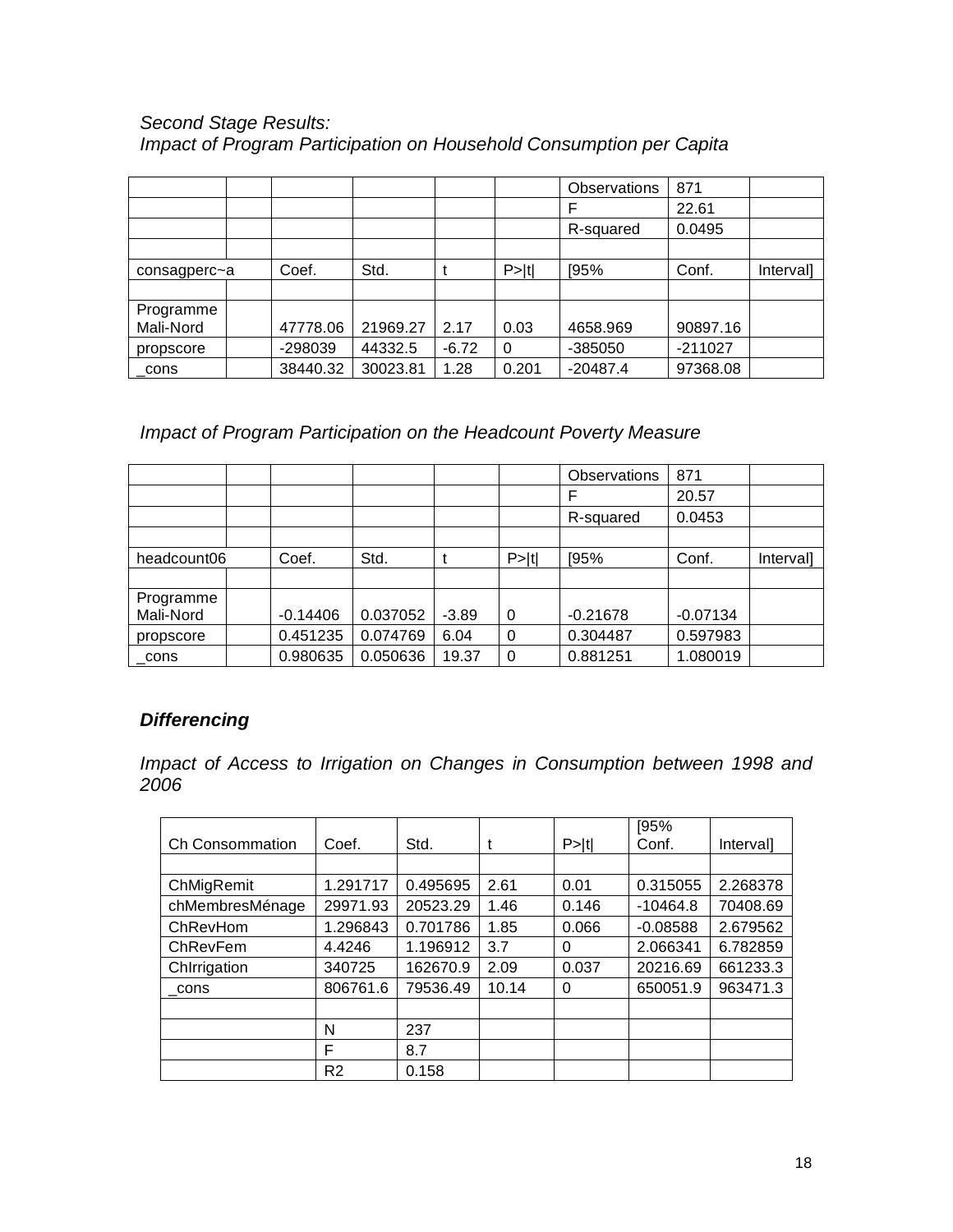#### *2. Methodology and Descriptive Statistics*

#### *2.1 Introduction*

 $\overline{a}$ 

The *Etude sur la Pauvreté et la Sécurité Alimentaire au Nord Mali 2006* is an economic survey designed to improve understanding of the development challenges facing households in northern Mali. A representative household survey of 2 658 households was undertaken from February 2006 to October 2006 in seven *cercles<sup>9</sup>* in the regions of Tombouctou, Gao and Kidal. Of the 2 658 households in the sample, 245 households in the *commune* of Soboundou, Niafunké that were originally surveyed in a similar study conducted in 1997-98, were resurveyed twice in 2006. These households were resurveyed in Feburary/March and August/September to correspond with the periods under which the 1997-98 survey was undertaken. In this sense, there is both a panel (repeated observation) and a cross section (single observation) component of the data set. Panel data enables analysis of economic changes over time because the same households are followed over time. Analysis of poverty dynamics, the evolution of agricultural production and food security between 1997 and 2006 are possible with these data. The cross section component allows for regional comparisons to be made concerning poverty and household welfare. Both types of data permit the evaluation of development interventions on poverty reduction.

The primary funders of this research project had similar, but specific objectives in financing this study. The Projet de Développement Zone Lacustre - Phase II (FIDA) was primarily interested in the evaluation of its irrigation and health interventions which it has undertaken in the region of Tombouctou from 1996 to 2006. The Programme Mali-Nord (GTZ/KfW) was interested in the impact of its irrigation investments on poverty reduction, as well as a better understanding of the differences between large and small scale agricultural investments. In addition to understanding the returns to irrigation, the *Strategies and Analysis for Growth and Access* (SAGA) program and the Einaudi Center at Cornell University supported the research to examine the evolution and importance of human capital formation including health, education and child labor in northern Mali in relation to agricultural risk.

This report has two primary objectives. The first objective is to adequately describe the survey methodology and the program of research undertaken. Section II of this report describes the survey objectives, survey area, the survey design and sample selection, as well as the survey implementation. The second objective is to outline some of the basic findings and descriptive statistics that the survey has produced. This will provide a platform on which other analyses can

 $9$  Administratively, Mali is divided into eight regions that are composed of several cercles each. A cercle contains multiple communes. The cercle is analogous to a state or province, while the commune is analogous to a county or district.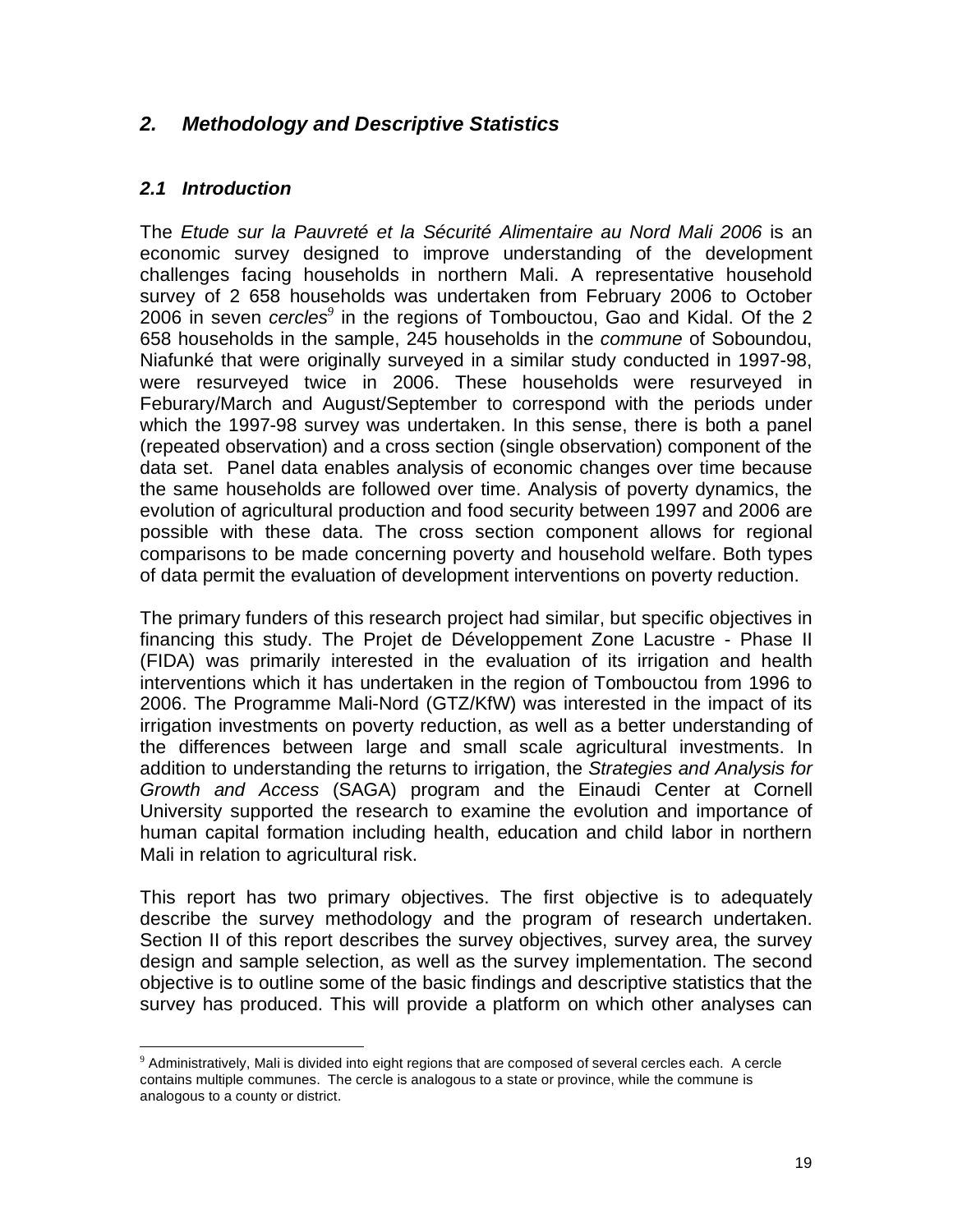build. Sections III-V provide basic analysis of household demographics, consumption, income and livelihood activities, agricultural production and poverty analysis. Volume 2 of this report undertakes a rigorous impact evaluation of the program interventions of the specific funding institutions.

### *2.2 Methodology*

This economic household survey is designed to measure household consumption, production and revenue generating activities using the theoretical model of the household formalized by Singh et al. (1986). This model has been implemented in household surveys throughout the 1980's and 1990's through initiatives such as the World Bank's Living Standards Measurement Surveys and multiple other initiatives by international organizations and research economists<sup>10</sup>. More practically this survey builds on an economic household survey conducted in 1997-98 which was a collaboration among the International Food Policy Research Institute (IFPRI), the International Fund for Agricultural Development (IFAD), the United States Agency for International Development (USAID) and Cornell University to develop food security indicators $^{11}$ .

### *Survey Objectives*

The primary goal of this research program is to establish a representative economic survey of households to investigate poverty and food security in northern Mali. This data set will have multiple uses enabling a comprehensive understanding of the economics of households in northern Mali, the economic mechanisms through which project interventions work to improve household welfare, and an understanding of poverty dynamics and economic development since 1997. To achieve these goals, specific objectives include the following:

- 1. Measure poverty using expenditure information on household consumption, assets including livestock, migrant remittances, and agricultural production.
- 2. Measure poverty across multiple dimensions including children's health and education.

 $\overline{a}$  $10$  Grosh and Glewwe (2000) provide a summary of some of this work as well as an extensive development of questionnaire modules that have been developed.

<sup>&</sup>lt;sup>11</sup> These data, originally collected by Luc Christiaensen with support from John Hoddinott have been made available by the International Food Policy Research Institute. Funding for data collection was provided by the International Fund for Agricultural Development (TA Grant No. 301-IFPRI) and USAID/Mali (TA Grant No. 301-IFPRI). Neither IFAD nor USAID are responsible for any errors in these data or in their interpretation. These data could not have been collected without the substantial assistance of Sidi Guindo, Abdourhamane Maiga and Mamadou Nadio, and the helpful cooperation of the residents of the Zone Lacustre.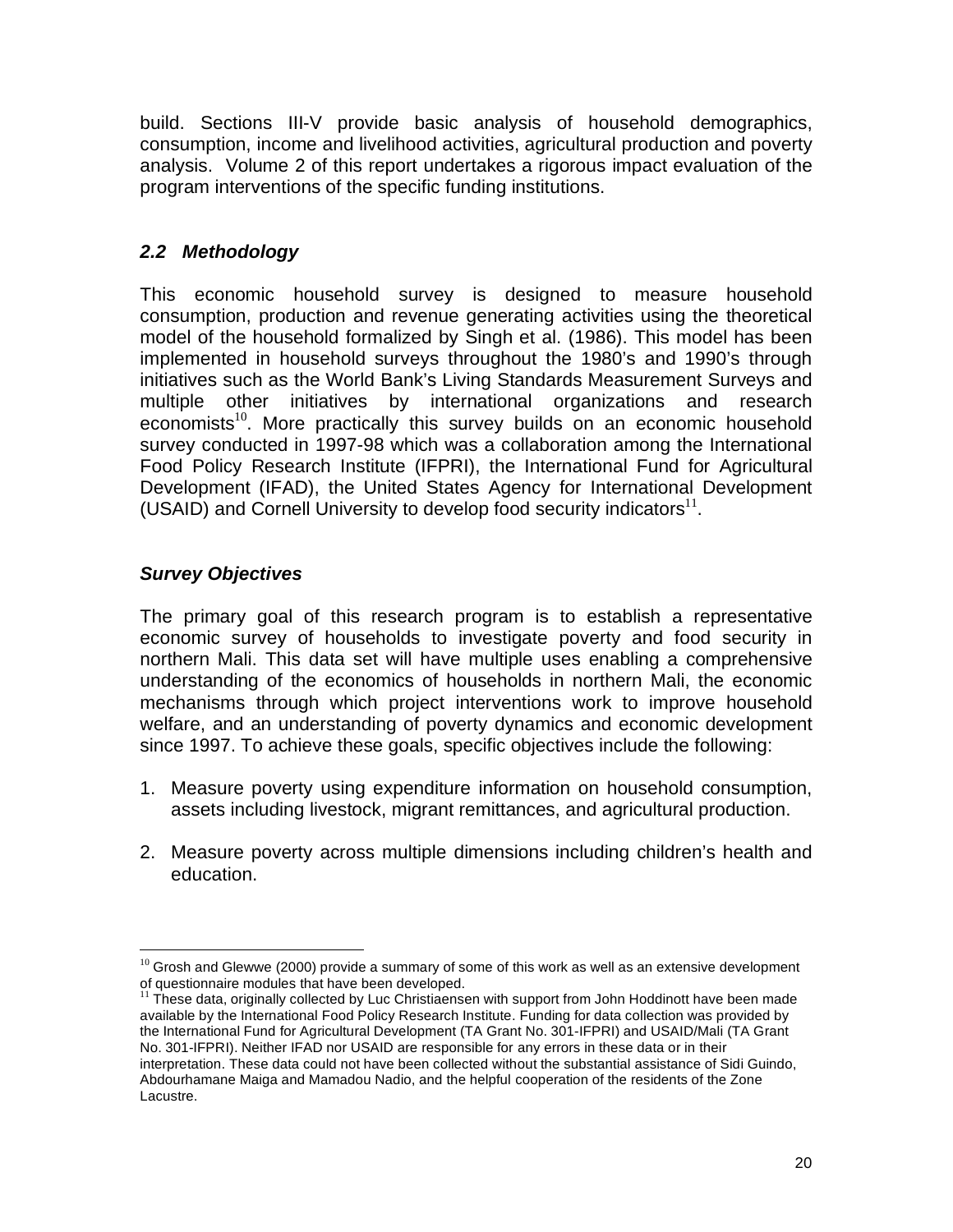- 3. Decompose poverty measures across livelihood systems, ethnicity, gender, age, proximity to water, and exposure to previous natural shocks.
- 4. Investigate community needs, retrospective histories on regional conflict and perceptions of poverty.
- 5. Maximize opportunities for informal exchanges and dialogues with villagers about regional poverty.

#### *Survey Area Description*

The survey area of the *Etude sur la Pauvreté et la Sécurité Alimentaire au Nord Mali 2006* is composed of 3 regions (Tombouctou, Gao, Kidal) from which 151 villages, nomadic *fractions* or towns in 7 *cercles* (Niafunké, Goundam, Diré, Tombouctou, Rharous, Bourem and Kidal) were randomly selected to participate in the study. Northern Mali has an estimated population of 809,111 people that live in an area bordered to the north by the Sahara Desert (Cartographie du Mali 2001). The Saharan zone (desert or arid region) receives less than 150 mm of rainfall par annum. This varies starkly with the Sahelien zone (grassland or semiarid region) which receives 200-600 mm par annum and the south of Mali which can receive between 600-1200 mm par annum (FIDA 1996). The dominant ecological resource in the region is the Niger River that serves as a source of water for agriculture and animal husbandry. The inner Niger Delta is a rich agricultural resource in which flooding from the Niger augments water levels in temporary and permanent lakes and ponds, as well as smaller streams and tributaries. This diversity of water resources is harnessed by farmers through motorized pump irrigation, water-recession agriculture around the lakes and streams and in the Niger River itself. Rain-fed agriculture which does not depend on the water levels of the Niger River is also extensively practiced. Herders benefit greatly from the temporary and permanent lakes which provide water and pasture land for cattle and sheep. Fishing is also an important economic activity which capitalizes on the Niger River and its tributaries to supplement the income and diets of households along its banks.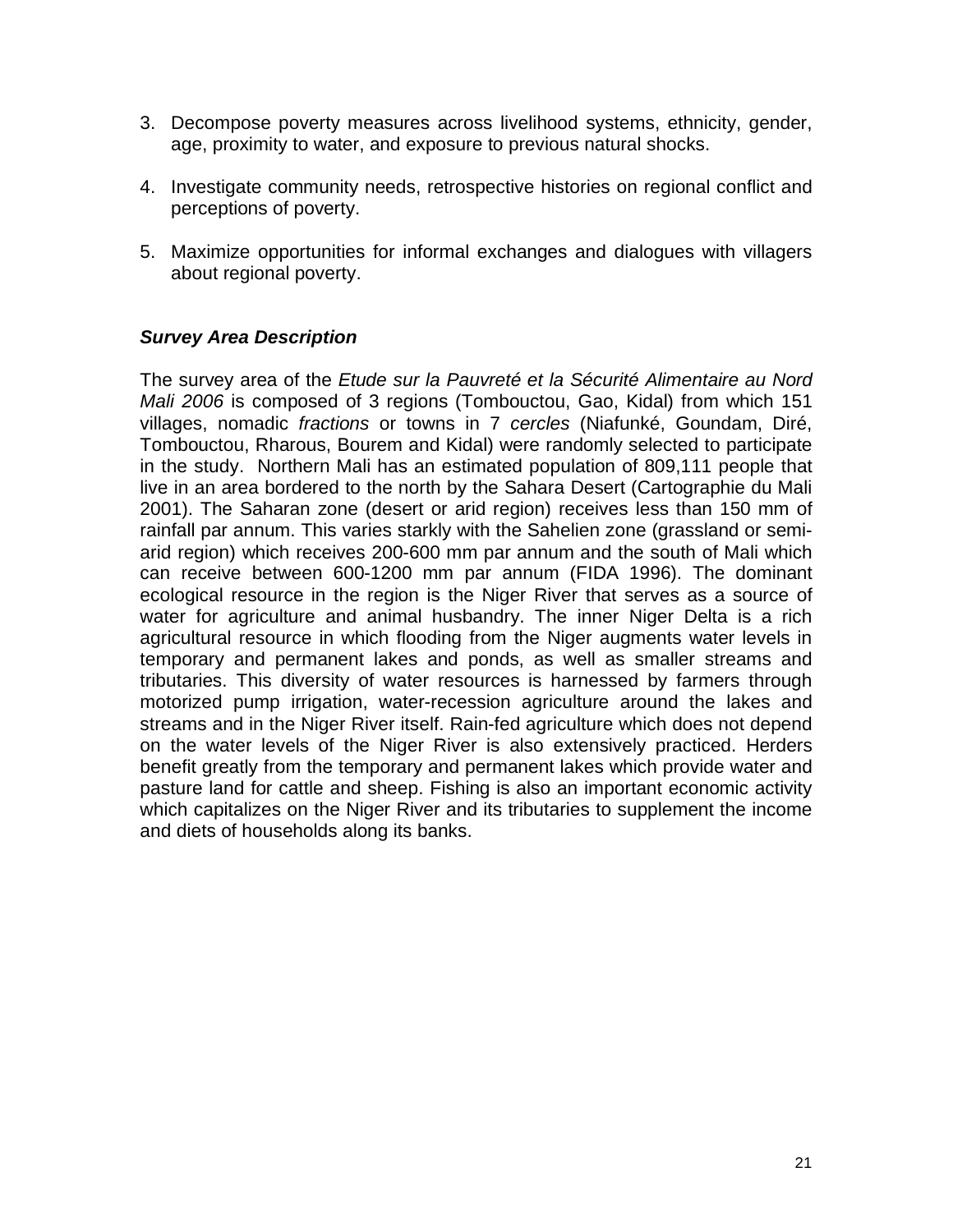

Source: Public Domain

The population in northern Mali is highly clustered around water sources, but sparsely distributed over the actual land mass that is northern Mali. Population density is increasingly concentrated around these water resources, so that regional population density statistics may be deceptive indicators of natural resource pressure from the population. Statistics for northern Mali indicate 1.5 people per km<sup>2</sup>, while in the south of Mali, the density reaches 17 people per km<sup>2</sup> (FIDA 1996). In 1998, the administrative population for the regions of Kidal, Gao and Tombouctou were 27 521, 335 976, 445 614, respectively (Cartographie du Mali 2001).

The population of northern Mali is ethnically diverse. Sedentary ethnic groups that primarily practice agriculture include the Songray, Bambara, and the Soninkés. The Peulh, Tamasheq, Berabich and Maures are traditionally transhumant pastoralists, though increasingly are becoming sedentarized, especially in the region of Tombouctou. Lastly, the Sorko, Korongoy, and Bozo derive their livelihood from fishing and transport activities along the Niger River.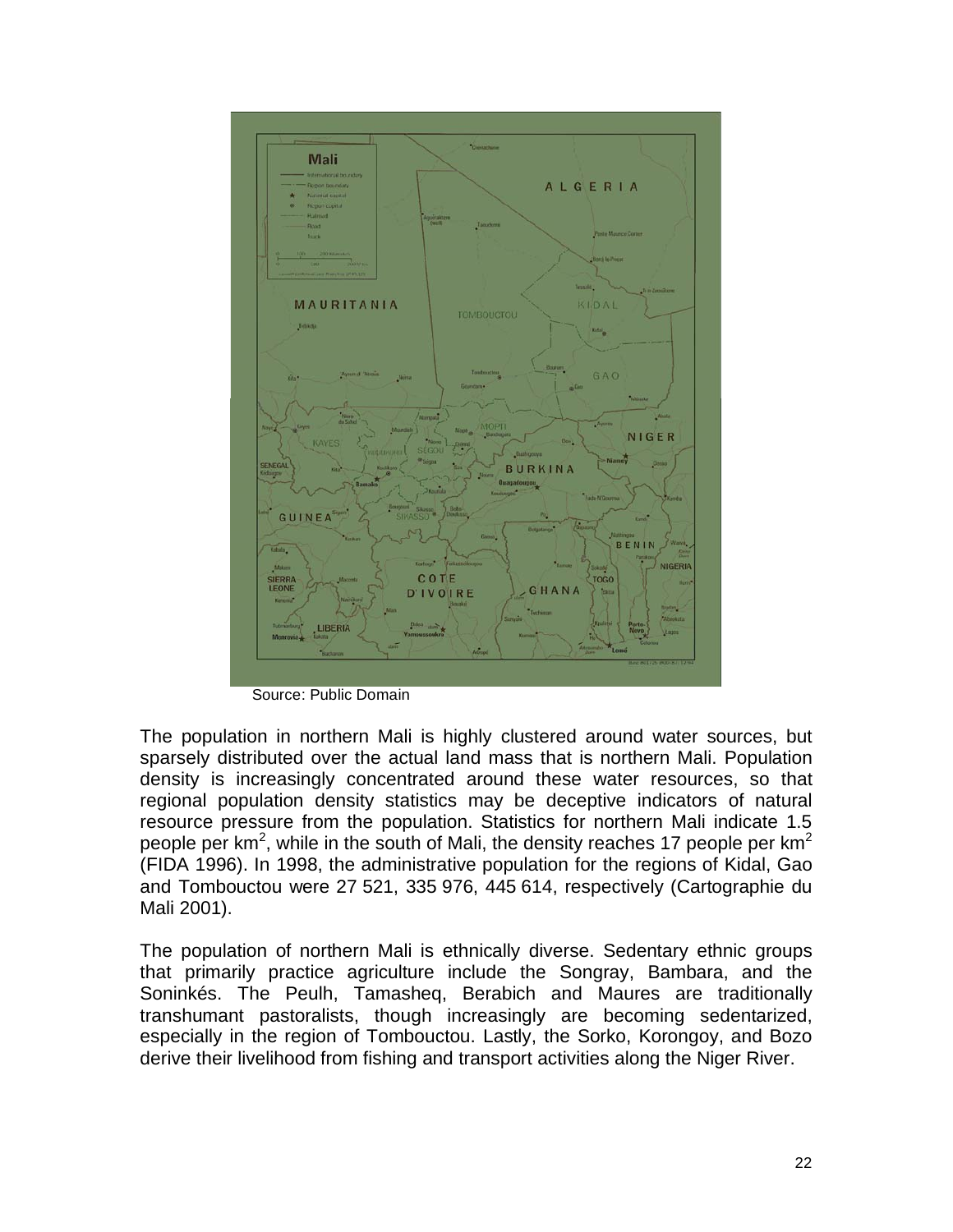Poverty is a widespread phenomenon in Mali in general, but specifically in the rural regions of northern Mali. The region has known several significant economic shocks including widespread drought and famine in 1914, 1973 and 1984, as well as a civil conflict which destabilized the region from 1990-1996. The Government of Mali's *Poverty Reduction Strategy Paper 2002* reports a national poverty rate of 63.8% with severe poverty in the country at the 21% level. Indicators from the *Rapport National 2003 sur le développement humain durable au Mali* (RNDH 2003) illustrate at the commune level the entrenchment of rural poverty in the north as compared to other regions of Mali.

Table 1.1 decomposes poverty according to quantiles in urban and rural communes across the eight regions of Mali and the capital, Bamako. Communes were classified as rich or poor and then aggregated across regions. The rural entrenchment of poverty at the commune level in the regions of Kidal, Gao, and Tombouctou are often twice those found in Mali's other regions with poverty rates of 67%, 40%, 48% for the three regions.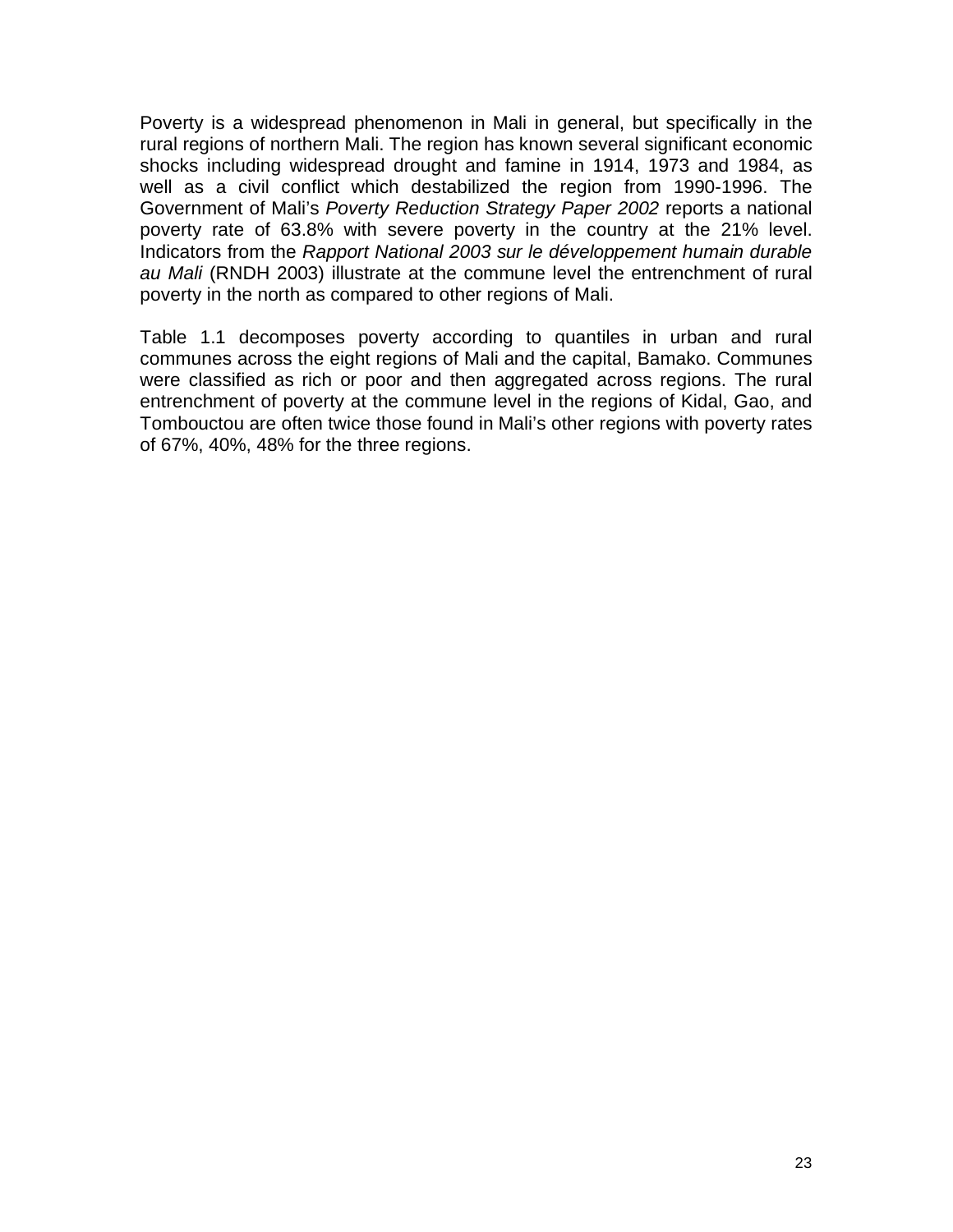|               |            | Q <sub>1</sub> |         | Q2             |         | Q <sub>3</sub> |         | Q4             |         | Q <sub>5</sub>          |         |
|---------------|------------|----------------|---------|----------------|---------|----------------|---------|----------------|---------|-------------------------|---------|
|               |            | N              | %cumulé | $\overline{N}$ | %cumulé | $\mathsf{N}$   | %cumulé | ${\sf N}$      | %cumulé | $\overline{\mathsf{N}}$ | %cumulé |
|               |            |                |         |                |         |                |         |                |         |                         |         |
| Kayes         |            | 16             | 12%     | 29             | 35%     | 24             | 53%     | 25             | 73%     | 35                      | 100%    |
| $\Box$        | Urbain     | $\mathbf{1}$   | 5%      | 6              | 35%     | $\mathbf{1}$   | 40%     | $\mathbf 1$    | 45%     | 11                      | 100%    |
| □             | Rural      | 15             | 14%     | 23             | 35%     | 23             | 56%     | 24             | 78%     | 24                      | 100%    |
|               |            |                |         |                |         |                |         |                |         |                         |         |
|               | Koulikoro  | 4              | 4%      | 18             | 20%     | 17             | 36%     | 22             | 56%     | 47                      | 100%    |
| $\Box$        | Urbain     |                | 0%      |                | 0%      | 3              | 18%     | $\mathbf{1}$   | 24%     | 13                      | 100%    |
| $\Box$        | Rural      | 4              | 4%      | 18             | 24%     | 14             | 40%     | 21             | 63%     | 34                      | 100%    |
|               | Sikasso    | 26             | 18%     | 28             | 37%     | 31             | 58%     | 24             | 74%     | 38                      | 100%    |
| $\Box$        | Urbain     |                | 0%      |                | 0%      | $\mathbf 1$    | 7%      | 1              | 13%     | 13                      | 100%    |
| $\Box$        | Rural      | 26             | 20%     | 28             | 41%     | 30             | 64%     | 23             | 81%     | 25                      | 100%    |
|               |            |                |         |                |         |                |         |                |         |                         |         |
|               | Ségou      | 22             | 19%     | 22             | 37%     | 28             | 61%     | 17             | 75%     | 29                      | 100%    |
| $\Box$        | Urbain     |                | 0%      |                | 0%      |                | 0%      | 1              | 8%      | 11                      | 100%    |
| $\Box$        | Rural      | 22             | 21%     | 22             | 42%     | 28             | 68%     | 16             | 83%     | 18                      | 100%    |
|               |            |                |         |                |         |                |         |                |         |                         |         |
| Mopti         |            | 20             | 19%     | 18             | 35%     | 21             | 55%     | 24             | 77%     | 25                      | 100%    |
| $\Box$        | Urbain     |                | 0%      |                | 0%      | $\overline{c}$ | 15%     |                | 15%     | 11                      | 100%    |
| $\Box$        | Rural      | 20             | 21%     | 18             | 40%     | 19             | 60%     | 24             | 85%     | 14                      | 100%    |
|               |            |                |         |                |         |                |         |                |         |                         |         |
|               | Tombouctou | 22             | 42%     | 9              | 60%     | 4              | 67%     | 8              | 83%     | 9                       | 100%    |
| $\Box$        | Urbain     |                | 0%      |                | 0%      |                | 0%      | $\mathbf{1}$   | 17%     | 5                       | 100%    |
| $\Box$        | Rural      | 22             | 48%     | 9              | 67%     | 4              | 76%     | $\overline{7}$ | 91%     | $\overline{\mathbf{4}}$ | 100%    |
|               |            | 8              | 35%     | $\overline{c}$ | 43%     | $\overline{c}$ | 52%     | 6              | 78%     | $\mathbf 5$             | 100%    |
| Gao<br>$\Box$ | Urbain     |                | 0%      |                | 0%      |                | 0%      |                | 0%      | 3                       | 100%    |
| $\Box$        | Rural      | 8              | 40%     | $\overline{2}$ | 50%     | $\overline{c}$ | 60%     | 6              | 90%     | $\overline{c}$          | 100%    |
|               |            |                |         |                |         |                |         |                |         |                         |         |
| Kidal         |            | 5              | 50%     | $\mathbf{2}$   | 70%     | 1              | 80%     | $\overline{c}$ | 100%    |                         | 100%    |
| $\Box$        | Urbain     | $\mathbf{1}$   | 25%     | 1              | 50%     |                | 50%     | $\overline{2}$ | 100%    |                         | 100%    |
| $\Box$        | Rural      | 4              | 67%     | 1              | 83%     | 1              | 100%    |                | 100%    |                         | 100%    |
|               |            |                |         |                |         |                |         |                |         |                         |         |
|               | Bamako     | $\mathbf 0$    | 0%      | $\mathbf 0$    | 0%      | $\mathbf 0$    | 0%      | $\mathbf 0$    | 0%      | 6                       | 100%    |
| $\Box$        | Urbain     |                | 0%      |                | 0%      |                | 0%      |                | 0%      | 6                       | 100%    |
| $\Box$        | Rural      |                | 0%      |                | 0%      |                | 0%      |                | 0%      | 0                       | 100%    |
|               |            |                |         |                |         |                |         |                |         |                         |         |
| Pays          |            | 123            | 18%     | 128            | 36%     | 128            | 54%     | 128            | 72%     | 194                     | 100%    |
| □             | Urbain     | $\overline{2}$ | 2%      | $\overline{7}$ | 9%      | $\overline{7}$ | 17%     | 7              | 24%     | 73                      | 100%    |
| $\Box$        | Rural      | 121            | 20%     | 121            | 40%     | 121            | 60%     | 121            | 80%     | 121                     | 100%    |
|               |            |                |         |                |         |                |         |                |         |                         |         |

*Figure 1.1: Regional Poverty. Statistics from the RNDH 2003* 

Source: RNDH 2003

Human capital indicators for the regions of Tombouctou, Gao and Kidal also illustrate the lack of public infrastructure in the education and health sectors. According to the *Rapport National 2003 sur le développement humain durable au Mali*, 33 % of communes in Tombouctou, 30% in Kidal and 35% of communes in Gao had no access to primary schools in 1998, whereas the percentages for the regions of Kayes (13%) , Koulikoro (1%), Sikasso (6%), Ségou (4%), and Mopti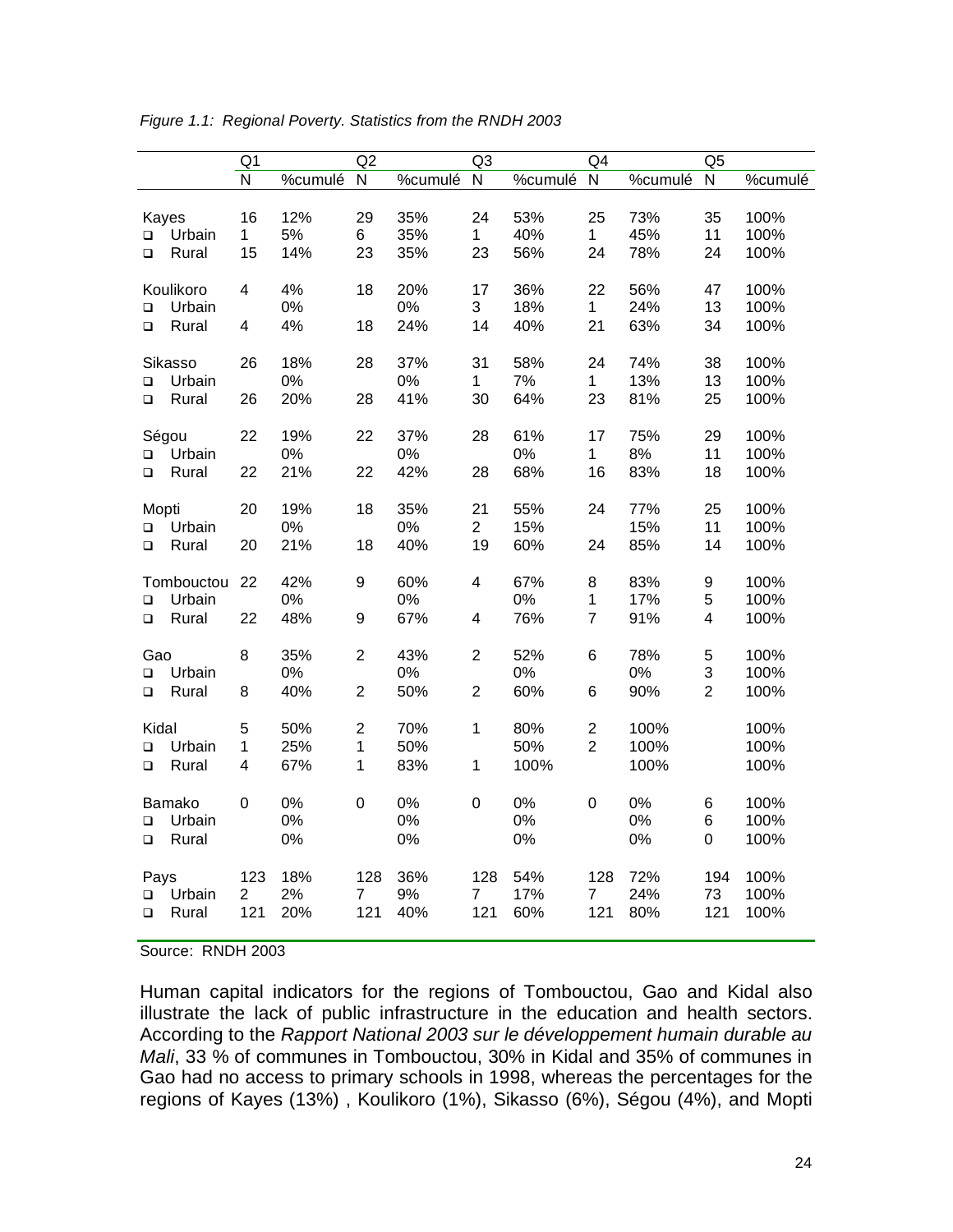(7%) were significantly lower indicating better access to primary schools. The population also had little access to health services through community health centers (CSCOMs) in 1998. 94% of communes in Tombouctou, 100% of the communes in Kidal and 91% of the communes of Gao had no access to these community health centers. This compares to the regions of Kayes (73%), Koulikoro (59%), Sikasso (74%), Ségou (73%) and Mopti (78%) who also had poor, but slightly lower rates of inaccessibility to CSCOMs by commune.

In addition to differences between the north and south of Mali, there are significant differences between the *cercles* included in the survey.

#### *Niafunké (Region of Tombouctou)*

The *cercle* of Niafunké is the westernmost *cercle* in the region of Tombouctou. It borders the regions of Segou to the west and Mopti to its south. Its three major towns (Niafunké, Léré, and Attara) and smaller villages are scattered around the Niger River and various lakes and streams. Four broad systems of cultivation are practiced in this area which rely on diverse water sources. These include motor pump irrigation (rice), lake recession agriculture (sorghum, corn), rain-fed agriculture (millet), and stream based agriculture (sorghum). The area of lakes concentrated around Niafunké, often called Zone Lacustre, provides residents arable land for cultivation, but also a rich zone for pastoralists. The *cercle* of Niafunké has a high concentration of population relative to the other *cercles* mainly because the water resources of the inner Niger delta supports multiple livelihood systems and diverse economic activities.

#### *Goundam (Region of Tombouctou)*

During the colonial period, the *cercle* of Goundam was a cultural and economic center of importance in northern Mali. However, the majority of Goundam's villages lack access to the Niger River and the complete drying up of Lake Faguibine has caused serious constraints on the *cercle's* agricultural potential. Lake agriculture around the lakes Fati, Horo, and Tele are the primary sources of agricultural production which due to their size permit several crop cycles throughout the year. Pastoralists benefit from the pasture land that is enriched by the major lakes in the *cercle* and seasonal rains. Agricultural villages around Lake Horo, like Guinda Gatta and Echelle, attracted economic and social refugees from Lake Faguibine and other villages affected by the civil conflict in the early 1990s. In addition to agriculture and herding, the town of Tonka has emerged as an important commercial center which is situated strategically between Goundam, Niafunké, and Diré.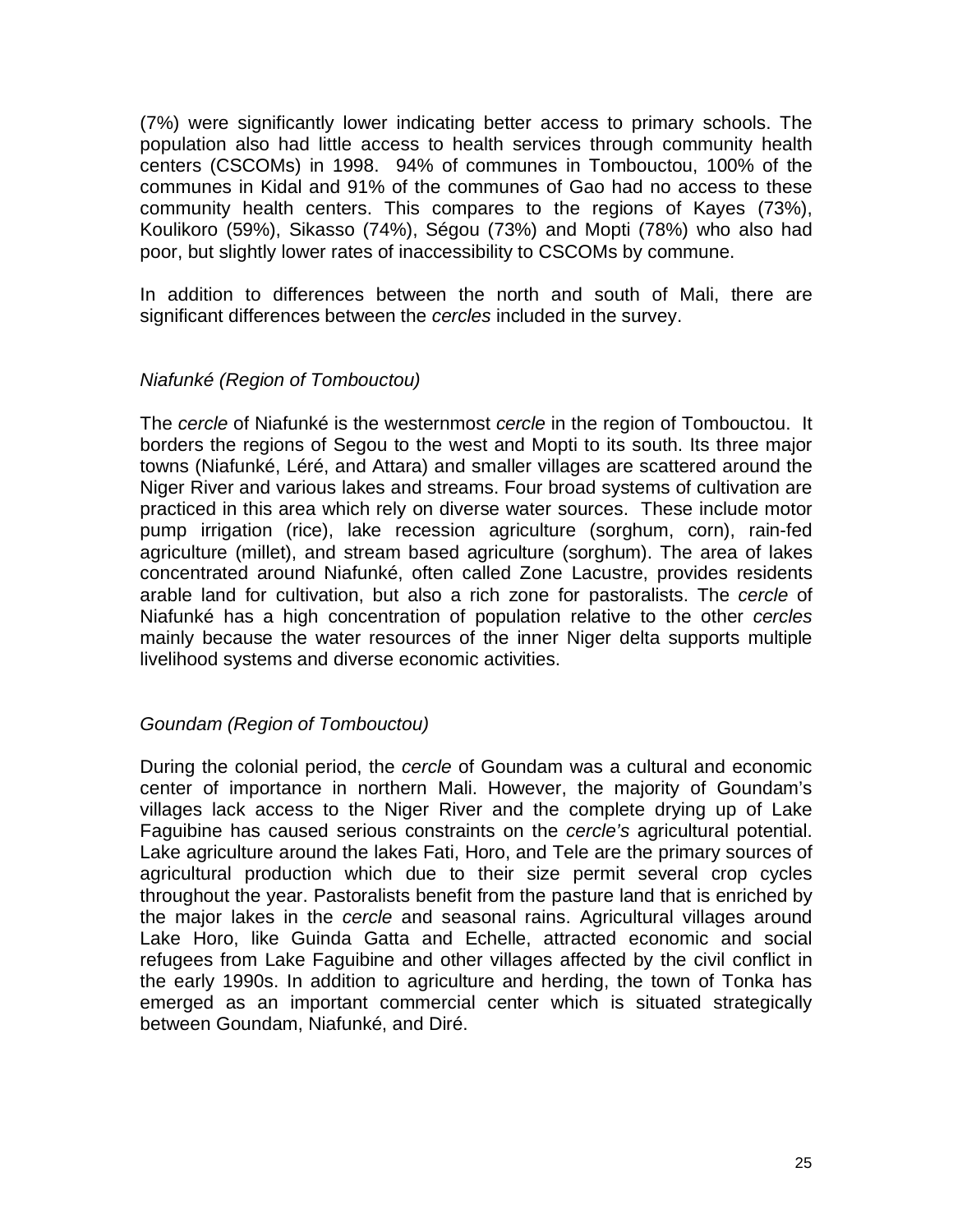#### *Diré (Region of Tombouctou)*

The *cercle* of Diré is bordered by Goundam and Tomboctou to its north, Rharous to its east and Niafunké to its west. Diré, like Niafunké, is a *cercle* with incredible agricultural potential since the Niger River and its tributaries extend throughout the communes in the *cercle* when the river levels increase, usually in July/August. Agriculture, fishing and pastoralism are the primary economic activities. Agricultural production is focused on irrigated or floating rice, but wheat has emerged as an important counter season crop. The city of Diré is a vital commercial center and an important stop for interfluvial commerce.

#### *Tombouctou (Region of Tombouctou)*

The city of Tombouctou serves as the regional administrative and commercial center in the *cercle* of Tombouctou. Most government and non-governmental activity in the region is based in this city, as well as the region's most extensive selection of schools and medical facilities. Extensive commercial activity from trans-Saharian trade as well as a thriving tourist industry augments the traditional agricultural and pastorialist livelihood systems. Large irrigation projects just outside of the town of Tombouctou illustrate the region's rice production potential. However, outside the city of Tombouctou and away from the Niger, the landscape quickly becomes dry and uncultivable. These areas are comprised of transhumant pastorialists in various stages of sedentarization. Access to water remains a serious issue for these communities.

#### *Rharous (Region of Tombouctou)*

Rharous is a *cercle* that borders the regions of Tombouctou to its west and the *cercle* of Bourem to its east. It extends south all the way to the Burkina Faso border and finds its limit to the north by the region of Kidal. Primarily a zone of transhumant pastoralism, agriculture is practiced along and in the Niger River as well as several temporary lakes. Access is limited by sand dunes along the river front, so options for linking potentially cultivable land to the river for irrigation purposes are limited. Rharous, relative to other *cercles* in Tombouctou, lacks public infrastructure. Lack of electricity, potable water and passable roads are the *cercle*'s largest problems. Only since September 2006 did portable phone service ease the demand and high cost of telephone communication.

#### *Bourem (Region of Gao)*

The *cercle* of Bourem in the region of Gao is primarily an arid zone that borders the region of Kidal to its north. It is here that the Niger river reaches its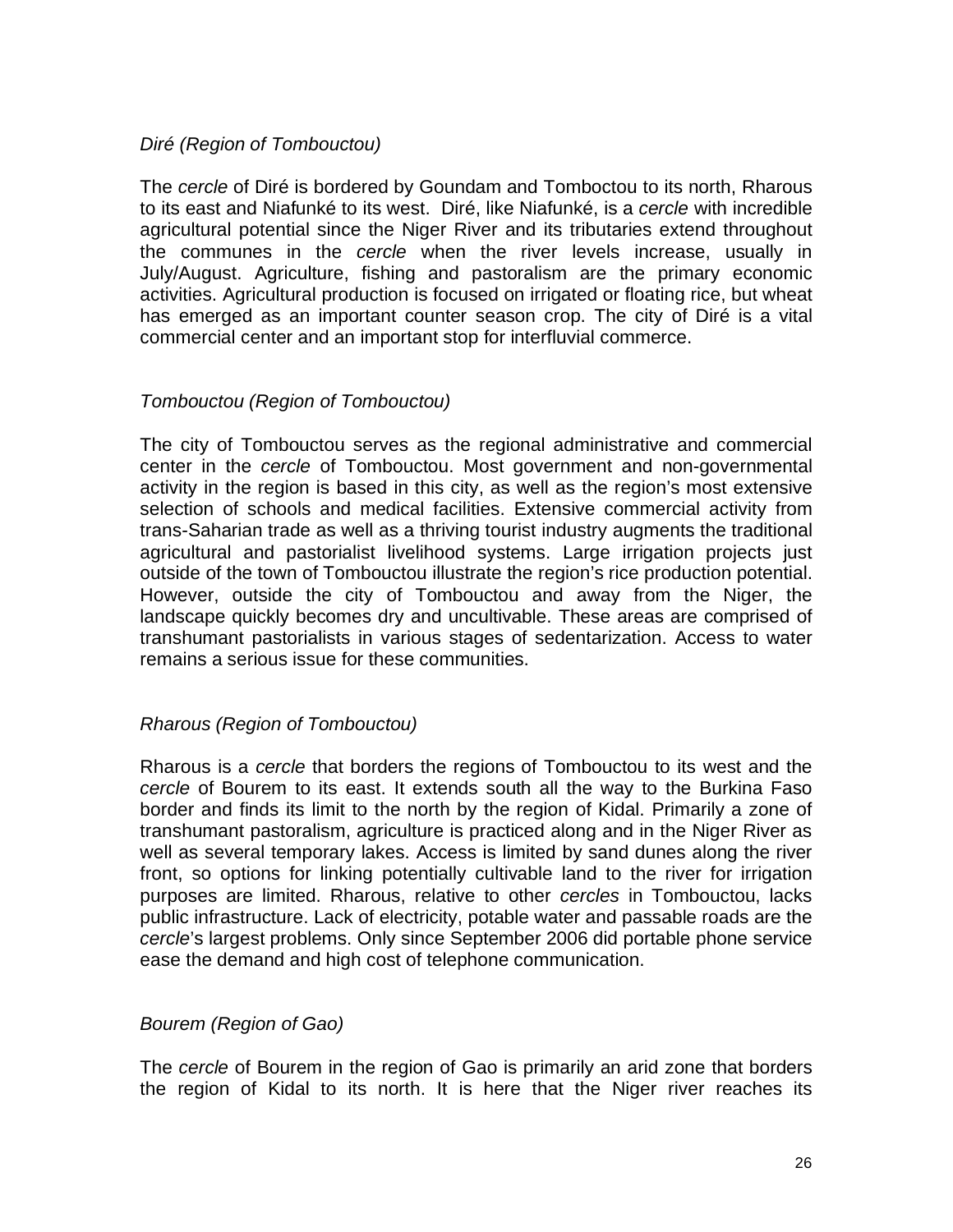northernmost point before descending through Gao and out of Mali into Niger and Nigeria. Bourem shares many of the same problems as Rharous. Lack of electricity and passable roads are serious barriers to its development. Agricultural potential is limited by massive sand dunes that line the Niger River on either side of the river's path. The primary agricultural activities in the region focus on floating rice that is planted along the banks of the river. However, the recent proposal of a hydro-electric dam in the *cercle* may increase the region's agricultural potential and supply of electricity, as well as facilitate the construction of roads that will be needed to access the site for the dam. Seasonal male migration towards Ghana remains a survival strategy which significantly increased as a response to the droughts of the 1970s and 1980s as well as the civil conflict in 1990s.

#### *Kidal (Region of Kidal)*

The *cercle* of Kidal borders the regions of Gao to the south, Tombouctou to the west and Algeria to its north. Most of its land lies in the heart of the Sahara desert. Agriculture is very difficult in this region and is found only where gardening projects and wells have been created. Because of these environmental difficulties and a perceived lack of economic development, discontent in Kidal has become a national issue. In addition to being seriously affected by the civil conflict in the 1990s, attacks against government military positions in May 2006 resulted in another negotiated peace settlement, the Accords d'Alger, that complement the Pacte National which was signed in 1992. Currently, there is no armed conflict, but stability depends on the implementation of the signed agreements. Otherwise, Kidal is an area of trans-Saharan commerce primarily between Algeria and Gao, as well as other trade routes that traverse the desert from the west to east. The opening of a bridge in the city of Gao in September 2006 may increase trans-Saharan trade through Kidal from North Africa.

#### *Survey Design and Sample Selection*

 $\overline{a}$ 

The survey is designed as a representative two stage cluster sample of households in the *cercles* of Niafunké, Goundam, Diré, Tombouctou, Rharous, Bourem and Kidal. Villages, in the rural strata, or quartiers in the urban strata (the clusters) of the sample were randomly selected in the first stage and their population fully enumerated based on households actually residing in the village or quartier during the period of enumeration. The second stage used the lists generated from the first stage to randomly select a list of households to be  $interviewed<sup>12</sup>$ . This sample design is commonly used in household surveys and is fully described in Deaton (1997).

 $12$  See Appendix 2 for a list of communes included in the study and Appendix 3 for a decomposition of the sample.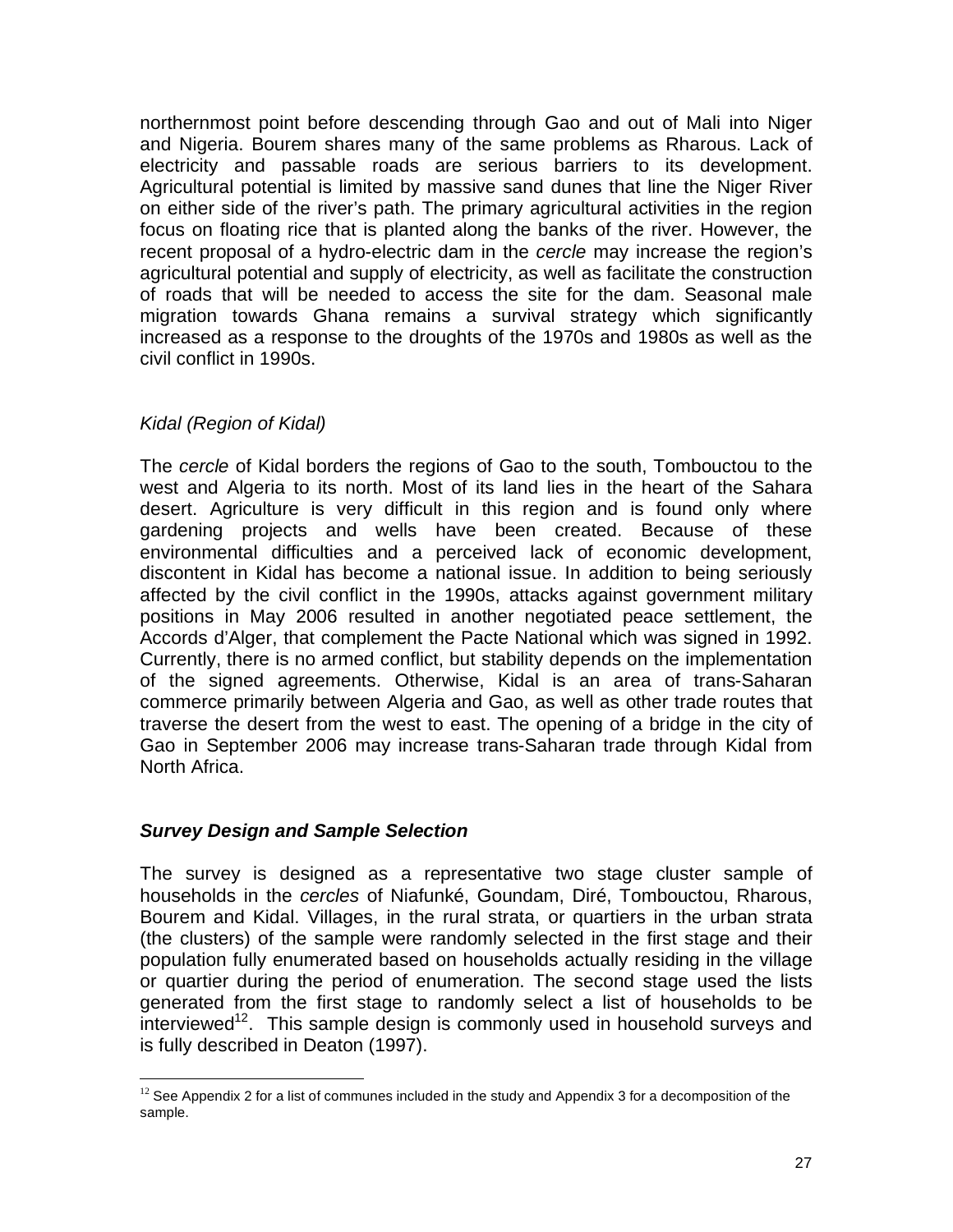In addition to producing a large data set of households across northern Mali, a second objective of the study was to follow up with households originally surveyed in 1997-98 by IFAD, IFPRI, Cornell University and USAID/Mali. The objective of that survey was to understand and develop food security indicators for IFAD by implementing a four round household survey in 10 villages of the commune of Soboundou in the Niafunké *cercle*. Christiaensen (1998) provides a full description of the sample design and selection of households from the 1997- 98 data. By resurveying these 245 households found in 2006 from the 1997-98 survey, a better understanding of regional change and poverty dynamics is possible. Information regarding sample attrition and the feasibility study undertaken to conduct this resurvey project is found in Dillon  $(2005)^{13}$ .

The data set is composed of a village questionnaire and a household questionnaire. The village questionnaire was administered to village leaders in each village or town concerned by the study. The household questionnaire is decomposed into men's, women's and children's sections and was addressed to the head of household, the head of household's wife and children.

To ensure the representativity of the sample, sample weights are included in the data set to account for the different selection probabilities between urban and rural stratas. Following common practice, urban residents have a higher selection probability than rural residents<sup>14</sup>, so to equalize their respective weights when conducting analysis, sample weights should be used. Additionally, incorporating resurveyed households in 2006 from the 1997-98 survey posed a technical challenge. It was necessary to account for population changes between the two surveys and the selection probabilities for the 2006 sample so that the appropriate weights could be assigned to the resurvey households. These weights are reported in the data set to facilitate data analysis.

#### *Survey Implementation*

The survey was conducted from February 2006 to October 2006 across northern Mali. Coordination of all data collection activities were assured by the Coordinator, a Research Assistant and a Field Supervisor/Trainer. 28 survey enumerators administered the survey throughout the different *cercles* by working in two person teams. These survey enumerators participated in a training and field test before beginning their work. This enabled the screening of enumerators

<sup>&</sup>lt;u>.</u>  $13$  Because of the multiple objectives in the survey design and sample attrition from the 1997-98 households, sample weights should be used when conducting data analysis.

 $14$  In the urban stratas, 33% of quartiers were selected in the first stage selection with 8% of the population in the quartiers selected. In the rural stratas, 15% of the villages or fractions were selected in the first stage with 8% of the population of the villages or fractions selected. Two exceptions to this rule were the urban strata of Tombouctou which used a second stage selection probability of 4% due to the high concentration of its urban population and the rural strata of Niafunke which used a 15 % second stage selection probability to assure an adequate sample size with which to conduct program evaluation in the primary intervention zone of the funding institutions.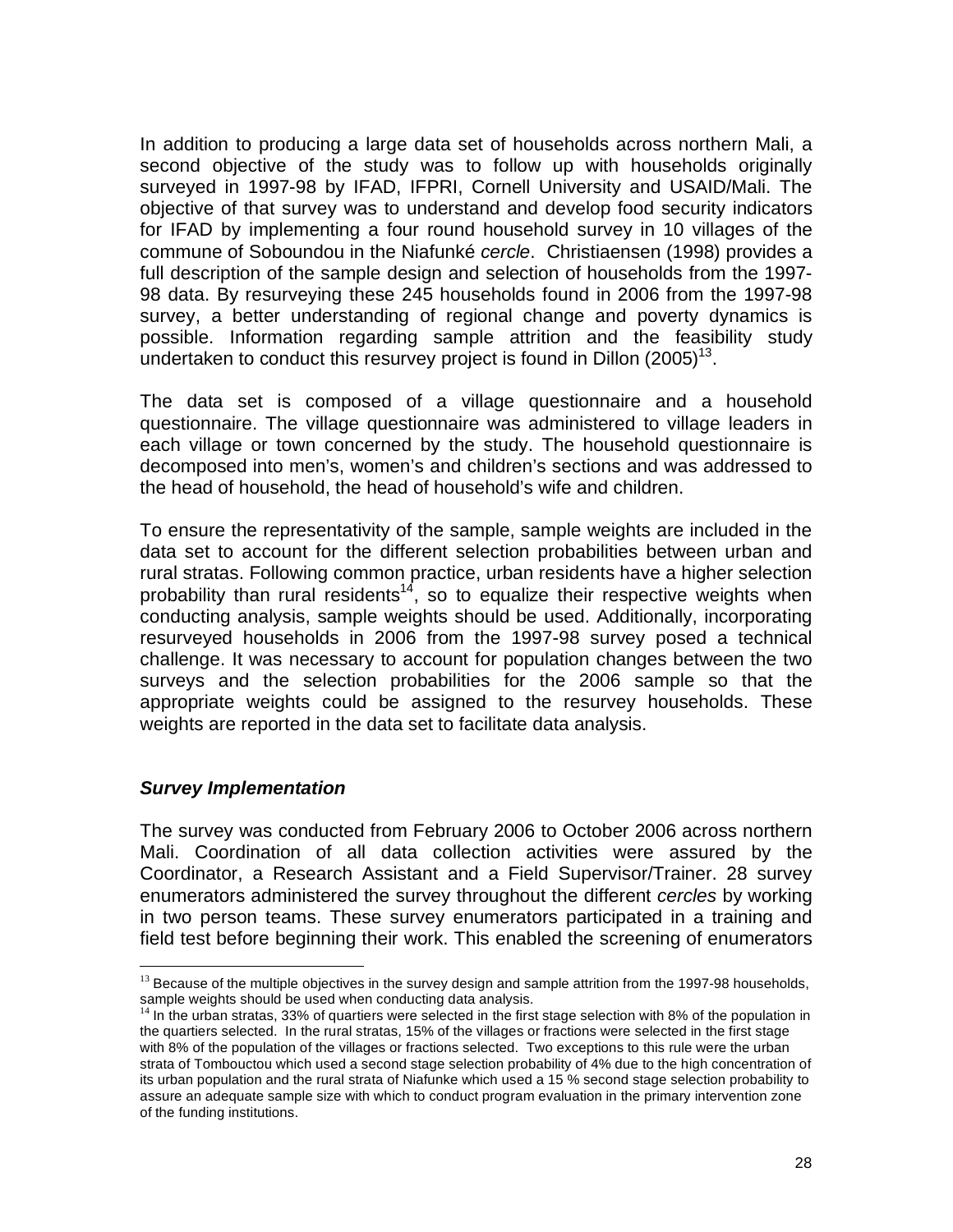and the selection of the best possible candidates as well as providing an opportunity to field test the questionnaire before its implementation. Survey questionnaires consisted of a village level questionnaire, a men's questionnaire, a women's questionnaire and a children's questionnaire administered independently.

Survey teams first visited the selected villages to explain the survey's objectives and obtain oral consent from village leaders. Then the village population would be fully enumerated and the village questionnaire administered. The population lists were checked against official population statistics and for other anomalies before a random sample was selected from the lists. Teams would then re-visit the village to conduct the household level component of the survey. Every effort was made to ensure that population lists were accurate, but the temporary displacement or refusal of a household to participate in the survey were occasionally encountered by the study. Replacement households were interviewed when it was determined that it was not feasible to interview the originally selected household. These households are clearly marked in the data set, so that researchers can use their discretion about their inclusion in their analyses. Households that were unable to be interviewed were replaced by their nearest neighbor as signified by the next household on the interviewer's list. Of the 2675 households interviewed in the survey, 20 were replacement households. This constitutes a refusal or absentee rate of less than 1 %.

After teams finished the household component of the questionnaire, the household surveys were checked for consistency, quality and household omissions by the survey coordination. Data entry was then conducted by a team of six data entry personnel who worked throughout the year. Entered data was routinely checked for errors.

The survey encountered no insurmountable problems in the field. Regional politics did create a difficulties in survey implementation in the Kidal region. Because of attacks on the Government of Mali's military installations in Kidal in May 2006, a significant displacement of the population occurred before the survey could be conducted in the region. After waiting several months to evaluate the security of the area, the Field Supervisor conducted the survey in the town of Kidal, but implementing the survey in rural regions around Kidal was considered too dangerous after consul from regional leaders. Although there was no ongoing physical violence in the town of Kidal, the urban population often came into town only during the day to buy food and provisions before dispersing into the desert at night. The displacement of the local population and the influx of military and government leaders to Kidal biases the data that was collected in that region. The difficulty in accurately constructing a complete population list during population movements lends doubt to the statistical principle that the random sample taken from that list can be considered representative of the town. There is a high probability that richer residents were less likely to be interviewed at the time of the survey because they had the means to hide or leave the region.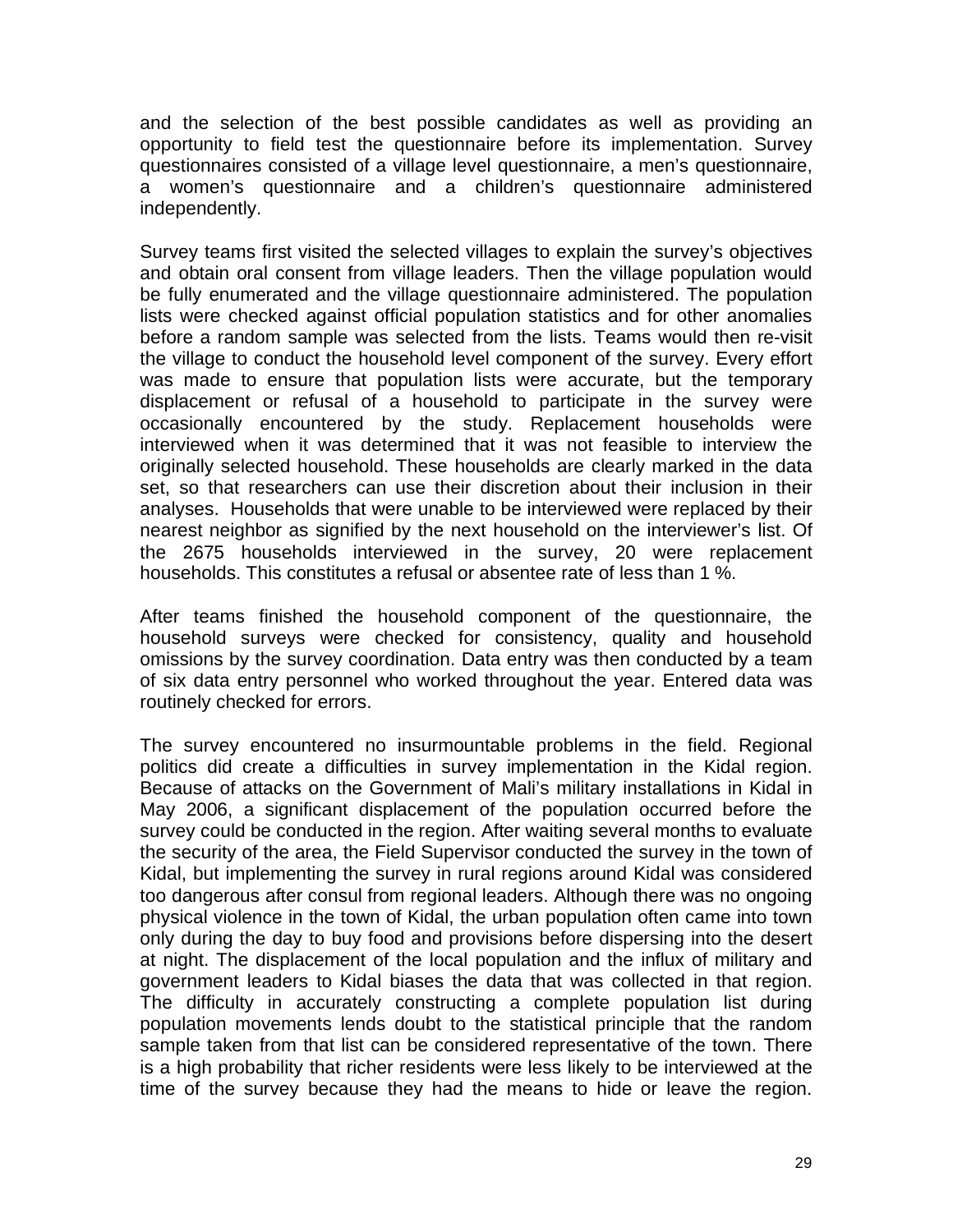Additionally, a portion of the Kidal population was not included in the list because they were rebel or military personnel stationed outside the town and inaccessible due to the security situation. The Kidal data is reported in this document for comparison purposes to other regions only. These data should not be used in undertaking inference as they are statistically biased for the above reasons, but may be useful for descriptive purposes.

#### *Data Collected*

The four questionnaires administered in the field collected information from men, women, and children on the household level, and from village leaders on the community level. One of the key issues that was extensively discussed during enumerator training was the definition of a household. Following FAO and World Bank definitions, we assumed the following working definition of a household:

*A household is composed of members of a family who live together under the same roof, eat together in common, conduct common economic activities together, and mix their incomes for the mutual benefit of the other members of the household.* 

This definition of the household, as opposed to the family, has clear analogues in the Sonrai language as *cousou* and *hyinka*. Based on this definition, a wide range of variables were collected to analyze the household's agricultural production, income generating activities, herding, assets, education, health, and demographic composition. Questions concerning the household's composition, education, primary activities, migratory status of household members and history of positive and negative economic shocks were addressed to the head of household, usually a man. Questions concerning the household's food consumption, health and dietary diversity were addressed to women. Sections concerning possessions, non-food expenditures, agricultural production, herding activities, credit, and time allocation were addressed to both men and women. The children's questionnaire solicited the child's (aged 10-17) perspective on their work, schooling and leisure activities. Additionally, children 0-5 years old were weighed and measured to facilitate the analysis of child health. The essential modules and the methodology of conducting men's and women's questionnaires were retained from the 1997-98 survey, so that analysis between the two data sets would not be biased by questionnaire design. A full outline of the questionnaires is contained in Appendix One.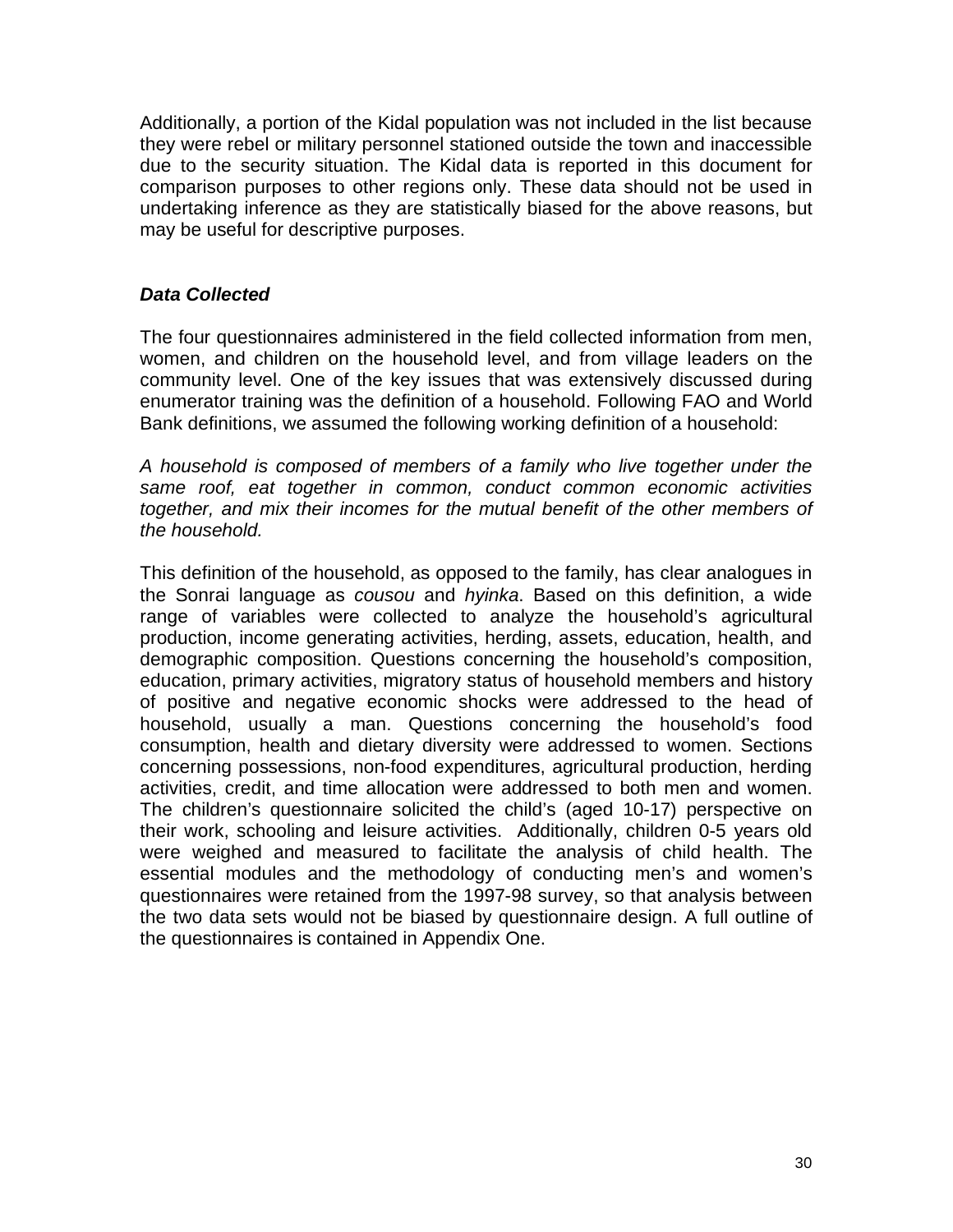#### *2.3 Household Statistics*

12 608 persons compose the 2.668 households that participated in the *Etude sur la Pauvreté et la Sécurité Alimentaire au Nord Mali 2006*. A full decomposition of the sample is included in Appendix Two which includes the 151 village surveyed and the number of households surveyed in each village. Table 1.1 provides a summary of the decomposition of the sample. 31% of the households in the sample come from urban areas while 69% of the households are from rural areas.

*Table 1.1* 

| Urban Sample                   | 664  |
|--------------------------------|------|
| <b>Rural Sample</b>            | 1749 |
| <b>Total Cross Section</b>     | 2413 |
| 2nd Round 1997 HH Follow up    | 245  |
| <b>Total Sample Households</b> | 2658 |

Men composed 50.55% of those surveyed, while women made up the other 49.45%. Statistics regarding household size and the age distribution of the population are presented in Table 1.2 and 1.3. The mean number of people in the households surveyed were 6.24 persons. There is a difference of almost .5 persons between urban and rural households.

*Table 1.2 Mean Household Size* 

| Total sample | Rural sample | Urban sample |
|--------------|--------------|--------------|
| l 6 24       | 6 44         | 5.94         |

The composition of the population is represented in the age pyramid reported in Table 1.3 which illustrates that the population is heavily weighted towards the young. This is consistent with high fertility and mortality rates that explain high percentages of young people in the population, but lower numbers of people in older generations.



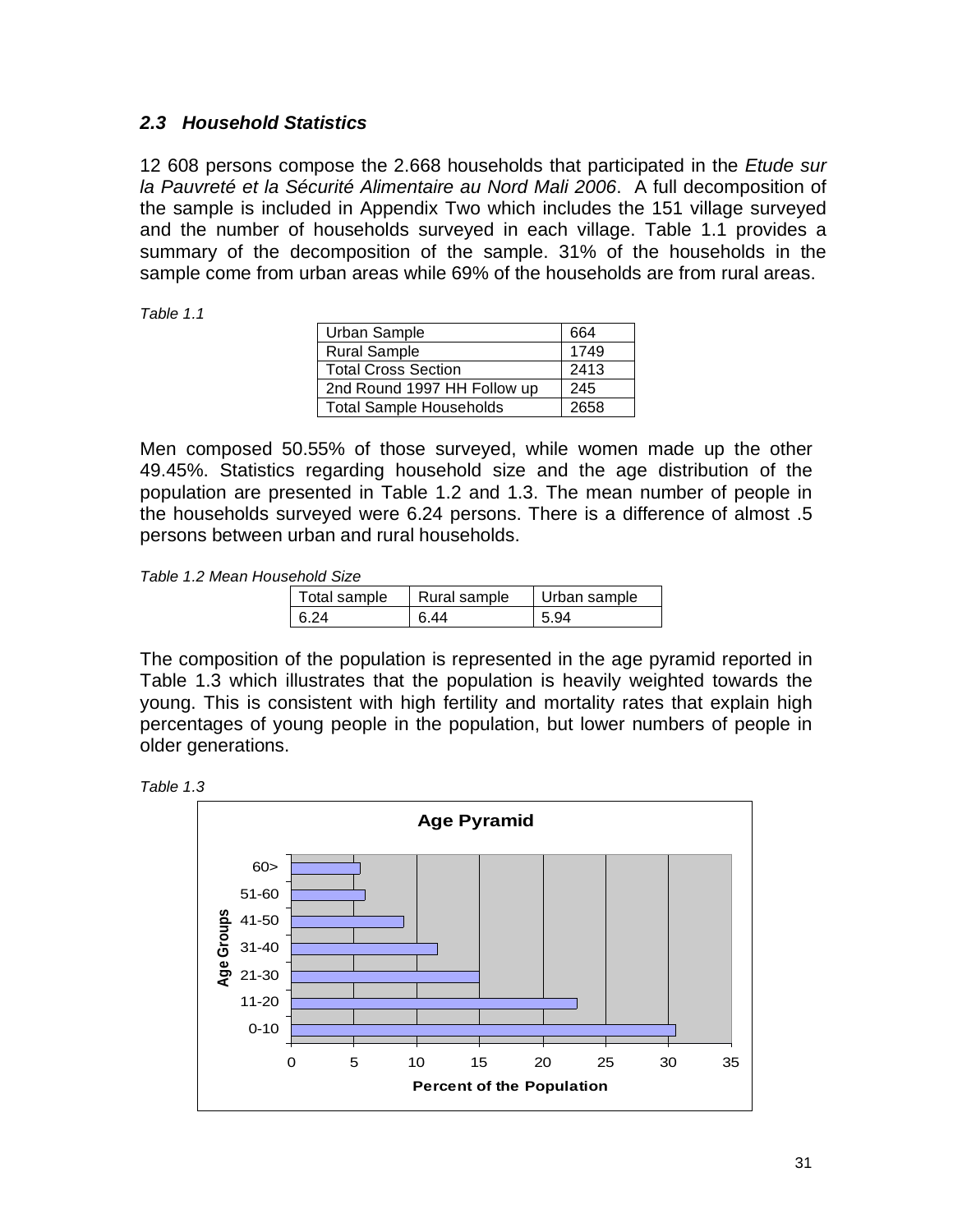The migration of household members is a common strategy employed by households to spatially diversify risk and build networks to assure adequate resources for the household. Mean numbers of migrants associated with the household are reported in Table 1.4 along with migrant remittances decomposed for the full sample, the rural sector and the urban sectors. These data confirm that migration is predominantly a rural survival strategy. Rural households send one extra member on average to work than urban households. Migrants remitted an average of 28 480 FCFA in the three months prior to the survey interview. However, the amount of remittances to rural households is almost four times that for urban households.

*Table 1.4*

| Mean Number of Migrants per Household |                     |                     | Mean Migrant Remittances (in FCFA) |                     |                     |
|---------------------------------------|---------------------|---------------------|------------------------------------|---------------------|---------------------|
| Full sample                           | Rural<br>sub-sample | Urban<br>sub-sample | <b>Full Sample</b>                 | Rural<br>sub-sample | Urban<br>sub-sample |
| 0.79                                  | 1.25                | 0.14                | 28480                              | 40042               | 11926               |

Table 1.5 displays the mean value of the household's durable assets in FCFA. The household's durable assets were solicited from both men and women. These assets include agricultural materials (hoes, *dabas*, donkey carts, etc.), household furniture (tables, chairs, televisions, etc.) and means of transport (*pirogue*, motorcycles, etc.). Men and women were asked to value their assets at their current resale value if sold at the time of the interview. Mean values of durable assets between men and women differ by almost 85 000 FCFA. These inequalities are less persistent in urban areas than they are in rural areas.

*Table 1.5* 

| Mean Value of Household's Durable Assets (FCFA) |        |                  |        |                  |        |
|-------------------------------------------------|--------|------------------|--------|------------------|--------|
| Full sample                                     |        | Rural sub-sample |        | Urban sub-sample |        |
| Men                                             | Women  | Men              | Women  | Men              | Women  |
| 282710                                          | 198445 | 202600           | 128735 | 425728           | 358148 |

The household's expenditures on food and non-food items are described in tables 1.6 and 1.7. Women were asked to recount the household's food consumption expenditures over the previous seven days. Mean food weekly food expenditures were 18 671 FCFA with more than a 5 000 FCFA difference between urban and rural households. These figures roughly correspond to a daily expenditure of a little less than 3 000 FCFA per day.

*Table 1.6* 

| Household Weekly Food Expenditure (in FCFA) |                  |                  |  |  |
|---------------------------------------------|------------------|------------------|--|--|
| Full sample                                 | Urban sub-sample | Rural sub-sample |  |  |
| 18671                                       | 21686            | 16514            |  |  |

Non-food expenditure is reported from men's and women's interviews over the previous three month recall period. Mean non-food expenditures for men are 230 981 FCFA while women spent 93 078 FCFA. There are again substantial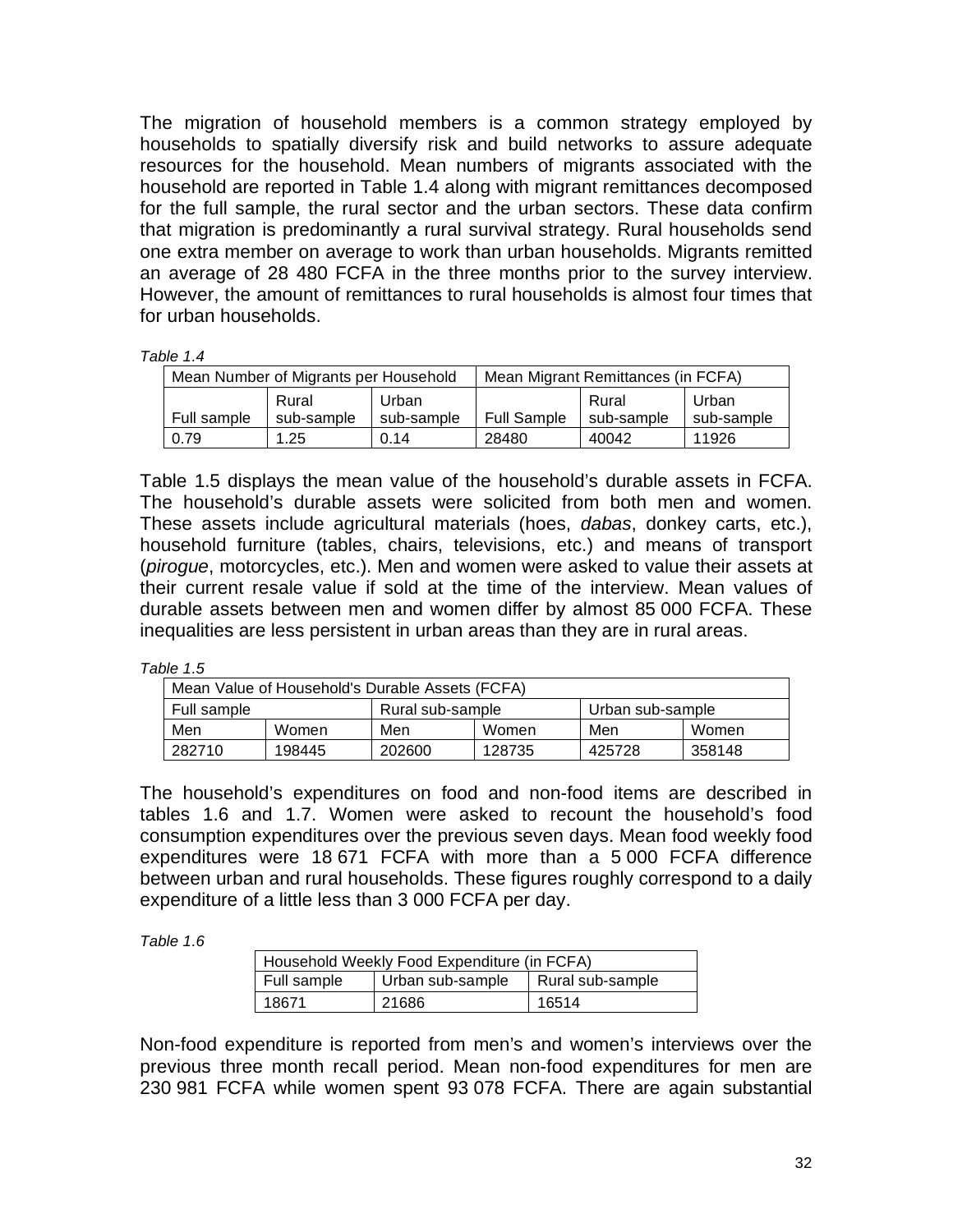differences between the urban and rural sectors in total non-food expenditures which are almost 40 % higher in urban than rural areas. Women assume much more responsibility in providing for family expenditures in rural areas than urban areas where the mean non-food expenditure for women in rural areas is actually higher than for women in urban areas. This may be because men account for approximately four times as many expenses in urban areas relative to rural areas, so that the distribution of expenses within the family changes according to the area.

*Table 1.7*

| Mean Non-Food Expenditure (FCFA) |       |                  |       |                  |       |
|----------------------------------|-------|------------------|-------|------------------|-------|
| Full sample                      |       | Rural sub-sample |       | Urban sub-sample |       |
| Men                              | Women | Men              | Women | Men              | Women |
| 230981                           | 93078 | 112668           | 97891 | 450307           | 85701 |

The previous six tables briefly illustrate the important differences between urban and rural households in northern Mali across a variety of household statistics. The next section will describe how households finance these expenditures through agriculture, herding and non agricultural work.

#### *2.4 Production and Livelihood Statistics*

Agriculture, herding, and non-agricultural commercial activities (artisanal crafts, small business, manual labor, skilled trades, etc.) are three dominant production and livelihood systems in northern Mali. Households often engage at various points in the year in all three. This allows households to diversify against risk in any one sector as well as earn income throughout the year.

Agricultural production is a dominant primary activity for both urban and rural residents. The primary crops produced across northern Mali for commercial and auto-consumption are rice, sorghum and millet. Corn and wheat are of importance in certain *cercles* as are beans, onions and tomatoes. Various fruits and vegetables such as watermelons, okra, potatoes, and squash are also produced in gardens or on the periphery of irrigated fields.

Table 1.8 presents agricultural characteristics aggregated across the household's plots. The mean area cultivated by the household differs between the rural and urban sector with rural farmers cultivating approximately 150% more land than urban farmers. This may be because of few income generating options in rural areas. However, the productivity across rural and urban households is essentially equal with mean production (kg) per hectare equal to approximately two tons in both rural and urban sectors.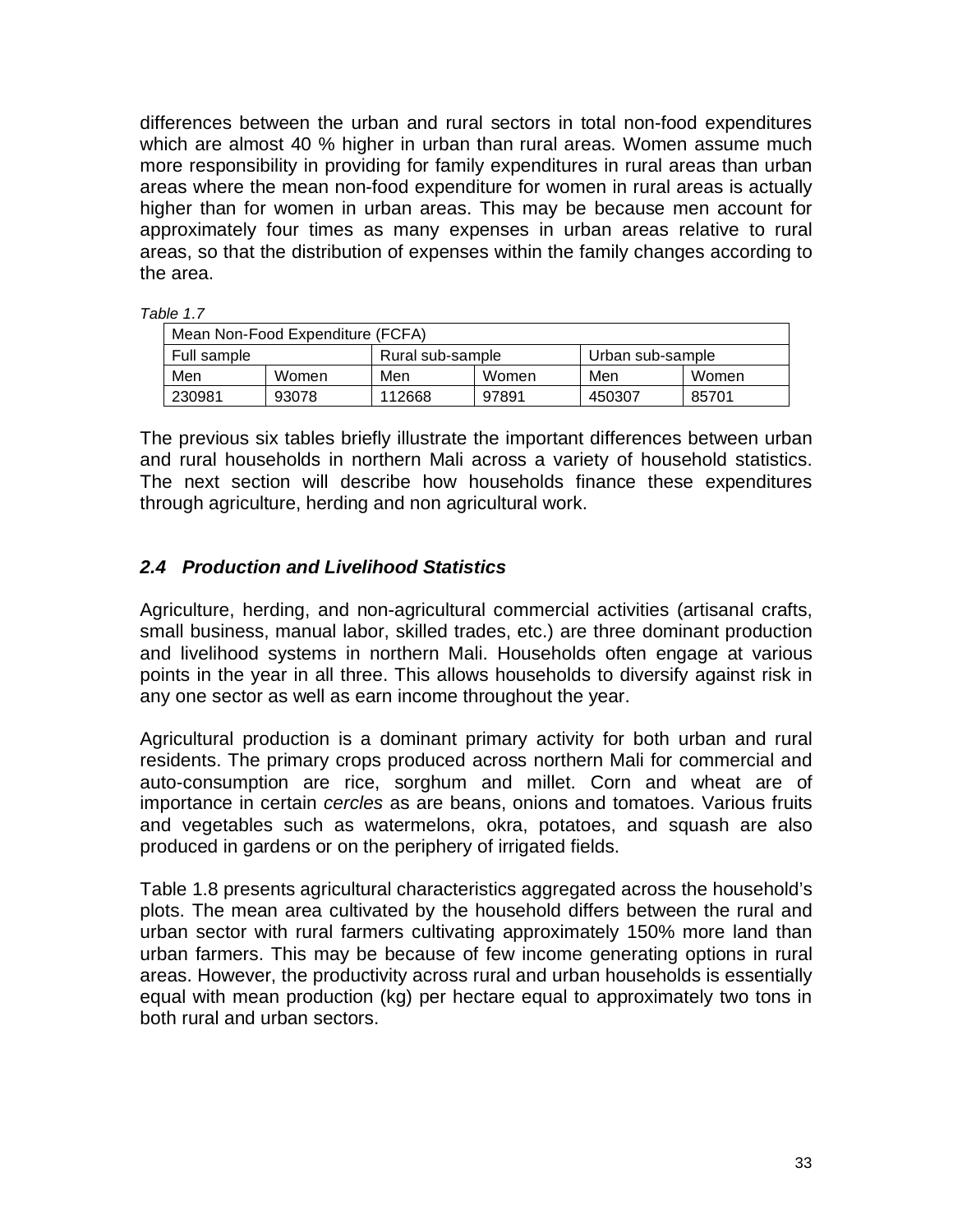*Table 1.8* 

| Mean Household Area Cultivated (ha) |            |            | Mean Productivity (Kg per Hectare) |            |            |
|-------------------------------------|------------|------------|------------------------------------|------------|------------|
| Full                                | Rural      | Urban      | Full                               | Rural      | Urban      |
| sample                              | sub-sample | sub-sample | Sample                             | sub-sample | sub-sample |
| 1.55                                | 2.76       | 0.98       | 2071                               | 2116       | 2049       |

Access to agricultural capital is a critical input into the production of the household's food needs. Men and women have differing access to agricultural capital. In general, this stark difference may be because women do not have access to their own plots, even though they contribute significant amounts of labor to their household's plots. Table 1.9 shows that rural men have higher actual amounts of agricultural capital than urban men. More hectares cultivated may be an important factor in explaining this difference. However, urban women have larger values of agricultural capital than rural women. This difference may be explained by the fact that community gardening projects targeted at women are primarily placed in urban areas.

*Table 1.9* 

| Mean Agricultural Capital (FCFA) |       |                     |       |                     |       |
|----------------------------------|-------|---------------------|-------|---------------------|-------|
| Full sample                      |       | Rural<br>sub-sample |       | Urban<br>sub-sample |       |
| Men                              | Women | Men                 | Women | Men                 | Women |
| 59347                            | 4403  | 61154               | 2651  | 56122               | 8417  |

Table 1.10 presents mean productivity (kg per hectare) decomposed by *cercle*. *Cercles* located along the river in the inner Niger delta (Niafunké and Diré) exhibit higher productivity yields than the other *cercles*. This may be because of inherent differences in soil quality between the *cercles*. Rharous and Bourem show the lowest productivity (approximately 1.3 tons per hectare) and in the most arid of the survey zone.

*Table 1.10* 

| Cercle Mean Productivity (Kg per Hectare) |      |           |                                                           |      |      |
|-------------------------------------------|------|-----------|-----------------------------------------------------------|------|------|
|                                           |      |           | Niafunké   Goundam   Diré   Tombouctou   Rharous   Bourem |      |      |
| 2504                                      | 1907 | 2538 1999 |                                                           | 1374 | 1360 |

In addition to the importance of agricultural production as a livelihood system in northern Mali, pastoralism is a dominant primary or secondary activity of most households in northern Mali. As a primary livelihood system, pastorialists seek to live off their animal stocks to increase wealth and generate revenue. As a secondary activity for most households in northern Mali, owning animals serves as an important store of wealth in the absence of a well developed financial system. In our data women actually own more animals than men, but the value of these animals is considerably less than that of men's. This is primarily because women with fewer means own more chickens and goats, while men own cattle, sheep and goats. These trends are illustrated in Tables 1.11 and 1.12.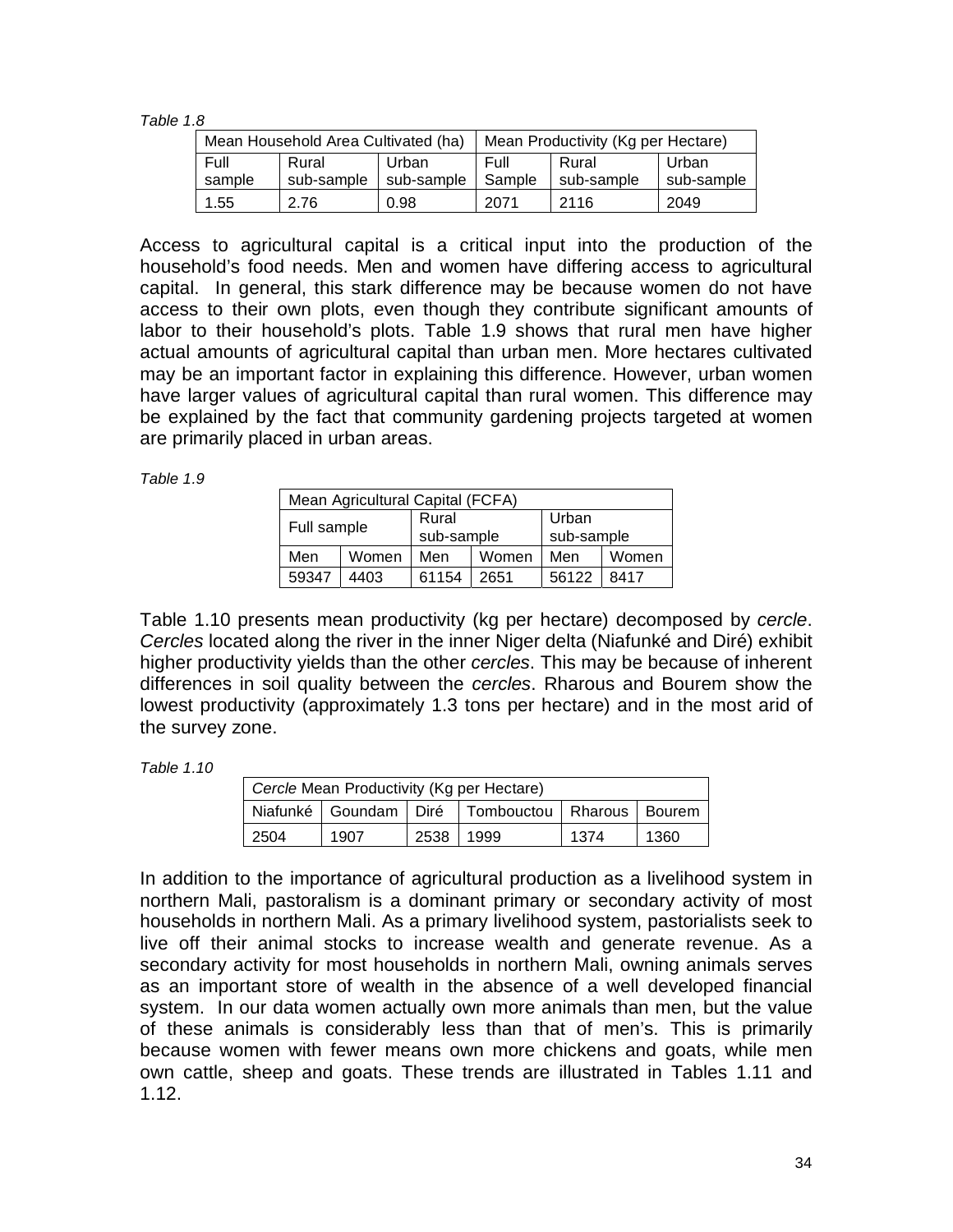*Table 1.11* 

| Mean Herd Size                                           |       |                  |       |                  |       |  |
|----------------------------------------------------------|-------|------------------|-------|------------------|-------|--|
| <b>Herd Size</b><br><b>Herd Size</b><br><b>Herd Size</b> |       |                  |       |                  |       |  |
| Full sample                                              |       | Rural sub-sample |       | Urban sub-sample |       |  |
| Men                                                      | Women | Men              | Women | Men              | Women |  |
| 20                                                       | 33    | 31               | 40    |                  | 24    |  |

#### *Table 1.12*

| Mean Herd Value (FCFA)                 |                  |        |                  |            |       |
|----------------------------------------|------------------|--------|------------------|------------|-------|
| <b>Herd Value</b><br><b>Herd Value</b> |                  |        |                  | Herd Value |       |
| Full sample                            | Rural sub-sample |        | Urban sub-sample |            |       |
| Men                                    | Women            | Men    | Women            | Men        | Women |
| 554366                                 | 179739           | 865787 | 249098           | 121399     | 74668 |

In addition to agriculture, households are engaged in various income generating activities outside of agriculture. These results are presented in Table 1.13. The net revenues of these activities were calculated from the survey data on gross revenues and expenses of the activity conducted in the previous month before the interview. Men gain consistently higher amounts of revenue across rural and urban sectors than women, but the differences in total net revenue gained between the sector is large. Men earn an mean net non-agricultural revenue of 107 143 FCFA while women earn only 31 372 FCFA.

| Table 1.13 |
|------------|
|------------|

| Mean Net Non Agricultural Revenue (FCFA) |       |                     |       |                     |       |
|------------------------------------------|-------|---------------------|-------|---------------------|-------|
| Full sample                              |       | Rural<br>sub-sample |       | Urban<br>sub-sample |       |
| Men                                      | Women | Men                 | Women | Men                 | Women |
| 107143 31372                             |       | 49631               | 20391 | 189298              | 47386 |

#### *2.5 Poverty Analysis*

Table 1.14 displays mean total consumption and consumption per capita the full sample, the rural sector and urban sector in northern Mali. Consumption aggregates were calculated to reflect the use value during the year of the household's possessions, its non-food expenditures and its food expenditures. Mean total consumption per household is 1 960 875 FCFA with a difference of almost 1 000 000 FCFA between urban and rural households. Mean consumption per capita statistics display similar differences between rural and urban sectors with a difference of almost 285 000 FCFA per person per household.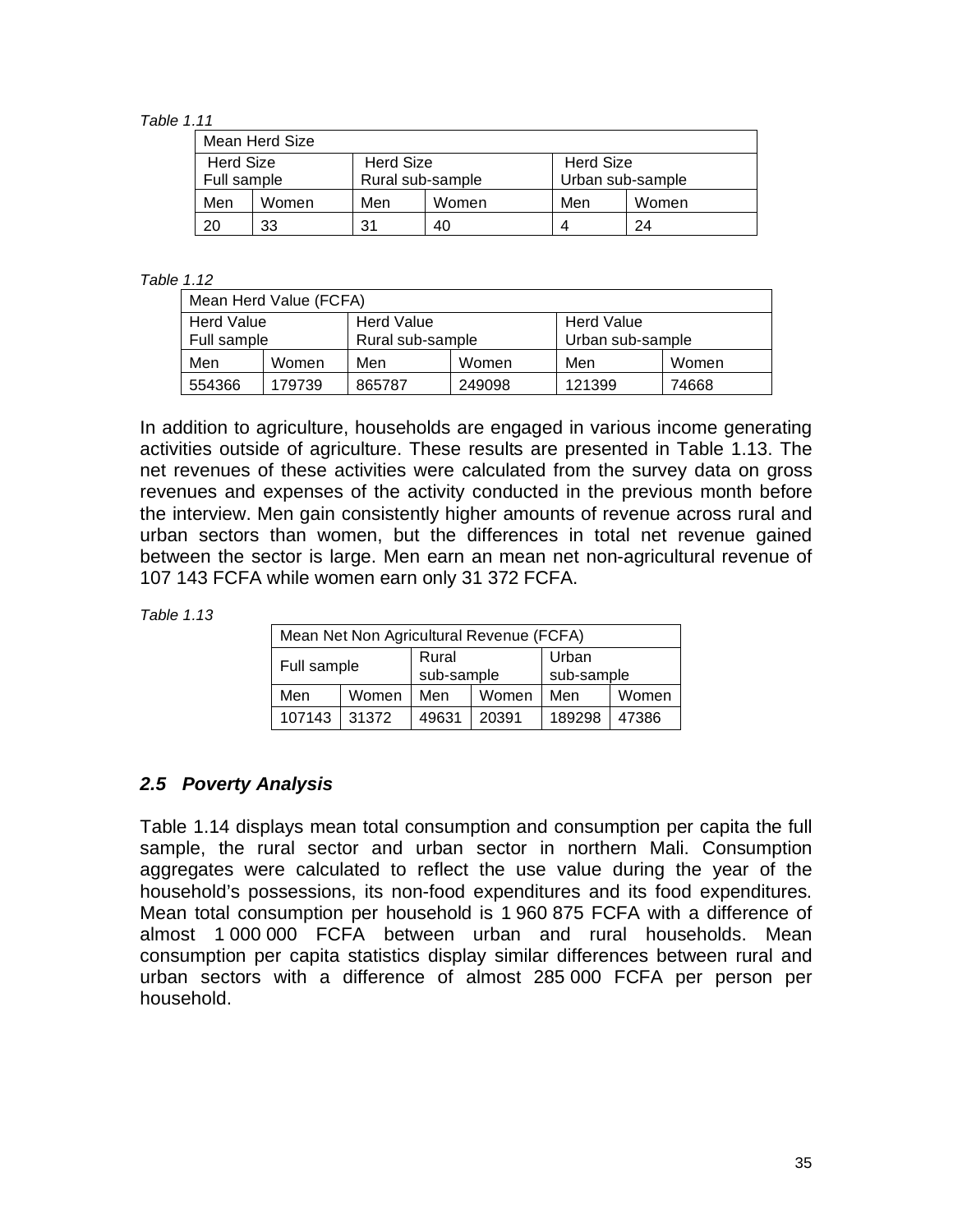| 1 <i>au</i> - 11.14                                 |                           |             |                           |             |                           |  |
|-----------------------------------------------------|---------------------------|-------------|---------------------------|-------------|---------------------------|--|
| Mean Consumption and Consumption per Capita (FCFA)  |                           |             |                           |             |                           |  |
| Urban sub-sample<br>Rural sub-sample<br>Full sample |                           |             |                           |             |                           |  |
| Consumption                                         | Consumption<br>per capita | Consumption | Consumption<br>per capita | Consumption | Consumption<br>per capita |  |
| 1960875                                             | 340318                    | 1598450     | 272937                    | 2513938     | 443141                    |  |

Differences in total consumption are also distinct not only across rural and urban sectors, but also across the different *cercles* of the study. Tombouctou has the highest total consumption while Rharous has the lowest total consumption. Even though these two *cercles* border each other, these differences can be explained by the regional importance of the city of Tombouctou which serves as the region's commercial center and the isolation of Rharous as a *cercle* in which there is a significant lack of infrastructure and arable land.

*Table 1.15* 

*Table 1.14* 

| Cercle Mean Consumption Aggregates (FCFA) |                                       |  |                               |                 |  |
|-------------------------------------------|---------------------------------------|--|-------------------------------|-----------------|--|
|                                           | Niafunké   Goundam   Diré             |  | Tombouctou   Rharous   Bourem |                 |  |
|                                           | 1619353   1982213   1829792   2527745 |  |                               | 1280234 1467539 |  |

Headcount, poverty gap and severity measures are reported for the full sample, urban and rural sectors and across the *cercles*. Two poverty lines are used to measure poverty. The first poverty line is the government's poverty reduction monitoring body the *Cadre Stratégique de Lutte contre la Pauvreté* 2005 poverty line (CSLP 2005) based on the *Enquête Malienne d'Evaluation de la Pauvreté* 2001 poverty line adjusted for inflation and economic growth. The poverty statistics calculated with this poverty line of 153 310 FCFA are presented in Table 1.16. The second poverty line is based on a common international standard of 1 Euro per person per day to delineate extreme poverty. This poverty line represents a yearly per capita income of 365 Euros or 239 217 FCFA. The poverty statistics for this poverty line are reported in Table 1.17

| Poverty line--Government 2005 line (153310) |           |           |           |  |  |
|---------------------------------------------|-----------|-----------|-----------|--|--|
|                                             | Headcount | Gap       | Severity  |  |  |
| <b>Full Sample</b>                          | 0.1461393 | 0.0398883 | 0.0165348 |  |  |
| Urban                                       | 0.0371275 | 0.0045527 | 0.0010896 |  |  |
| Rural                                       | 0.2204332 | 0.0639703 | 0.027061  |  |  |
| Niafunké                                    | 0.2194294 | 0.0637912 | 0.0270016 |  |  |
| Goundam                                     | 0.0725057 | 0.0166719 | 0.0056012 |  |  |
| Diré                                        | 0.0127989 | 0.0013497 | 0.0002203 |  |  |
| Tombouctou                                  | 0.0345882 | 0.00343   | 0.0005986 |  |  |
| Rharous                                     | 0.4246789 | 0.1232482 | 0.0486976 |  |  |
| Bourem                                      | 0.1881142 | 0.0625688 | 0.029403  |  |  |

*Table 1.16*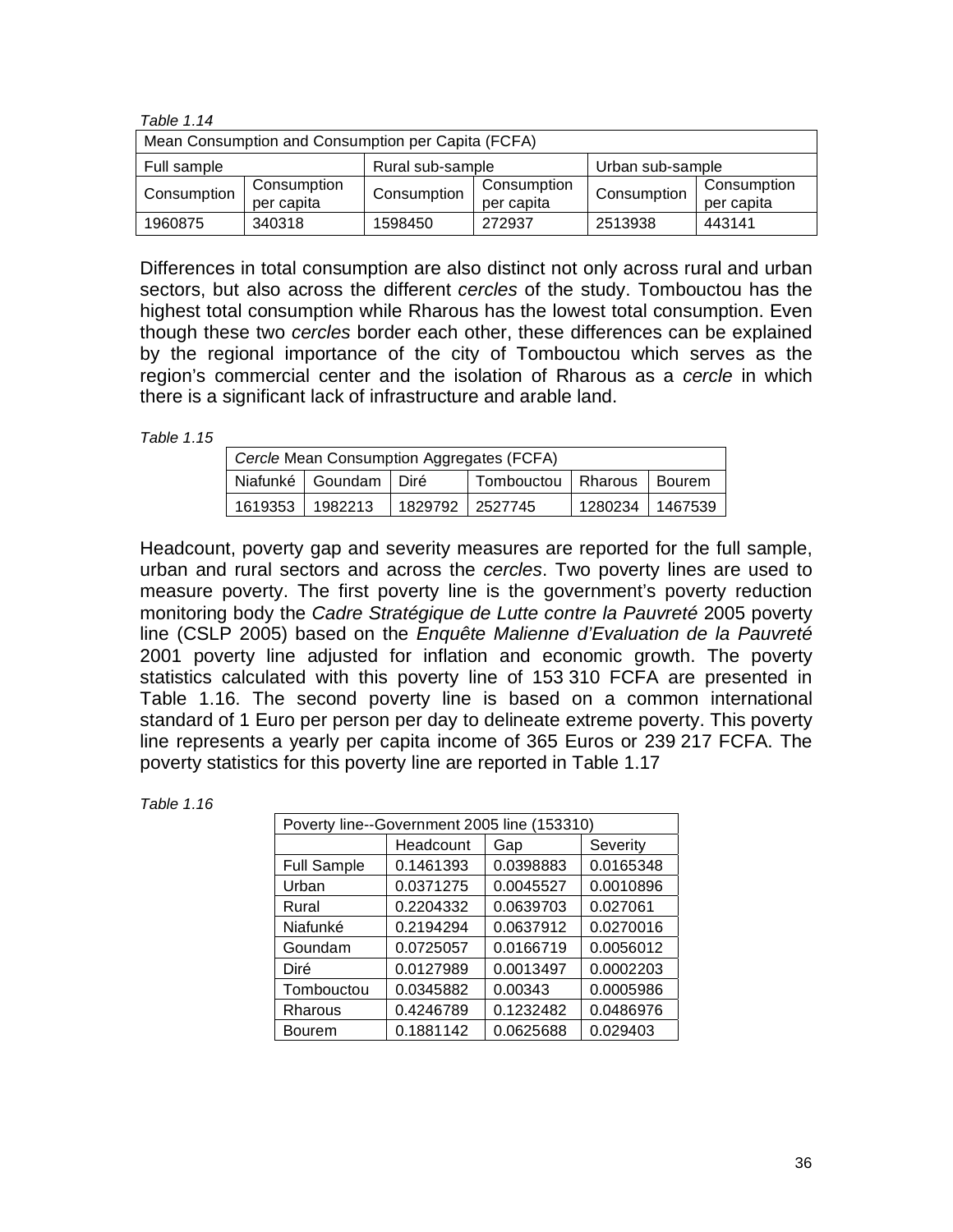*Table 1.17* 

| Poverty line--1 Euro per day per person (239217 FCFA) |           |           |           |  |  |
|-------------------------------------------------------|-----------|-----------|-----------|--|--|
|                                                       | Headcount | Gap       | Severity  |  |  |
| <b>Full Sample</b>                                    | 0.388073  | 0.1203169 | 0.0533632 |  |  |
| Urban                                                 | 0.1814421 | 0.0381464 | 0.0119388 |  |  |
| Rural                                                 | 0.5288963 | 0.1763179 | 0.0815947 |  |  |
| Niafunké                                              | 0.5264184 | 0.1755843 | 0.0812956 |  |  |
| Goundam                                               | 0.3013419 | 0.0775588 | 0.0285207 |  |  |
| Diré                                                  | 0.0691143 | 0.0172196 | 0.0051482 |  |  |
| Tombouctou                                            | 0.176592  | 0.0358085 | 0.0107052 |  |  |
| Rharous                                               | 0.7802369 | 0.2926858 | 0.1455373 |  |  |
| Bourem                                                | 0.5827813 | 0.177094  | 0.081305  |  |  |

There are significant differences between the poverty statistics presented using the two different poverty lines. The CSLP line generates a headcount poverty measure of approximately 15 % while the greater one Euro per day produces an estimate of poverty of almost 39%. The *cercles* of Rharous, Bourem and Niafunké are the poorest *cercles*, regardless of the poverty line used. Because of the high cost of living in northern Mali relative to the rest of the country, the higher one Euro per day poverty line might be a better reflection of the economic reality in the survey area. This second poverty line illustrates the persistent urban/rural economic differences. The urban poverty rate using the second poverty line is approximately 18% of the population while rural poverty rate is almost 53%. In addition, significant differences in the dispersion of poverty as measured by the poverty gap and severity measures exist between the urban and rural regions.

#### *2.6 Conclusions*

The objective of this report is to provide a description of the research methodology, sample design and a brief regional overview of the *Etude sur la Pauvreté et la Sécurité Alimentaire au Nord Mali 2006*. The study's objective is to provide detailed economic information on households in northern Mali and a better understanding of the poverty and food insecurity that face many of its residents. These summary statistics provide a general overview of differences between the *cercles* and the urban and rural sectors, so as to induce further discussion and analysis of these data.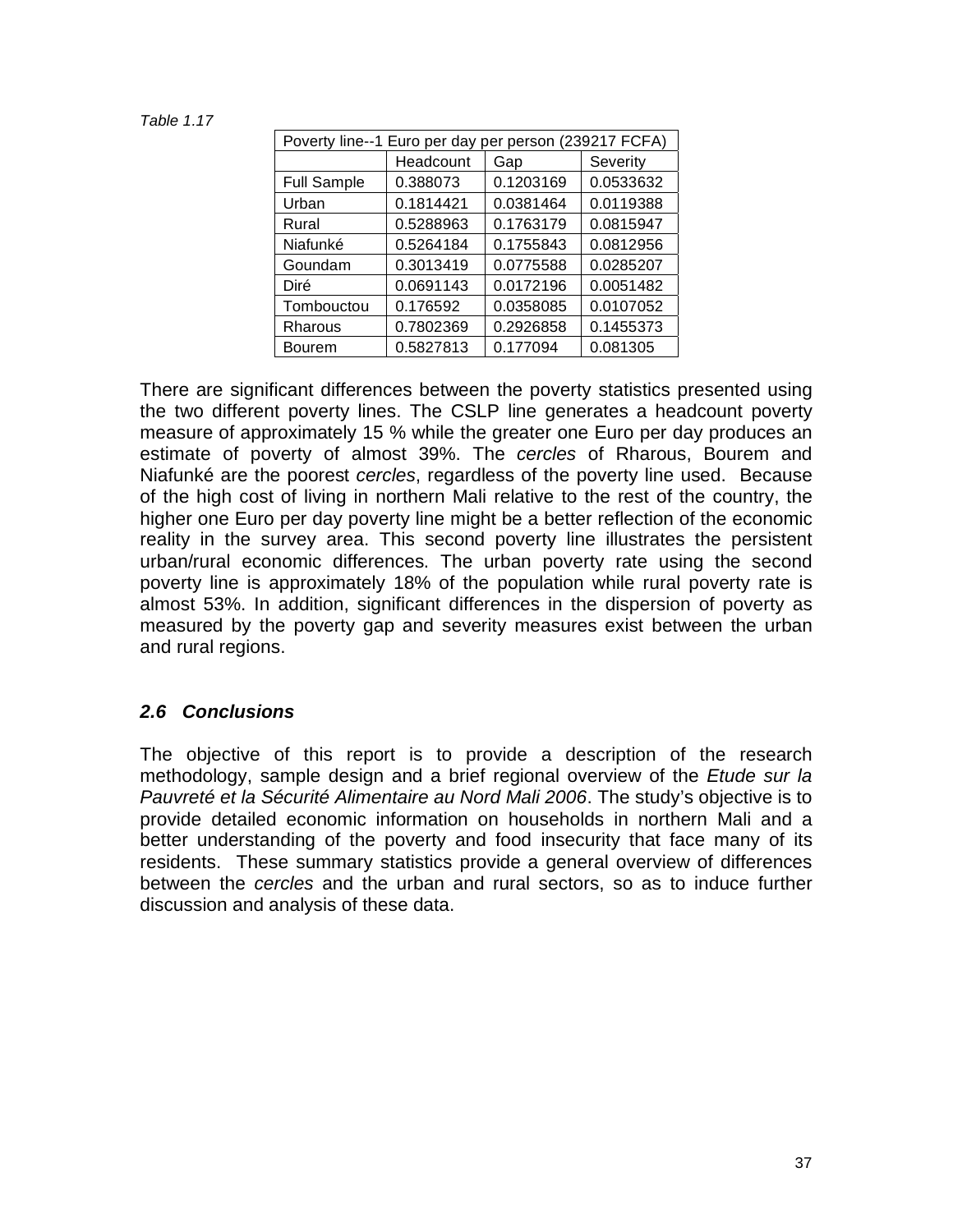#### **Appendix 1: Questionnaire Organization**

#### *Community Characteristics*

- 1. Meta-data
- 2. Health
- 3. Migration
- 4. School
- 5. Infrastructure
- 6. Agriculture
- 7. Physical and Demographic Characteristics

#### *Household Questionnaires*

Women's Questionnaires

- 1. Household Information
- 2. Possessions
- 3. Agricultural Exploitation
- 4. Herding
- 5. Non-Agricultural Revenue
- 6. Non-Food Expenditures
- 7. Credit/Savings
- 8. Food Consumption (together with HH Head)
- 9. Food Security Survival Strategies
- 10. Women's Time Allocation

#### Men's Questionnaires

- 1. Household Information
- 2. Household Composition (with female respondent)
- 3. Household Education
- 4. Household Activities
- 5. History of Household
- 6. Migration
- 7. Agricultural Exploitation
- 8. Herding
- 9. Fishing
- 11. Non-Agricultural Revenue
- 12. Non-Food Expenses
- 13. Credit/Savings
- 14. Men's Time Allocation
- 15. Economic Shocks

#### Children's Questionnaires

- 1. Child Work
- 2. Education
- 3. Child Health
- 4. Anthropometry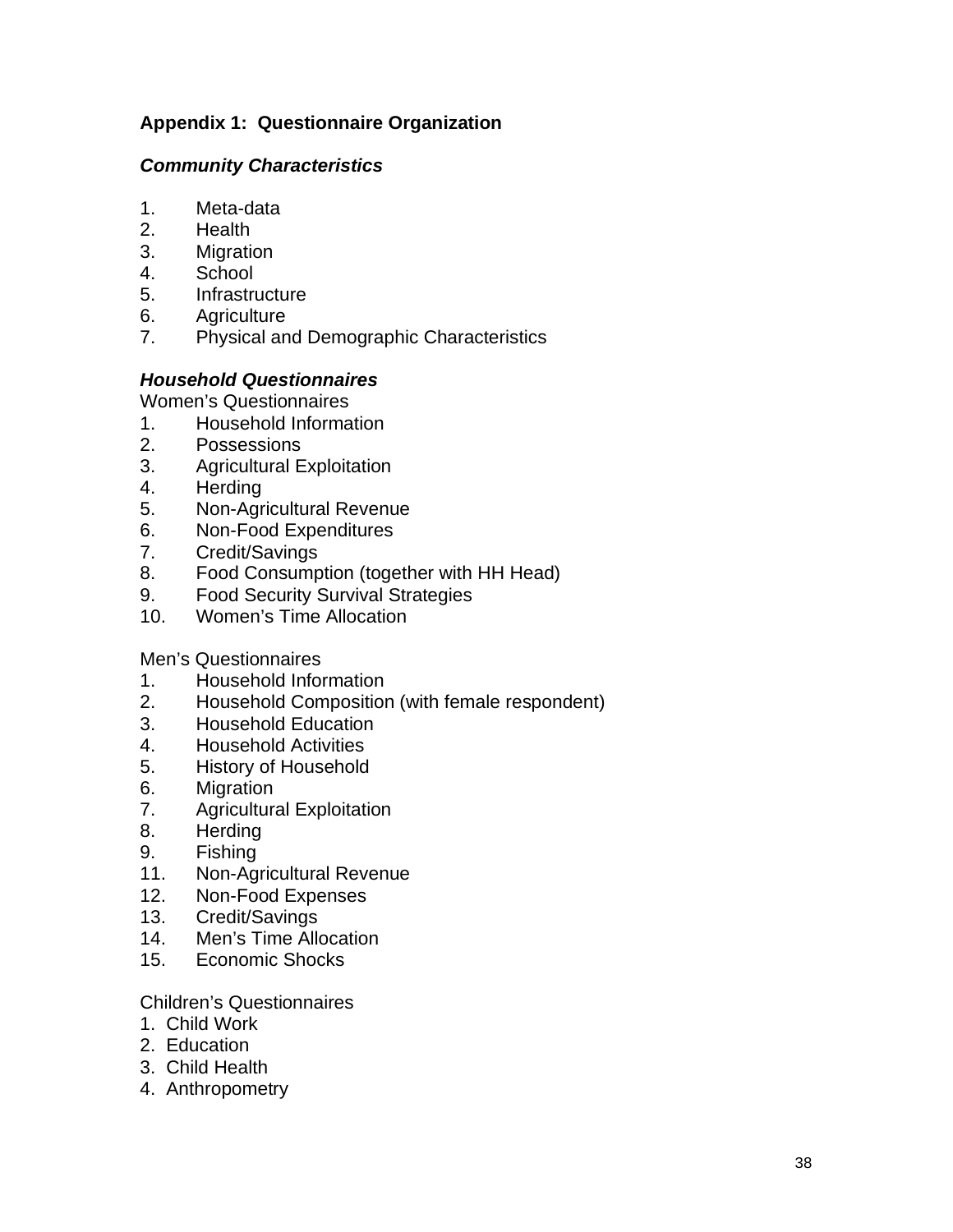#### **Appendix 2: Decomposition of the Sample**

As described in the *Methodology* section of this report, a two stage representative sample was drawn to be representative of the population. This was implemented by first dividing the list of villages, towns, and fractions provided by the *Cartographie des infrastructures communales du Mali* into urban and rural subsectors based upon official population statistics. The *Cartographie des infrastructures communales du Mali* is a summary of data collected during the last governmental census of Mali in 2001. Cities and towns with populations of over 3000 people and distinct quartiers were considered urban. All other villages or fractions were considered rural. Using these lists a first stage random selection of quartiers in cities, villages or fractions were chosen. Then the population of households in these quartiers, villages or fractions were fully enumerated. Using this enumeration of households, a second stage random selection of households were chosen to be part of the sample. The cities, villages or fractions and the number of households selected from each are listed below. See footnote 6 for the different selection probabilities between the urban and rural sectors.

| Urban          |                |                  |                    |
|----------------|----------------|------------------|--------------------|
| Name           | Cercle         | Commune          | <b>HH Selected</b> |
| Tonka          | Goundam        | Tonka            | 158                |
| Niafunké       | Niafunké       | Soboundou        | 100                |
| Diré           | Diré           | Diré-ville       | 66                 |
| Tombouctou     | Tombouctou     | Tombouctou-ville | 120                |
| Bintagoungou   | Goundam        | Bintagoungou     | 23                 |
| M'Bouna        | Goundam        | M'Bouna          | 9                  |
| Goundam        | Goundam        | Goundam-ville    | 47                 |
| Gourma-Rharous | Gourma-Rharous | Rharous          | 13                 |
| <b>Baria</b>   | <b>Bourem</b>  | <b>Bourem</b>    | 20                 |
| Bourem Foghas  | <b>Bourem</b>  | <b>Bourem</b>    | 34                 |
| Kidal          | Kidal          | Kidal            | 13                 |
| Echell         | Goundam        | Tonka            | 34                 |
| Léré           | Niafunké       | Léré             | 27                 |

| ۰.                 | ٠       |
|--------------------|---------|
|                    |         |
| I<br>۰.<br>×<br>M. | ۰.<br>× |
|                    |         |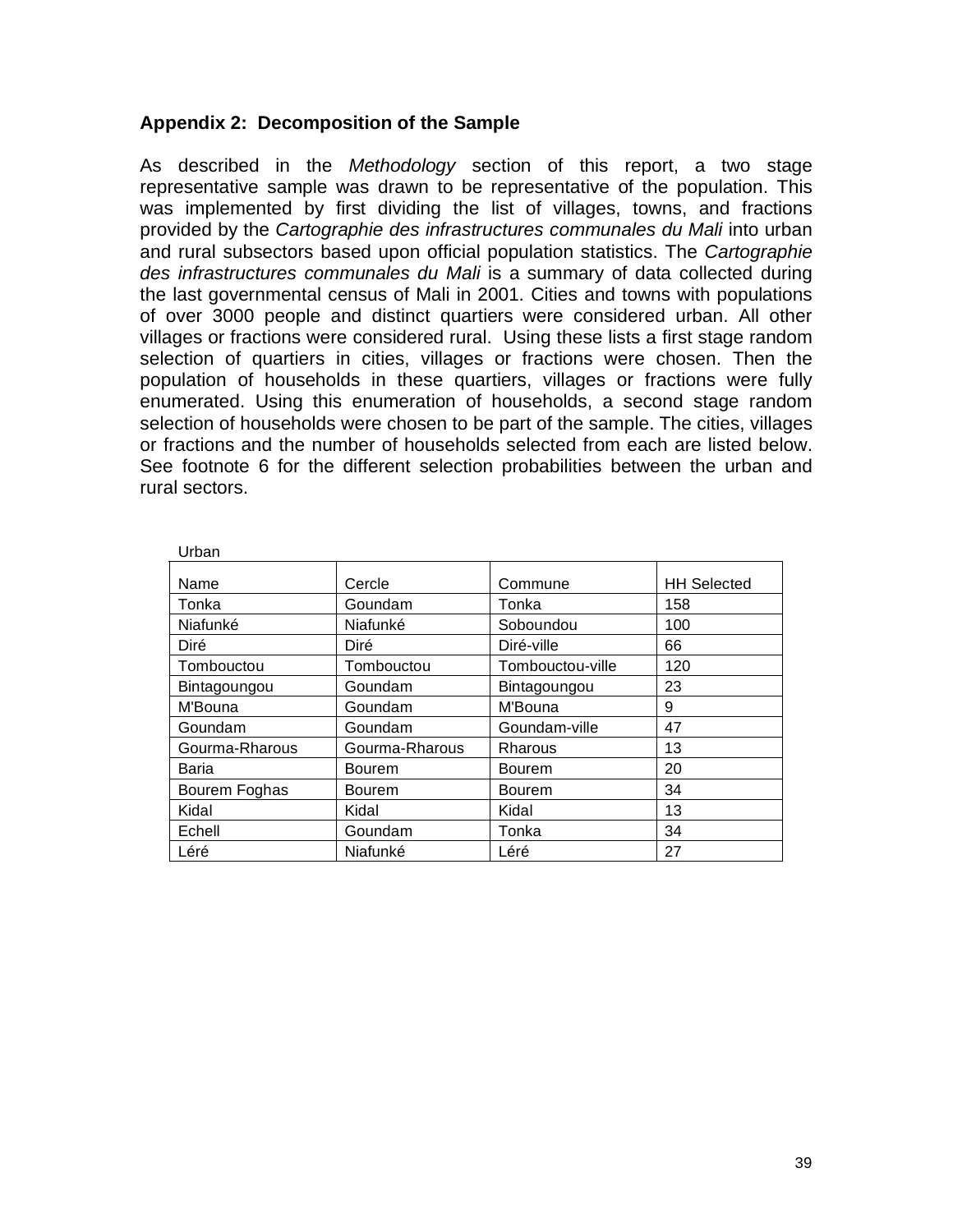| Rural            |            |                  |                         |
|------------------|------------|------------------|-------------------------|
| Name             | Cercle     | Commune          | <b>HH Selected</b>      |
| Morikoira        | Diré       | Arham            | 11                      |
| Babaga           | Diré       | <b>Binga</b>     | 4                       |
| Bangadria-Abba   | Diré       | <b>Binga</b>     | $\overline{2}$          |
| Farabongo        | Diré       | Bourem Sidi Amar | 18                      |
| Hara-Hara 1      | Diré       | Bourem Sidi Amar | 4                       |
| Bara             | Diré       | Dangha           | 3                       |
| Koria            | Diré       | Dangha           | 3                       |
| Sakoïra          | Diré       | Dangha           | 5                       |
| Bingatane        | Diré       | Diré             | 3                       |
| Bani             | Diré       | Garbakoïra       | 4                       |
| Koïratao         | Diré       | Garbakoïra       | 5                       |
| Tofakoïra        | Diré       | Garbakoïra       | 3                       |
| Haïbongo         | Diré       | Haïbongo         | 12                      |
| Minessingué      | Diré       | Haïbongo         | 11                      |
| Dialoube         | Diré       | Kondi            | $\overline{4}$          |
| Kondi            | Diré       | Kondi            | 19                      |
| Chirfiga         | Diré       | Sareyamou        | 13                      |
| Ciba Ouro Ali    | Diré       | Sareyamou        | 4                       |
| Gabongo Fadahit  | Diré       | Sareyamou        | $\overline{4}$          |
| Koïto            | Diré       | Sareyamou        | 3                       |
| Sareyamou        | Diré       | Sareyamou        | 29                      |
| Tarfa            | Diré       | Tienkour         | 5                       |
| Tienkour         | Diré       | Tienkour         | 8                       |
| Alphahou Taraba  | Goundam    | Bintagoungou     | 5                       |
| Taxina           | Goundam    | Bintagoungou     | 3                       |
| Groupe Katoua    | Goundam    | Douékiré         | 11                      |
| Dangaye          | Goundam    | Douékiré         | 1                       |
| Ebagaou Beri     | Goundam    | Douékiré         | 3                       |
| Goussou Tjiré    | Goundam    | Douékiré         | $\overline{\mathbf{4}}$ |
| Kessou Bibi      | Goundam    | Douékiré         | 10                      |
| Niambourgou      | Goundam    | Douékiré         | 20                      |
| Essakane         | Goundam    | Essakane         | 4                       |
| Tinafaradji      | Goundam    | Essakane         | 5                       |
| Garbeye          | Goundam    | M'Bouna          | 3                       |
| Hangabera        | Goundam    | Hangabera        | 16                      |
| Atta             | Goundam    | Tonka            | 18                      |
| Guindi Gatta     | Goundam    | Tonka            | 34                      |
| Bancani-Camp     | Goundam    | Tonka            | 8                       |
| Debe-Yourmi      | Goundam    | Tonka            | 5                       |
| Karango          | Goundam    | Tonka            | 23                      |
| Kel-Haoussa      | Goundam    | Tonka            | 4                       |
| Saya             | Goundam    | Tonka            | 5                       |
| Tintafarak       | Goundam    | Tonka            | $\overline{2}$          |
| Dag Hamzane      | Tombouctou | Alafia           | 6                       |
| Hondoubomo Koïna | Tombouctou | Alafia           | 31                      |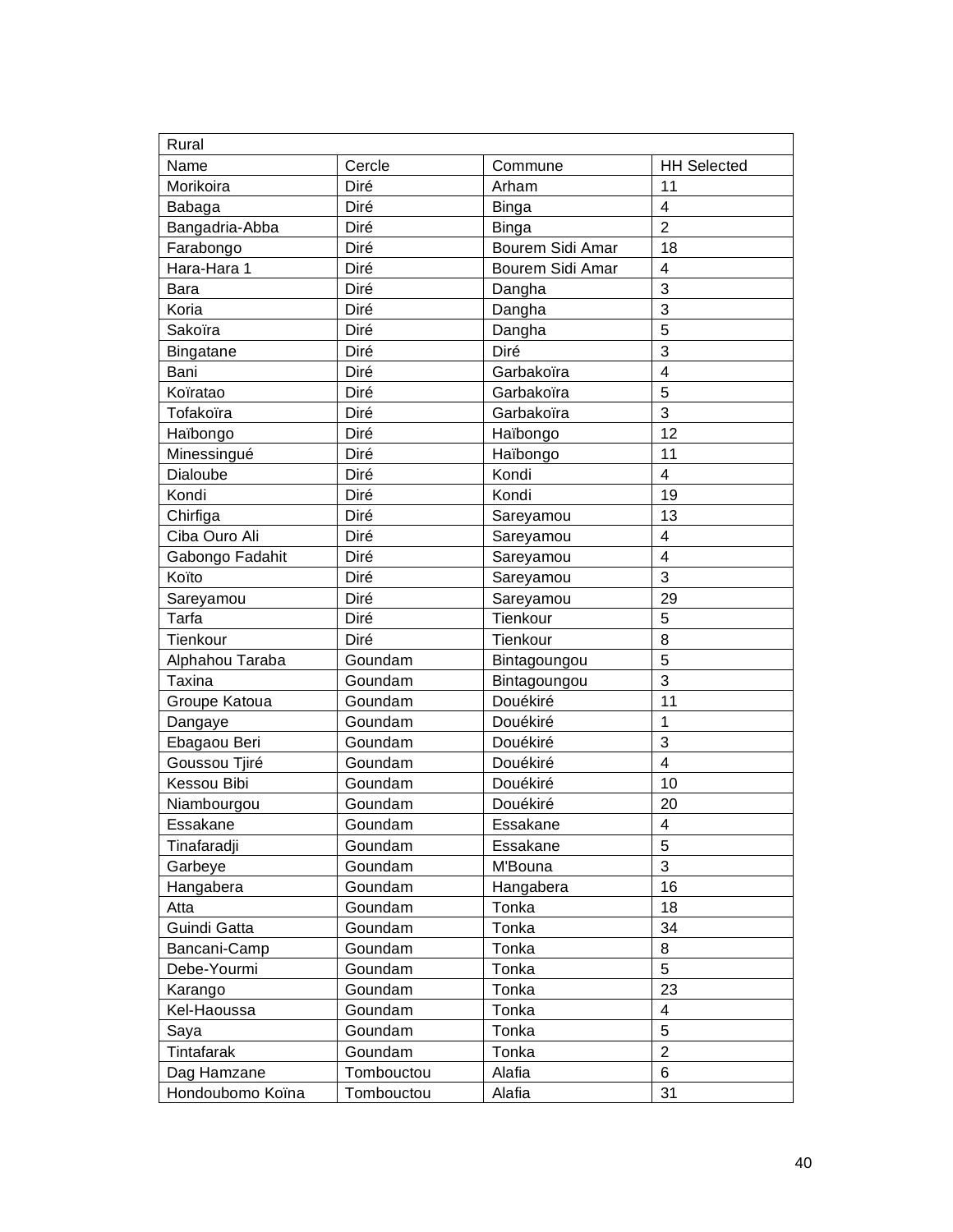| Name                 | Cercle         | Commune         | <b>HH Selected</b> |
|----------------------|----------------|-----------------|--------------------|
| lloa                 | Tombouctou     | Alafia          | 16                 |
| Tassakane            | Tombouctou     | Alafia          | 14                 |
| Toya                 | Tombouctou     | Alafia          | 17                 |
| Dag Bodel            | Tombouctou     | Alafia          | $\overline{c}$     |
| Ber                  | Tombouctou     | Ber             | $\overline{7}$     |
| <b>Kel Tafardest</b> | Tombouctou     | Ber             | $\overline{2}$     |
| Idane                | Tombouctou     | Ber             | $\overline{2}$     |
| Tinafewa             | Tombouctou     | Ber             | 6                  |
| Teherdje             | Tombouctou     | Ber             | 11                 |
| Houndoubomo Ababer   | Tombouctou     | Bourem-Inaly    | 12                 |
| Milala               | Tombouctou     | Bourem-Inaly    | 22                 |
| <b>Kel Taborit</b>   | Tombouctou     | Lafia           | 3                  |
| Gourzougueye         | Gourma-Rharous | Banikane        | 14                 |
| Kel Anouchagrene     | Gourma-Rharous | <b>Banikane</b> | $\overline{2}$     |
| Kiewa                | Gourma-Rharous | <b>Banikane</b> | 5                  |
| <b>Kel Talatahit</b> | Gourma-Rharous | Hamzakona       | 6                  |
| Cherifen Rhergo      | Gourma-Rharous | Rharous         | 3                  |
| Djiri-Beragoungou    | Gourma-Rharous | Rharous         | $\overline{7}$     |
| Gaberi               | Gourma-Rharous | Rharous         | 9                  |
| Salakoïra            | Gourma-Rharous | Rharous         | 9                  |
| Goungouberi          | Gourma-Rharous | Serere          | $\overline{7}$     |
| Kano                 | Gourma-Rharous | Serere          | 10                 |
| Ouagaye-Sonraï       | Bamba          | Bourem          | 8                  |
| <b>Bourem Djindo</b> | <b>Bourem</b>  | <b>Bourem</b>   | 46                 |
| Chabaria             | <b>Bourem</b>  | <b>Bourem</b>   | 40                 |
| Donghoï Bano         | <b>Bourem</b>  | <b>Bourem</b>   | 14                 |
| Karabassane          | <b>Bourem</b>  | <b>Bourem</b>   | 42                 |
| Kourmina             | Bourem         | <b>Bourem</b>   | 13                 |
| Abakoira Sonraï      | Bourem         | Bamba           | 6                  |
| <b>Ahel Lawal</b>    | <b>Bourem</b>  | Bamba           | $\overline{2}$     |
| Bamba-Poste          | <b>Bourem</b>  | Bamba           | 5                  |
| Eguedech             | Bourem         | Bamba           | 7                  |
| Garbame-Sonraï       | Bourem         | <b>Bamba</b>    | 4                  |
| Tinafozo             | <b>Bourem</b>  | Bamba           | 4                  |
| <b>Titilane</b>      | Bourem         | Bamba           | $\overline{7}$     |
| Bossolia             | Bourem         | Temera          | 12                 |
| Garaye Goungo        | <b>Bourem</b>  | Temera          | 16                 |
| Takamba              | Bourem         | Temera          | 14                 |
| Aldianabougou        | Niafunké       | Soboundou       | 15                 |
| Tomba                | Niafunké       | Soboundou       | 35                 |
| Mangourou            | Niafunké       | Soboundou       | 27                 |
| Gouaty               | Niafunké       | Soboundou       | $\overline{7}$     |
| N'Goro               | Niafunké       | Soboundou       | 53                 |
| Tomi                 | Niafunké       | Soboundou       | 12                 |
| Hamakoira            | Niafunké       | Soboundou       | 17                 |
| Goundam Touskel      | Niafunké       | Soboundou       | 12                 |
| Ouaki                | Niafunké       | Soboundou       | 45                 |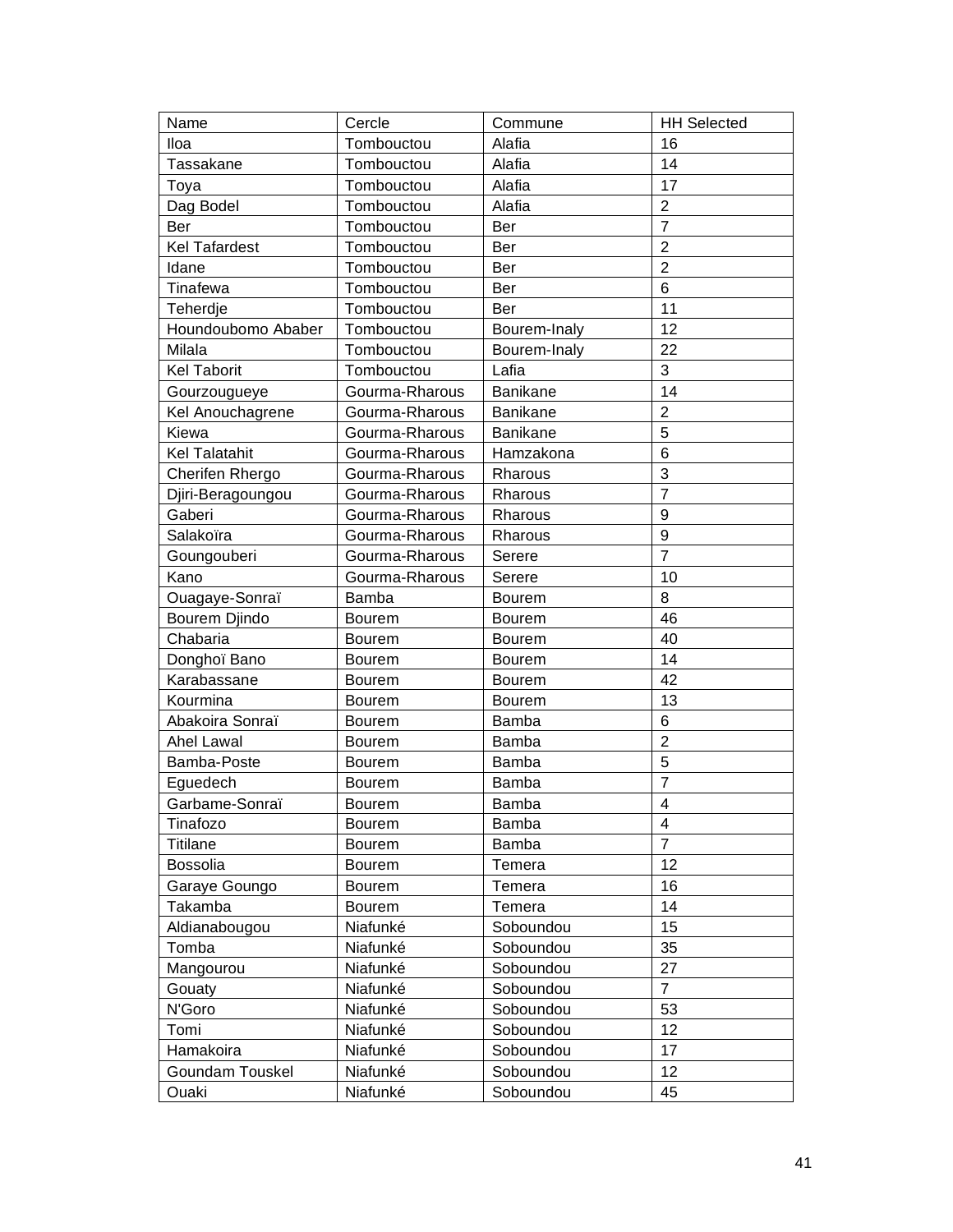| Name             | Cercle   | Commune          | <b>HH Selected</b> |
|------------------|----------|------------------|--------------------|
| Name             | Cercle   | Commune          | <b>HH Selected</b> |
| Anguira          | Niafunké | Soboundou        | 19                 |
| Ardiango         | Niafunké | Banikane Narhawa | 3                  |
| <b>Ballal</b>    | Niafunké | Banikane Narhawa | 6                  |
| <b>Banikane</b>  | Niafunké | Banikane Narhawa | 21                 |
| Debewel          | Niafunké | Banikane Narhawa | 3                  |
| Gounambougou     | Niafunké | Banikane Narhawa | 5                  |
| Guediou Gourma   | Niafunké | Banikane Narhawa | $\overline{7}$     |
| Kondjibobo       | Niafunké | Banikane Narhawa | 8                  |
| Koyam            | Niafunké | Banikane Narhawa | 8                  |
| Madina           | Niafunké | Banikane Narhawa | 3                  |
| Toulal           | Niafunké | Banikane Narhawa | $\mathbf{1}$       |
| Dari             | Niafunké | Dianké           | 3                  |
| Dianké           | Niafunké | Dianké           | 50                 |
| Dielimakan       | Niafunké | Dianké           | 9                  |
| Boyo Ouro        | Niafunké | Fittouga         | 6                  |
| <b>Betou</b>     | Niafunké | Fittouga         | 3                  |
| Tounkararou      | Niafunké | Fittouga         | 6                  |
| Sirfila          | Niafunké | Fittouga         | 7                  |
| Dang             | Niafunké | Fittouga         | 8                  |
| Salakoïra        | Niafunké | Fittouga         | $\overline{4}$     |
| Saraféré         | Niafunké | Fittouga         | 38                 |
| Koumaïra         | Niafunké | Koumaïra         | 17                 |
| Weldou           | Niafunké | Koumaïra         | 8                  |
| Komogo           | Niafunké | Koumaïra         | 9                  |
| Sandji           | Niafunké | Koumaïra         | 8                  |
| Gagalati         | Niafunké | Koumaïra         | 11                 |
| Soungalore       | Niafunké | Koumaïra         | $\overline{7}$     |
| Filanzan-Rimaibe | Niafunké | Koumaïra         | 5                  |
| Doumbou          | Niafunké | Koumaïra         | 5                  |
| Kobe             | Niafunké | Koumaïra         | 5                  |
| <b>Niatie</b>    | Niafunké | Léré             | 8                  |
| N'Gorkou         | Niafunké | N'Gorkou         | 24                 |
| Konkobougou      | Niafunké | N'Gorkou         | 12                 |
| Toumpa           | Niafunké | N'Gorkou         | 5                  |
| Djinango         | Niafunké | N'Gorkou         | 6                  |
| Marsiré          | Niafunké | N'Gorkou         | 6                  |
| Dara             | Niafunké | N'Gorkou         | 6                  |
| Goye Ouro        | Niafunké | N'Gorkou         | 4                  |
| Borou            | Niafunké | N'Gorkou         | 5                  |
| Diabagui         | Niafunké | N'Gorkou         | 6                  |
| Massatoumaré     | Niafunké | N'Gorkou         | $\overline{c}$     |
| Attara           | Niafunké | Soumpi           | 34                 |
| Doua             | Niafunké | Soumpi           | 13                 |
| Dofana           | Niafunké | Soumpi           | 10                 |
| Soumpi           | Niafunké | Soumpi           | 15                 |
| Kawantza         | Niafunké | Soumpi           | 10                 |
|                  |          |                  |                    |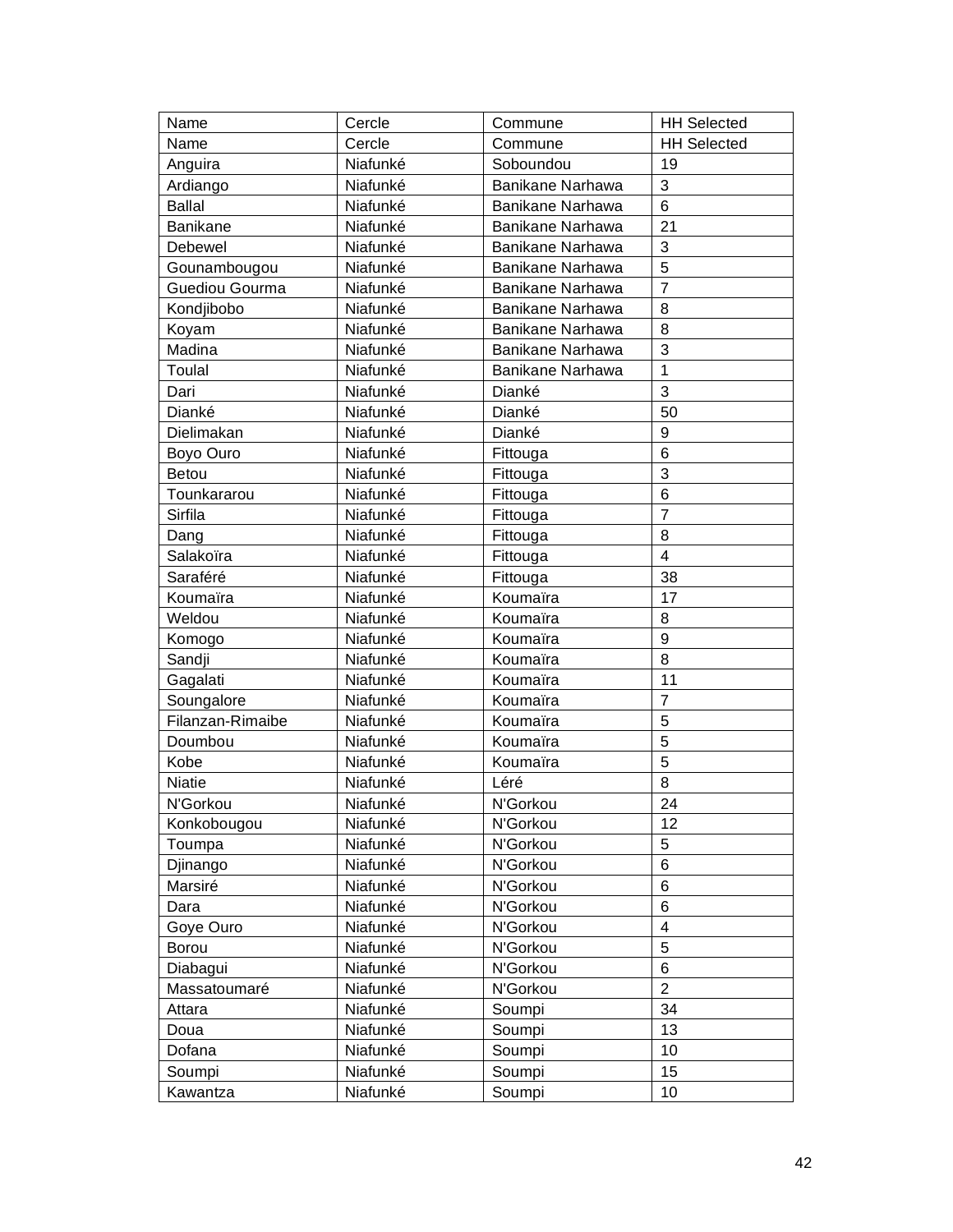#### **Appendix 3: Construction of the Consumption Aggregate**

The consumption aggregate is composed of four main components of the men's and women's questionnaire: Possessions, Housing, Non-food expenditures and Food Expenditures. In equation form,

Consumption Aggregate = Men's Possessions\*.20 +Women's Possessions\*.20 + Women's Non-Food Expenditures\*4 + Men's Non-Food Expenditures\*4 + Food Expenditures\*52

The standard practice for constructing consumption aggregates is reviewed concisely in Deaton and Zaidi (1998), as well as Deaton (1997), Ravallion (1994), and Grosh and Glewwe (2000).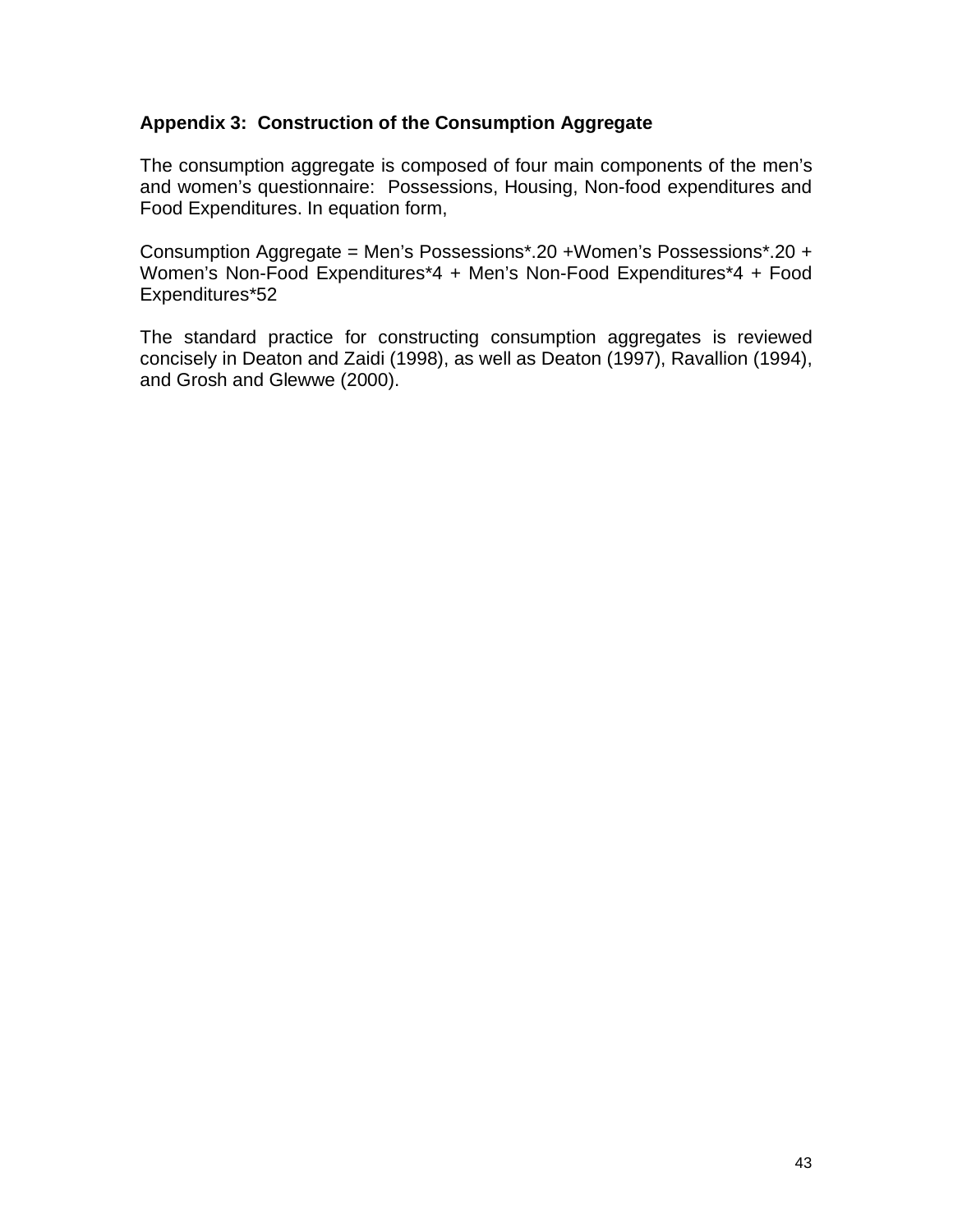#### *Bibliography*

Christiaensen, Luc. "Mali Case Study: Methodology and Descriptives." Mimeo: Washington DC: International Food Policy Research Institute, 1998.

Coulibaly, Massa and Amadou Diarra. "Revue de la littérature sur la pauvreté - Rapport de Synthèse." Mimeo: Bamako, Mali : Groupe de Recherche Economique Appliquée et Théorique, Janvier 2006.

Coulibaly, Massa and Amadou Diarra. "Mali 2001 : Profil de Pauvreté." Mimeo: Bamako, Mali : Groupe de Recherche Economique Appliquée et Théorique, Juillet 2006.

Deaton, Angus. "The Analysis of Household Surveys." Baltimore : John Hopkins University Press, 1997.

Deaton, Angus and Salman Zaidi. "Guidelines for Constructing Consumption Aggregates for Welfare Analysis." Mimeo : World Bank, 1998.

Dillon, Andrew. "The Extension of the Zone Lacustre, Mali Data Set: Feasibility Study." Mimeo: Report to the Einaudi Center and IFPRI, March 2005.

Government of Mali. "Enquête Malienne sur l'Evaluation de la Pauvreté (EMEP) 2001 : Principaux Resultats." DNSI and Banque Mondiale: Projet d'Appui aux Initiatives de Base: Juin 2004.

Government of Mali. "Dynamique de l'Analyse de la Pauvreté au Mali de 1993 au 2003." Observatoire du Développement Humain Durable et de la Lutte contre la Pauvreté au Mali: Rapport Final, Juillet 2005.

Government of Mali. "Poverty Reduction Strategy Paper." Ministry of the Economy and Finance, 2002

Government of Mali. "Rapport de Mise en Oeuvre du CSLP: Année 2003-2004." Conseil des Ministres: 30 Juillet 2005.

Government of Mali. "Décentralisation et Réduction de la Pauvreté: Rapport National 2003 sur le développement humain durable au Mali." Observatoire du Développement Humain Durable et de la Lutte contre la Pauvreté au Mali, Octobre 2003.

Grosh, Margaret and Paul Glewwe. "Designing Household Survey Questionnaires for Developing Countries." Washington, D.C.: The World Bank, 2000.